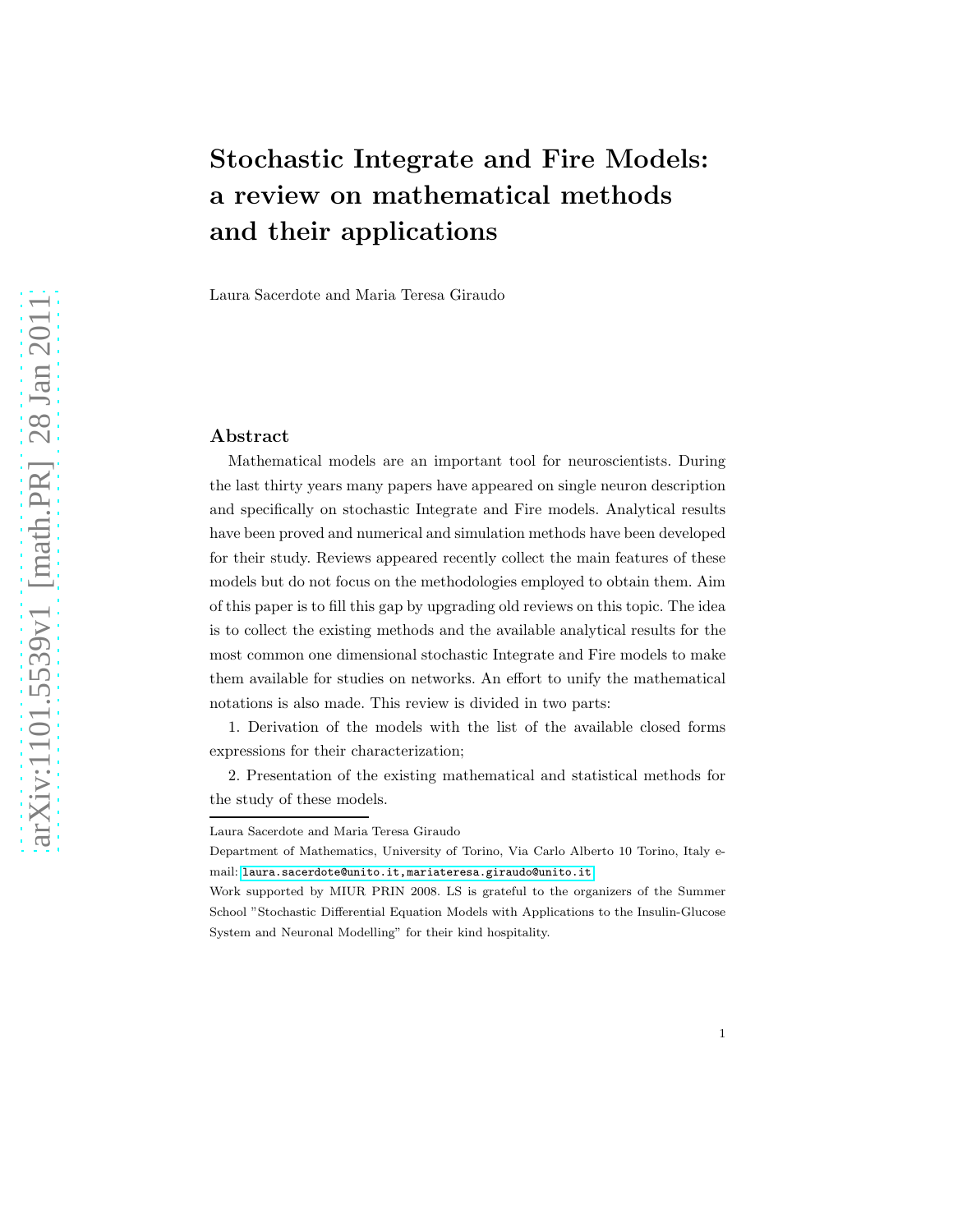#### 1 Introduction

Progresses in experimental techniques, with the possibility to record simultaneously from many neurons, move the interest of scientists from single neuron to small or large networks models. Hence the time seems ripe to summarize the contribution of single neuron models to our knowledge of neuronal coding. Various types of spiking neuron models exist, with different levels of details in the description. They range from biophysical ones on the lines of the classic paper of 1952 by Hodgkin and Huxley [\[65\]](#page-56-0), to the "integrate and fire" variants (see for example [\[42\]](#page-55-0), [\[64\]](#page-56-1), [\[99\]](#page-58-0)). Integrate and Fire (IF) type models disregard biological details, that are accounted for through a stochastic term, to focus on causal relationships in neuronal dynamics. Their relative simplicity make them good candidates for the study of networks. Recent re-views discuss qualitative (cf. [\[18\]](#page-53-0), [\[19\]](#page-53-1)) and quantitative (cf. [\[70\]](#page-56-2)) features of stochastic Leaky Integrate and Fire (LIF) models. These models are a variant of IF models where the spontaneous membrane decay is introduced. An older paper ([\[107\]](#page-58-1)) concerns mathematical methods for their study. The aim of this work is to collect the existing mathematical methods for LIF models, to provide a set of methodologies for future studies on networks. Indeed, although the stochastic LIF models are simplified representations of the cells, they are considered good descriptors of the neuron spiking activity (cf. for example [\[69\]](#page-56-3), [\[73\]](#page-57-0)). Though some criticisms have appeared, showing some lacks in the fit of experimental data (cf. [\[70\]](#page-56-2)), these models are still largely employed. The most used is the Ornstein-Uhlenbeck (OU) version but all of them have played a role for the understanding of the mechanisms involved in neuronal code

The first IF models date back to 1907, when Lapique ([\[87\]](#page-57-1)) proposed to describe the membrane potential evolution of a neuron, subject to an input, using the time derivative of the law for the capacitance. In the presence of an input current, the membrane voltage increases until it reaches a constant threshold S. Then a spike occurs and the voltage is reset to its resting value, to start again to evolve (cf. [\[134\]](#page-60-0)). Although it reasonably fitted some experimental data this model lied disregarded till the second half of the last century. Then it became the embrional idea for "integrate and fire" models. The leading idea in the formulation of stochastic IF and LIF models was to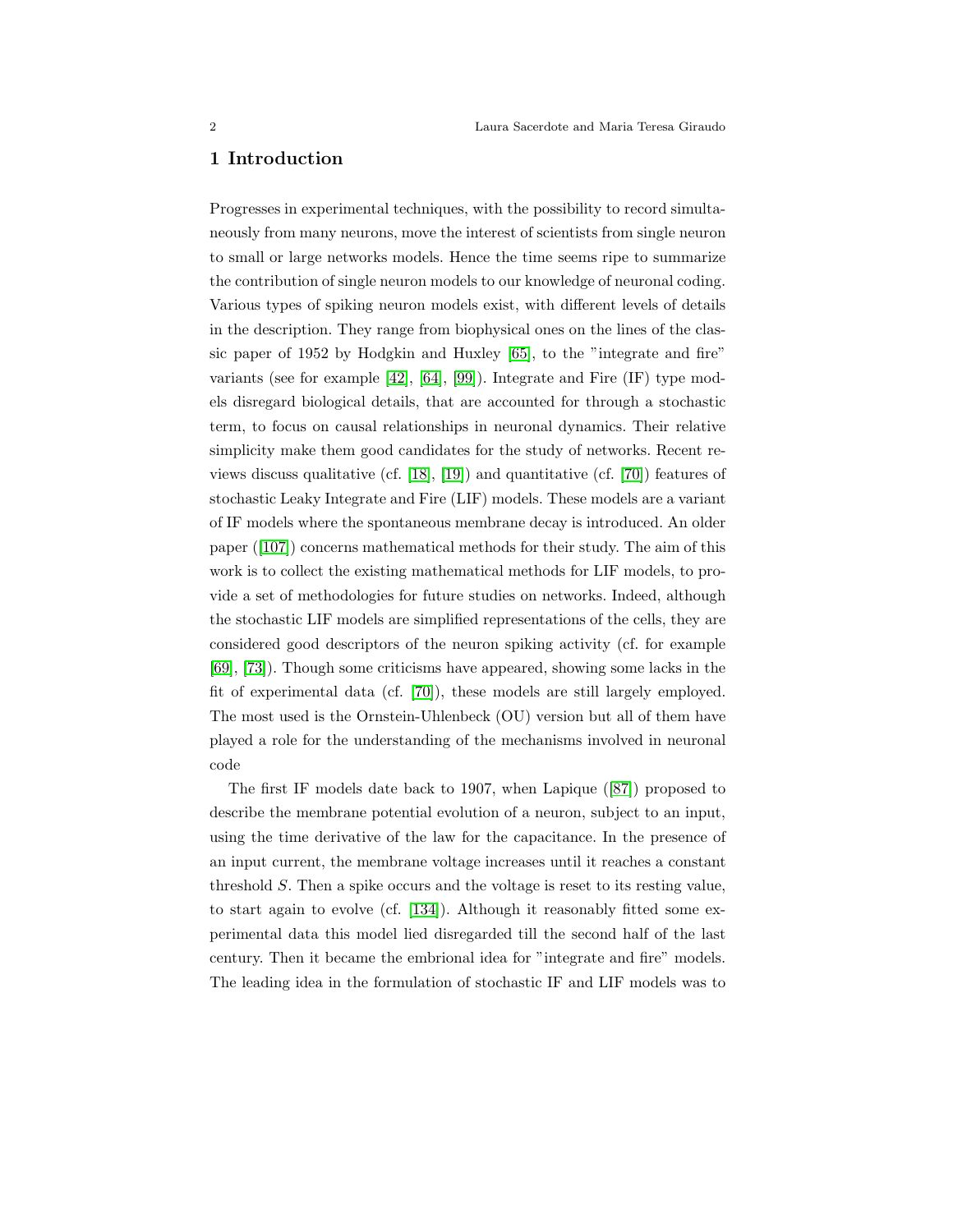partition the features of the neuron in two groups: the first ones were accounted for by the mathematical description of the neuronal (deterministic) dynamics and the second ones globally considered by means of a noise term. In Sect. [3](#page-4-0) we derive the most popular LIF models after a brief description of the biological features of interest in Sect. [2.](#page-2-0)

Improvements of LIF models were proposed in the eighties, following the initial illusion to become able to recognize the main laws governing our brain. The lack of suitable mathematical instruments made soon clear the difficulty to determine explicit expressions for the input-output relationship. The end of the eighties and the starting years of the nineties are characterized by mathematical and numerical advances, accompanied by the development of new faster computers. Section [4](#page-30-0) is devoted to a review of the main mathematical methods for the study of stochastic LIF models, updating previous reviews [\[1\]](#page-52-0), [\[105\]](#page-58-2) and [\[107\]](#page-58-1).

In the nineties the use of such methodologies, as well as specific reliable and powerful simulation methods, allowed to obtain a deeper knowledge of the models' features. Unexpected results on the role of noise in neuronal coding have been proved mathematically and confirmed experimentally (cf. for example [\[128\]](#page-60-1)).

Surprisingly, all research on LIF models has disregarded for a long time their ability to fit real data. The only exception was [\[77\]](#page-57-2) that considered the parameter estimation problem. Recently papers on the statistical estimation of model parameters started to appear. Section [5](#page-48-0) is dedicated to this subject.

### <span id="page-2-0"></span>2 Biological features of the neuron

A comprehensive description of the physiological properties of neurons is outside the aims of this work. We refer to [\[134\]](#page-60-0), [\[135\]](#page-60-2) and [\[42\]](#page-55-0) for an exhaustive exposition of neurobiological properties relevant in the modeling context.

The neurons are the elementary processing units in the central nervous system, interconnected with intricate patterns. Neurons of different sizes and shape, but sharing some fundamental features, exist in all the areas of the brain. Their estimated number in the human brain is around  $10^{12}$ . A typical neuron can be divided into three distinct parts called dendrites, axon and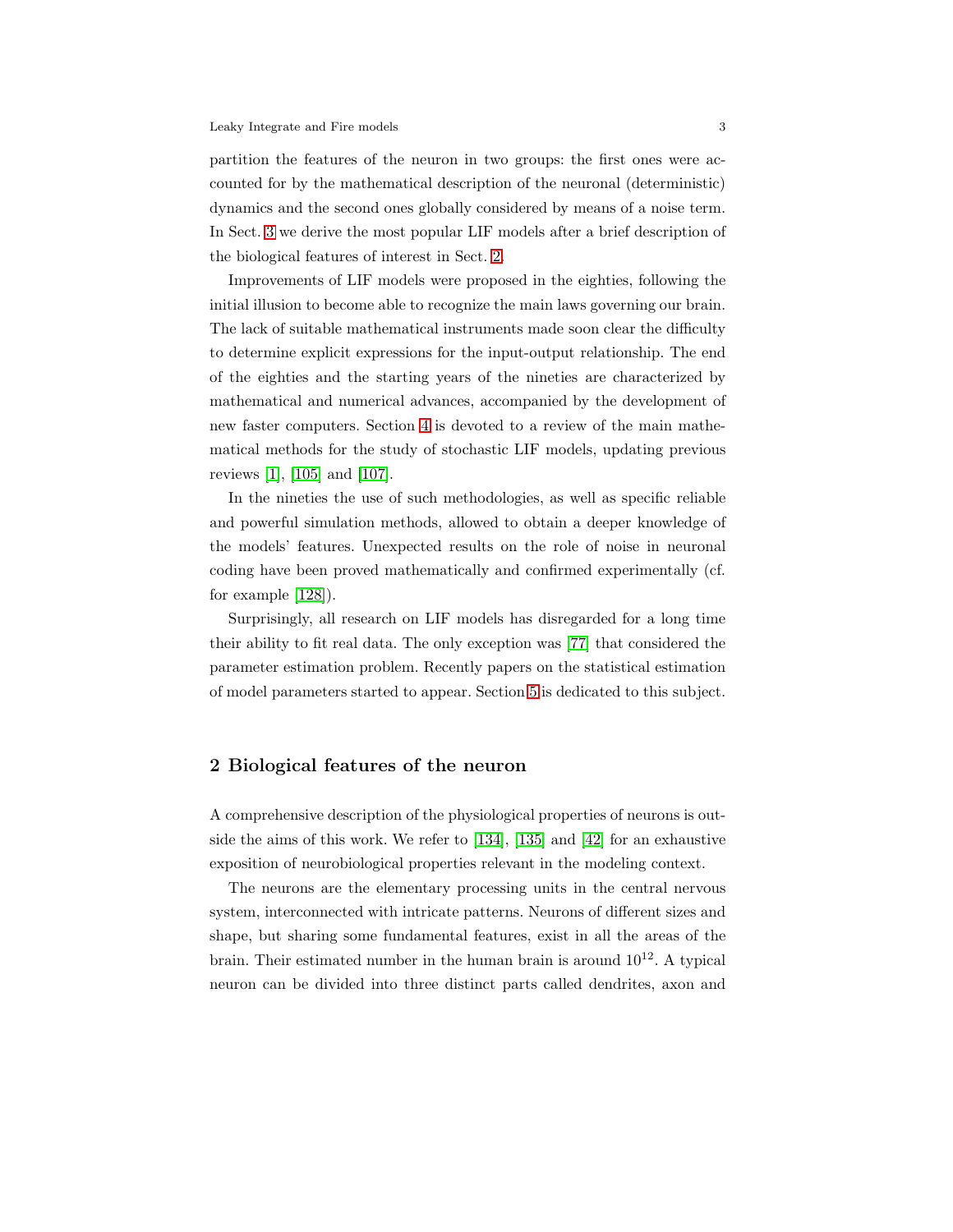soma. The dendrites play the role of the input device collecting signals from other neurons and transmitting them to the soma. The soma is the non-linear processing unit of the neuron. It generates a signal, known as spike or action potential, if the total amount of inputs exceeds a certain threshold. The axon is the output device carrying the signal to the other neurons.

The action potentials are electrical pulses, having a duration of about  $1-2$ ms and an amplitude of around 100  $mV$ . They do not change their shape along the transmission. A neuron cannot elicit a second spike immediately after a first one has occurred due to the presence of a refractory period. A chain of action potentials emitted by a single neuron is called a spike train, a series of similar events occurring either at regularly spaced instants of time or more randomly. The time between two consecutive spikes is called interspike interval (ISI).

The site where the axon of a presynaptic neuron is linked with the dendrite or the soma of a postsynaptic cell is the synapse, which often in the vertebrates is of chemical type. When an action potential reaches a synapse, it triggers complex bio-chemical reactions leading to the release of a neurotransmitter and the opening of specific ionic channels on the membrane. The ion influx leads to a change in the potential value at the postsynaptic site and the translation of the chemical signal into an electrical one. This voltage response is called the postsynaptic potential (PSP).

The effect of a spike on the postsynaptic neuron is measured in terms of the potential difference between the interior of the cell and its surroundings, called membrane potential. In the absence of spike inputs, the cell is at a resting level of about  $-65$  mV. If the change in membrane potential is positive the synapse is excitatory and induces a negative depolarization, otherwise it is inhibitory and hyperpolarizes the cell. In the absence of inputs, i.e. in the silent state, the neuron membrane potential decays exponentially toward the resting level.

The dimensions and number of synapses vary for different neurons. Some neurons, such as Purkinje cerebellar cells, pyramidal neurons and interneurons recorded in vitro (cf. for example [\[70\]](#page-56-2)), have a huge number of synapses and extended dendritic trees. Integrate and fire models can then be employed for the description of their output behavior since, due to the large number of synapses, limit theorems can be used (cf. [\[70\]](#page-56-2), [\[101\]](#page-58-3)).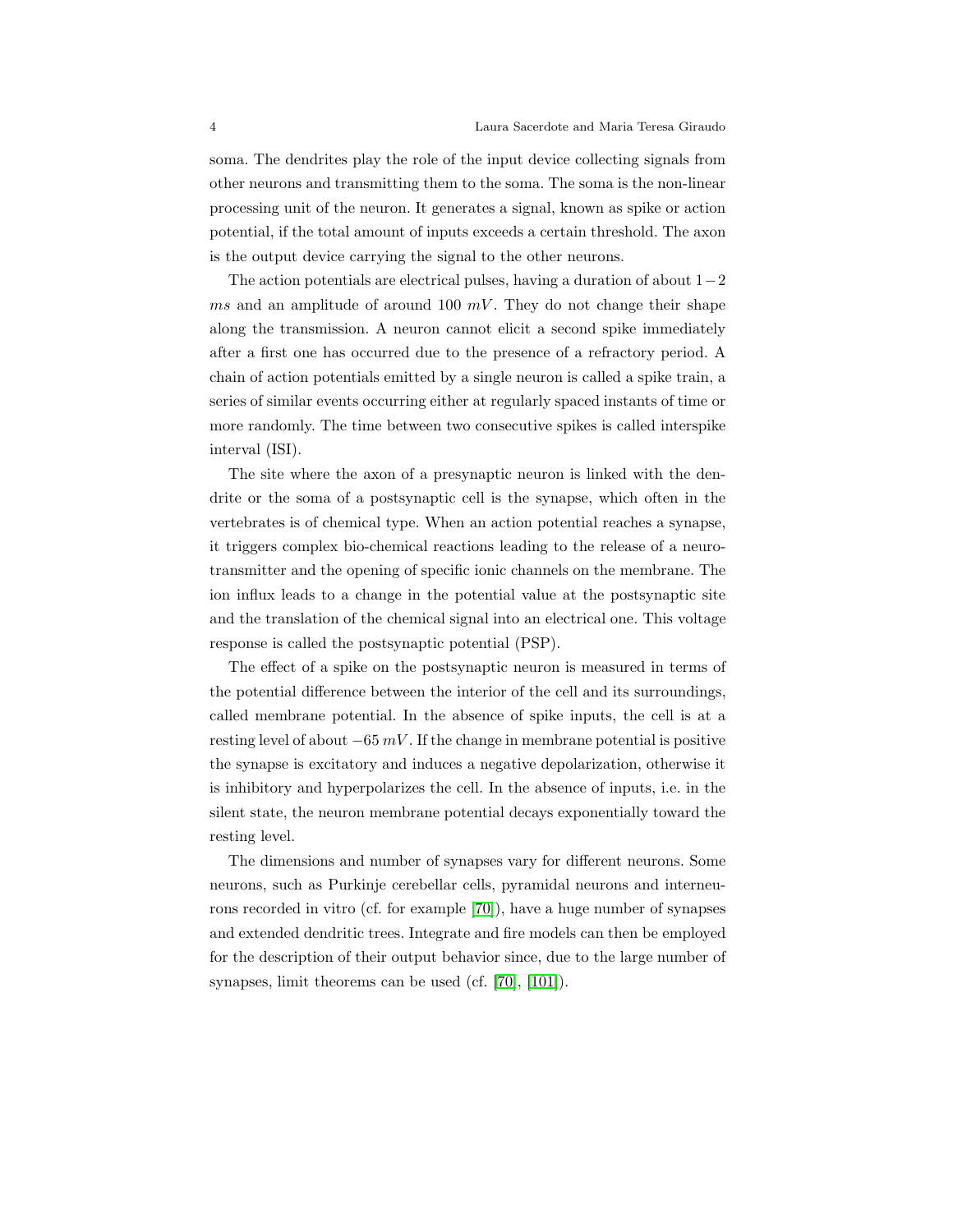#### <span id="page-4-0"></span>3 One dimensional Stochastic Integrate and Fire Models

#### 3.1 Introduction and Notations

The huge number of synapses impinging on the neuron determines a stochasticity in the activating current not considered in the Lapique model. The first attempt to formulate a stochastic IF model is due to Gerstein and Mandelbrot. In [\[41\]](#page-55-1) they fitted a number of recorded ISI's through the Inverse Gaussian (IG) distribution, i.e. the first passage time distribution of a Wiener process through a constant boundary S. They described the membrane potential dynamics preceeding the release of a spike through a Wiener process. To get a renewal process they assumed that after each spike the membrane potential is instantaneously reset to its initial value (cf. for example [\[27\]](#page-54-0) for an introduction on these processes). This model is the basis of successive more realistic models.

In the models, classified as stochastic IF or LIF, one describes the time evolution of the membrane potential by means of a suitable stochastic process  $X = \{X_t, t > t_0\}$  with  $X_{t_0} = x_0$  and identifies the ISI's with the random variable (r.v.) first passage time (FPT) of  $X$  through the threshold  $S$ :

$$
T = T_S = \inf \{ t > t_0 : X_t > S \}. \tag{1}
$$

The probability density function (pdf) of  $T$ , when it exists, is

$$
g(t) = g(S, t | x_0, t_0) = \frac{\partial}{\partial t} P(T < t).
$$
\n<sup>(2)</sup>

When  $t_0 = 0$  we simply write  $g(S, t | x_0)$ . In some instances  $S = S(t)$ .

In Subsections 3.2, 3.5 and 3.6 we focus on models that describe the subthreshold membrane potential as a diffusion process. In Subsects. 3.3 and 3.4 we present two continuos time Markov models, the Randomized Random Walk and Stein's model. Reviews on IF and LIF models have already appeared (cf. [\[105\]](#page-58-2), [\[107\]](#page-58-1), [\[82\]](#page-57-3)) but here we unify the notations and we list in a single contribution the mathematical results sparse in different papers.

In the case of models using a diffusion process  $X = \{X_t, t > t_0\}$ , the diffusion interval is  $I = (l, r)$ , the drift coefficient and infinitesimal variance (the infinitesimal moments) are: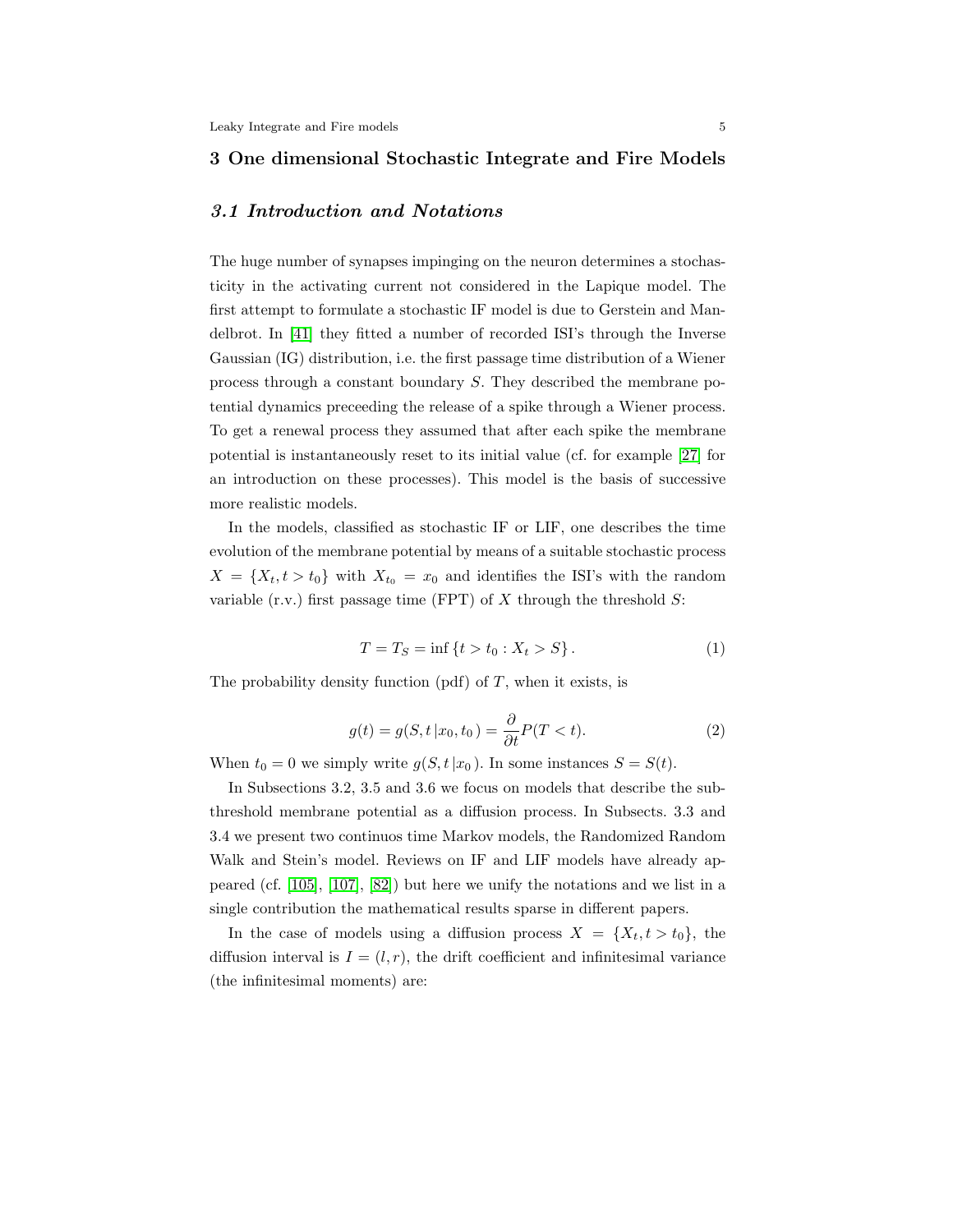<span id="page-5-2"></span>
$$
\mu(x) = \lim_{\Delta t \to 0} \frac{1}{\Delta t} E\left(\Delta X_t \, | X_t = x\right) \tag{3}
$$
\n
$$
\sigma^2(x) = \lim_{\Delta t \to 0} \frac{1}{\Delta t} E\left((\Delta X_t)^2 \, | X_t = x\right),
$$

with  $\Delta X_t = X_{t+\Delta t} - X_t$ . The transition pdf  $f(x, t | x_0, t_0) = \frac{\partial P(X_t \leq x | X_{t_0} = x_0)}{\partial x}$ is solution of the Kolmogorov equation(cf. [\[101\]](#page-58-3)):

<span id="page-5-0"></span>
$$
\frac{\partial f(x,t|x_0,t_0)}{\partial t_0} + \mu(x_0) \frac{\partial f(x,t|x_0,t_0)}{\partial x_0} + \frac{\sigma^2(x_0)}{2} \frac{\partial^2 f(x,t|x_0,t_0)}{\partial x_0^2} = 0 \quad (4)
$$

and of the Fokker-Planck equation

<span id="page-5-3"></span>
$$
\frac{\partial f(x,t|x_0,t_0)}{\partial t} = -\frac{\partial}{\partial x} \left\{ \mu(x)f(x,t|x_0,t_0) \right\} + \frac{1}{2} \frac{\partial^2}{\partial x^2} \left\{ \sigma^2(x)f(x,t|x_0,t_0) \right\} \tag{5}
$$

with initial delta condition

<span id="page-5-1"></span>
$$
\lim_{t_0 \to t} f(x, t | x_0, t_0) = \delta(x - x_0).
$$
 (6)

Here  $\delta$  denotes the Dirac delta function.

We suppose that the infinitesimal moments verify some mild conditions (cf. [\[72\]](#page-56-4), [\[101\]](#page-58-3), [\[107\]](#page-58-1)) to guarantee the existence of the solutions of the Fokker Planck and Kolmogorov equations. Furthermore, when a dependence of the diffusion coefficients from  $t$  is not specified, the processes are time homogeneous, i.e. their properties are invariant with respect to time shifts. When eq. [\(4\)](#page-5-0) is solved in the presence of an absorbing boundary in  $x = S$ , a further absorption condition must be imposed:

$$
\lim_{x \to S} f^a(x, t | x_0, t_0) = 0.
$$
\n(7)

where  $f^a(x, t | x_0, t_0) = \frac{\partial}{\partial x} P(X_t < x, T_S > t | X_s = y)$  is the corresponding transition pdf. To get renewal processes,  $X$  is always reset to  $x_0$  after each spike.

To characterize a diffusion model, one can also make use of the Itotype stochastic differential equation (SDE) verified by the process (cf. SU-SANNE).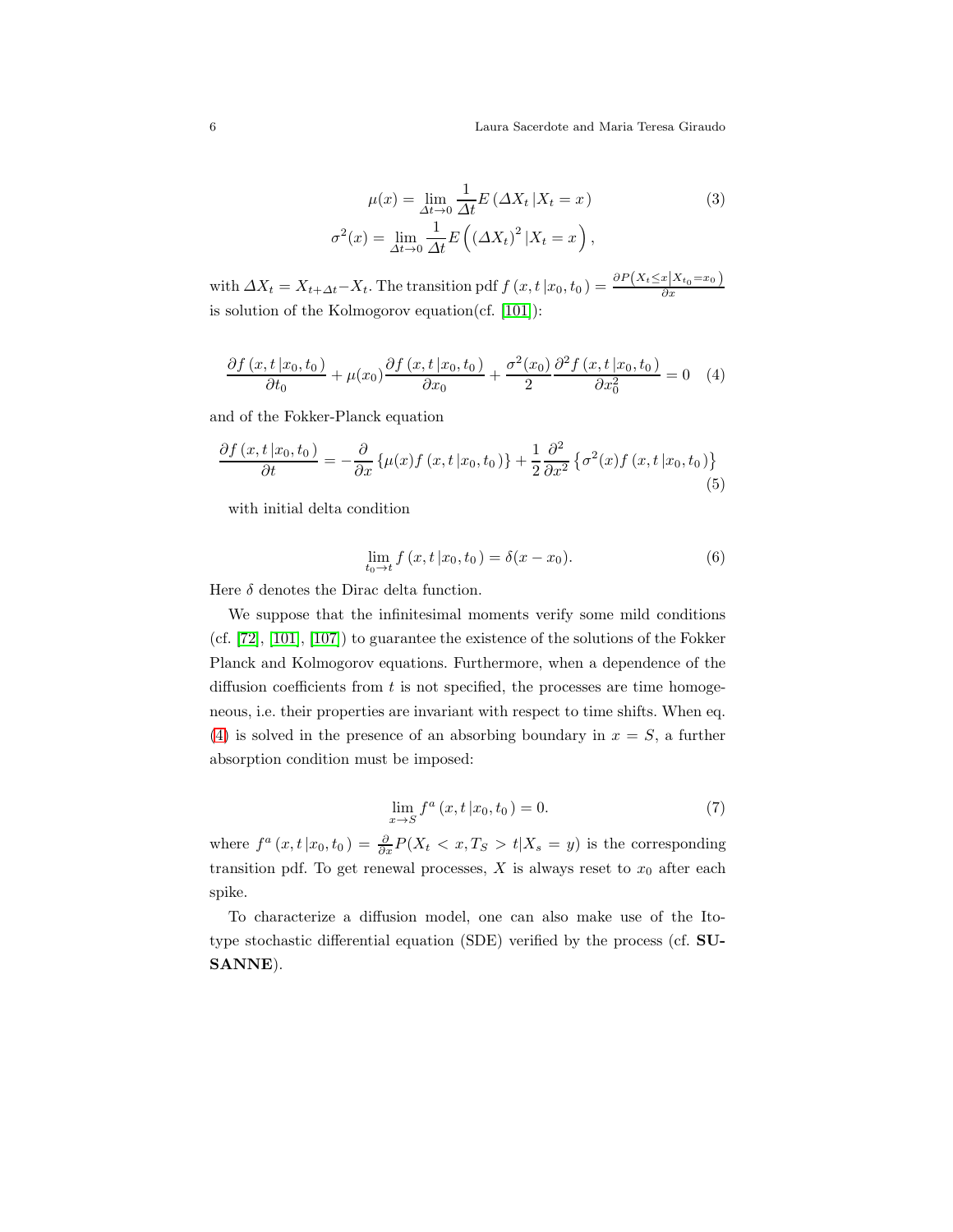Jump diffusion models, allowing to distinguish the effect of neuronal inputs according with their frequency and their size, are presented in Subsection [3.8.](#page-24-0)

The role of the threshold shape is illustrated in Subsect. [3.9,](#page-25-0) and the most recently introduced IF models are surveyed in Subsection [3.10.](#page-28-0)

To switch from the description of the spike times of the neuron to the count of the number of spikes up to a given time  $t$ , we introduce, in Subsection [3.11,](#page-28-1) the return processes.

#### <span id="page-6-0"></span>3.2 Wiener Process Model

Gerstein and Mandelbrot (cf. [\[41\]](#page-55-1)) described the time evolution of the subthreshold membrane potential through a Wiener process  $\overline{W}_t$  characterized by infinitesimal moments

$$
\mu(x) = \mu \qquad \sigma^2(x) = \sigma^2 \tag{8}
$$

with  $\mu \in \mathbb{R}$ ,  $\sigma > 0$ . Their model was motivated by experimental observations of the ISI's exhibiting histograms typical of stable distributions. Indeed this property is exhibited by the FPT of a Wiener process. One gets such process from the standard Wiener process  $W$  (cf. SUSANNE) through the transformation

$$
\overline{W}_t = \mu t + \sigma W_t; \forall t \ge 0.
$$
\n(9)

To relate the use of the Wiener process with the membrane potential evolution, Gerstein and Mandelbrot observed that the Wiener process is the continuous limit of a random walk (cf. SUSANNE). The occurring of jumps models the incoming of PSP's. The continuos limit is a good approximation when the inputs are of small size and frequent. The transition pdf of  $W$  is

$$
f_W(x, t | x_0, t_0) \equiv \frac{\partial P(W_t < x | W_{t_0} = x_0)}{\partial x} \qquad (10)
$$
\n
$$
= \frac{1}{\sqrt{2\pi\sigma^2 (t - t_0)}} \exp\left\{-\frac{\left[x - x_0 - \mu (t - t_0)\right]^2}{2\sigma^2 (t - t_0)}\right\}.
$$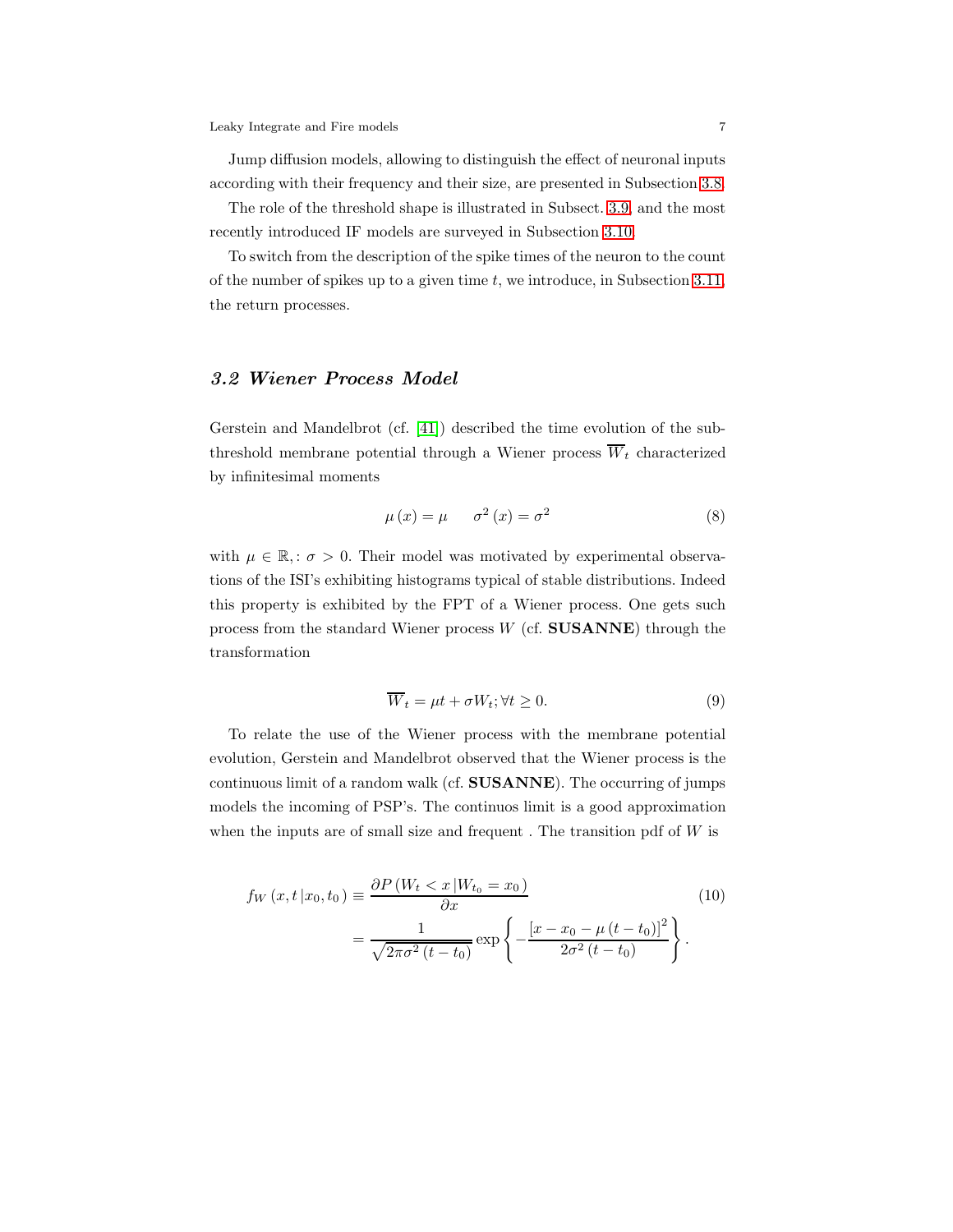To mimic the spiking times a constant absorbing boundary S is introduced. The spike times are then identified with the FPT,  $T$ , of the Wiener process originated at  $W_{t_0} = x_0$  through the boundary. To obtain the renewal property, the process is instantaneously reset at  $x_0$  after each spike. Hence the ISI's correspond to the iid r.v.'s  $T_n$ ,  $n = 1, 2, ...,$  with  $T_n \sim T$ .

The transition pdf of W, if  $W_{t_0} = x_0$  is Gaussian with mean  $E(W_t) =$  $x_0 + \mu t$  and variance  $Var(W_t) = \sigma^2 t$ , while the FPT pdf through a constant boundary  $S > x_0$  is an IG distribution, hence the pdf and the cumulative distribution are:

<span id="page-7-0"></span>
$$
g(S, t | x_0) = \frac{S - x_0}{\sqrt{2\pi\sigma^2 t^3}} \exp\left\{-\frac{(S - x_0 - \mu t)^2}{2\sigma^2 t}\right\};
$$
 (11)

$$
P(T < t) = \frac{1}{2} \left\{ \operatorname{Erfc} \left[ \frac{S - x_0 - \mu t}{\sigma \sqrt{2t}} \right] + e^{\frac{2\mu (S - x_0)}{\sigma^2}} \operatorname{Erfc} \left[ \frac{S - x_0 + \mu t}{\sigma \sqrt{2t}} \right] \right\}.
$$
\n(12)

Here  $Erfc$  denotes the complementary error function (cf. [\[2\]](#page-52-1)). The mean value and the variance of the FPT are

$$
E(T) = \frac{S - x_0}{\mu}; \quad Var(T) = \frac{(S - x_0)\sigma^2}{\mu^3}.
$$
 (13)

The transition pdf in the presence of a constant absorbing boundary  $S$  is (cf. [\[105\]](#page-58-2)):

$$
f^{a}(x,t|y,s) = \frac{1}{\sigma\sqrt{2\pi(t-s)}} \left( \exp[-\frac{(x-y-\mu(t-s))^{2}}{2\sigma^{2}(t-s)}] - \exp[\frac{2\mu}{\sigma^{2}}(S-y) - \frac{(x-2S+y-\mu(t-s))^{2}}{2\sigma^{2}(t-s)}] \right). \tag{14}
$$

Despite the excellent fitting with some experimental data, Gerstein and Mandelbrot model was criticized for its biological simplifications (cf. [\[135\]](#page-60-2)). However it allows to obtain results that help the intuition for more realistic models and it is still used for this aim, taking advantage of the existence of a closed form FPT pdf through a constant boundary.

Its FPT pdf is known also through particular time dependent boundaries. These FPT's can be used to account for the refractory period following a spike. Indeed a time varying boundary, assuming high values at small times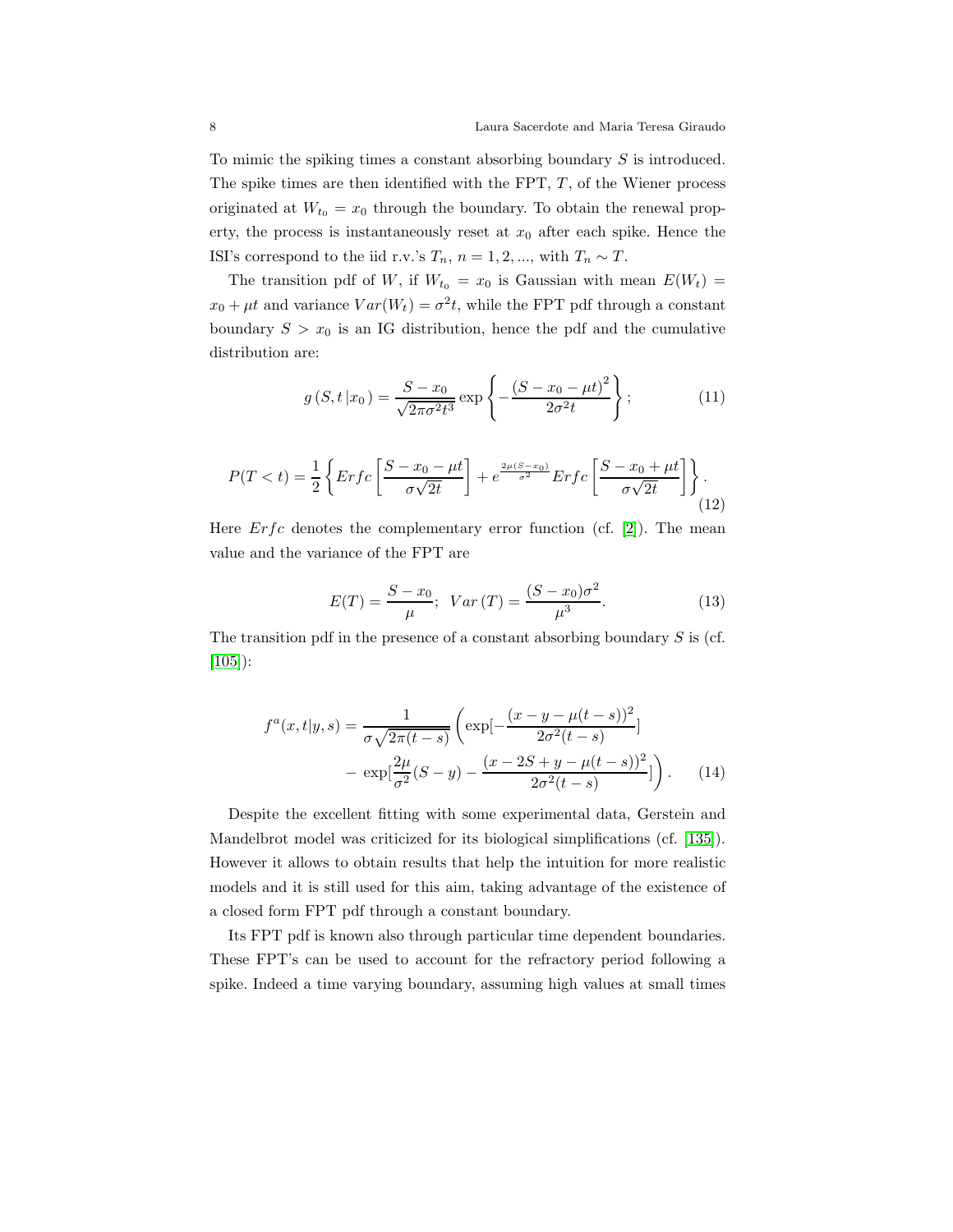and then decreasing, makes short ISI's rare. The FPT pdf is known for a continuos piecewise-linear boundary  $S(t) = \alpha_i + \beta_i t, \quad t \in [t_{i-1}, t_i], \quad i \geq 1$ where  $t_0 < t_1 < t_2 < \dots$  and  $\alpha_i, \beta_i \in R$  with  $t_0 \geq 0$ . If  $t \in [0, \infty)$ , such boundary is linear and the FPT pdf is

$$
g(\alpha_1 + \beta_1 t, t \, | x_0) = \frac{|\alpha_1 - x_0|}{\sigma \sqrt{2\pi t^3}} \exp{-\frac{[\alpha_1 + \beta_1 t - \mu t - x_0]^2}{2\sigma^2 t}}.
$$
 (15)

In the general case, setting  $\alpha_{i+1} = \alpha_i + \beta_i t_i$  one gets that  $t \mapsto S(t)$  is continuous on  $[t_0, \infty)$ . If we put  $S_i = S(t_i)$ , the transition pdf for the process W in the presence of absorbing boundary  $S(t)$ ,  $f^a(x_1, t_1; x_2, t_2; ...; x, t | x_0, t_0)$ , is for  $t \in (t_{n-1}, t_n)$  (cf. [\[137\]](#page-60-3)):

$$
f^{a}(x_{1}, t_{1}; x_{2}, t_{2}; \ldots; x, t | x_{0}, t_{0}) = \frac{\partial^{n}}{\partial x_{1} \ldots \partial x_{n}} \quad (16)
$$

$$
\left\{ P\left(W_{t_{1}} < x_{1}, \ldots, W_{t_{n-1}} < x_{n-1}, W_{t} < x; T > t | W_{t_{0}} = x_{0} < \alpha_{1} \right) \right\}
$$

$$
\times \prod_{i=1}^{n-1} f^{a}(x_{i}, t_{i} | x_{i-1}, t_{i-1}) f^{a}(x, t | x_{n-1}, t_{n-1})
$$

$$
\times \prod_{i=1}^{n-1} \left( 1 - e^{-2 \frac{(S_{i} - x_{i})(S_{i-1} - x_{i-1})}{t_{i} - t_{i-1}}} \right)
$$

$$
\times \frac{f^{a}(x, t | x_{n-1}, t_{n-1})}{\sqrt{2\pi(t_{i} - t_{i-1})}} \exp\left(-\frac{(x_{i} - x_{i-1})^{2}}{2(t_{i} - t_{i-1})}\right)
$$

for  $x_i \leq S_i$ ,  $1 \leq i \leq n$ ;  $x_0 < S_0$  and  $x \in (-\infty, S)$ .

Further closed form expressions for the FPT of a Wiener process have been obtained by the method of images (cf. [\[29\]](#page-54-1)) or as solutions of suitable integral equations ([\[104\]](#page-58-4)), when  $\vert$  $dS(t)$ dt  $\leq Ct^{-\alpha}$ , with  $\alpha < 1/2$  and C a constant. This last case is discussed in Section [4.1.1.](#page-31-0) and involves series of multiple integrals.

## 3.3 Randomized Random Walk Model

In the Randomized Random Walk (RRW) the regularly spaced intertimes of the random walk between PSPs are substituted with exponentially distributed intertimes of parameters  $\lambda^+$  and  $\lambda^-$  for excitatory and inhibitory PSP's respectively. The process X with  $X_0 = 0$  has mean and variance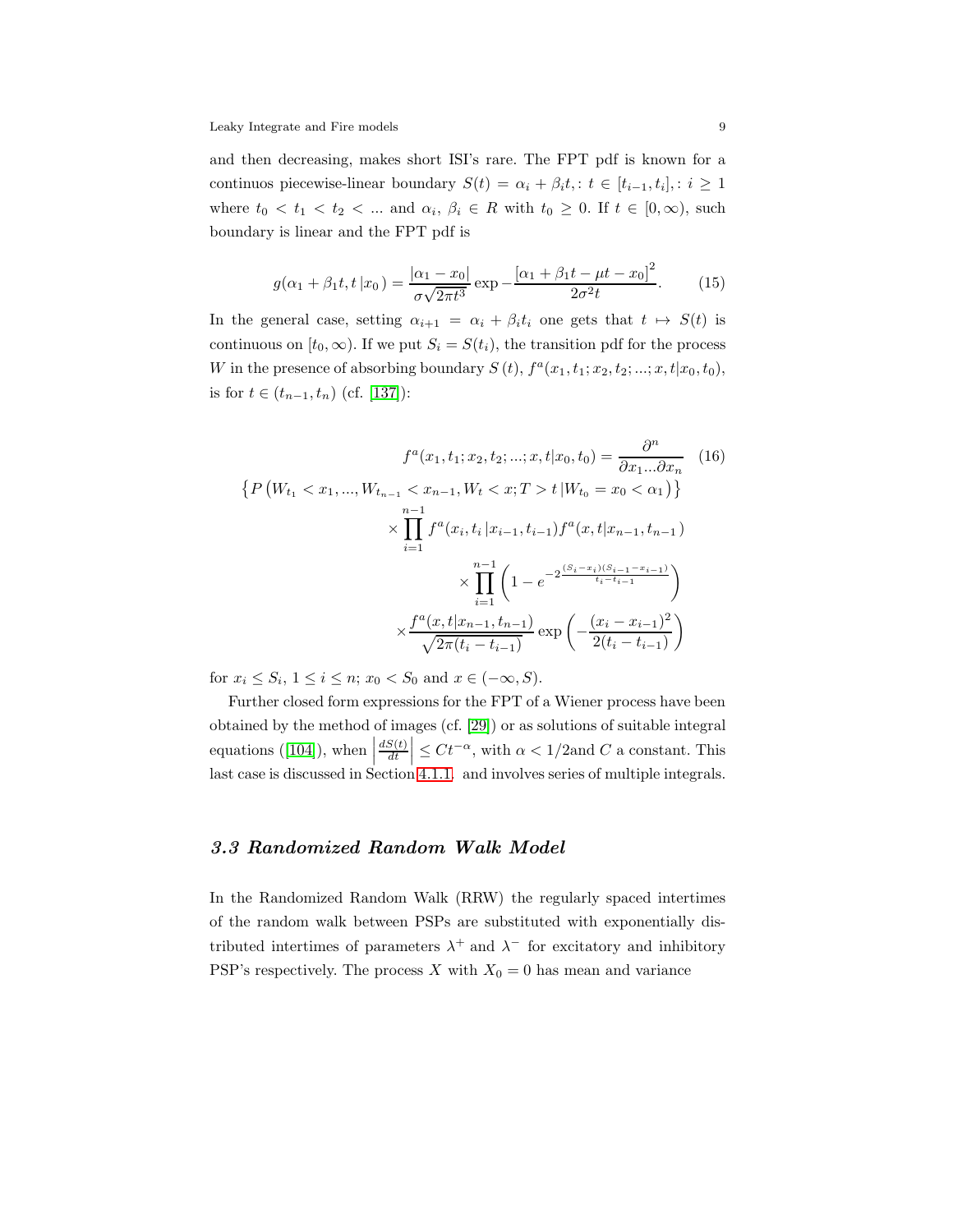$$
E(X_t) = \delta\left(\lambda^+ - \lambda^-\right)t; \quad Var\left(X_t\right) = \delta^2\left(\lambda^+ + \lambda^-\right)t,\tag{17}
$$

respectively. Here  $\delta > 0$  is the constant amplitude of PSP's. The FPT pdf through the boundary S, with S an integer multiple of  $\delta$ , is (cf. [\[135\]](#page-60-2)):

$$
g(S, t|0) = \frac{S}{\delta} \left(\frac{\lambda^{+}}{\lambda^{-}}\right)^{S/2\delta} \frac{e^{-(\lambda^{+} + \lambda^{-})t}}{t} I_{S/\delta} \left(2t\sqrt{\lambda^{+}\lambda^{-}}\right), \quad t > 0 \tag{18}
$$

where  $I_n(.)$  is the modified Bessel function of parameter  $\eta$  (cf. [\[2\]](#page-52-1)). The mean and variance of the ISI distribution are (cf. [\[135\]](#page-60-2)):

$$
E(T) = \frac{S}{\delta(\lambda^+ - \lambda^-)}; \quad Var(T) = \frac{S(\lambda^+ + \lambda^-)}{\delta(\lambda^+ - \lambda^-)^3}.
$$
 (19)

When  $\delta \to 0$ , assuming  $\lambda^+ \sim \lambda^- \sim \frac{1}{2\delta^2}$ , this model converges to the Wiener process with  $\mu = 0$ .

## 3.4 Stein's model

In 1965 Stein (cf. [\[132\]](#page-60-4)) formulated the first LIF model, i.e. an IF model with the leakage feature, by introducing the spontaneous membrane decay in the absence of PSP's in the RRW model. The process  $X$  is solution of the SDE

<span id="page-9-0"></span>
$$
dX_t = \left(-\frac{X_t}{\theta} + \rho\right)dt + \delta^+ dN_t^+ + \delta^- dN_t^+; \ X_{t_0} = x_0. \tag{20}
$$

Here  $\theta > 0$  is the membrane time constant,  $\rho$  is the resting potential,  $N_t^+$  and  $N_t^-$  are independent Poisson processes of parameters  $\lambda^+$  and  $\lambda^-$  respectively and  $\delta^+ > 0$ ,  $\delta^- < 0$  are the amplitudes of excitatory and inhibitory PSP's. Generally for this model and for all those descending from it one assumes  $\rho = 0$ , since the case  $\rho \neq 0$  can be obtained by the shift  $X \mapsto X - \rho$ . Following the IF models structure, the spike times are the first crossing times of the process through the boundary and the membrane potential is instantaneously reset to its resting value after each spike. The infinitesimal moments are: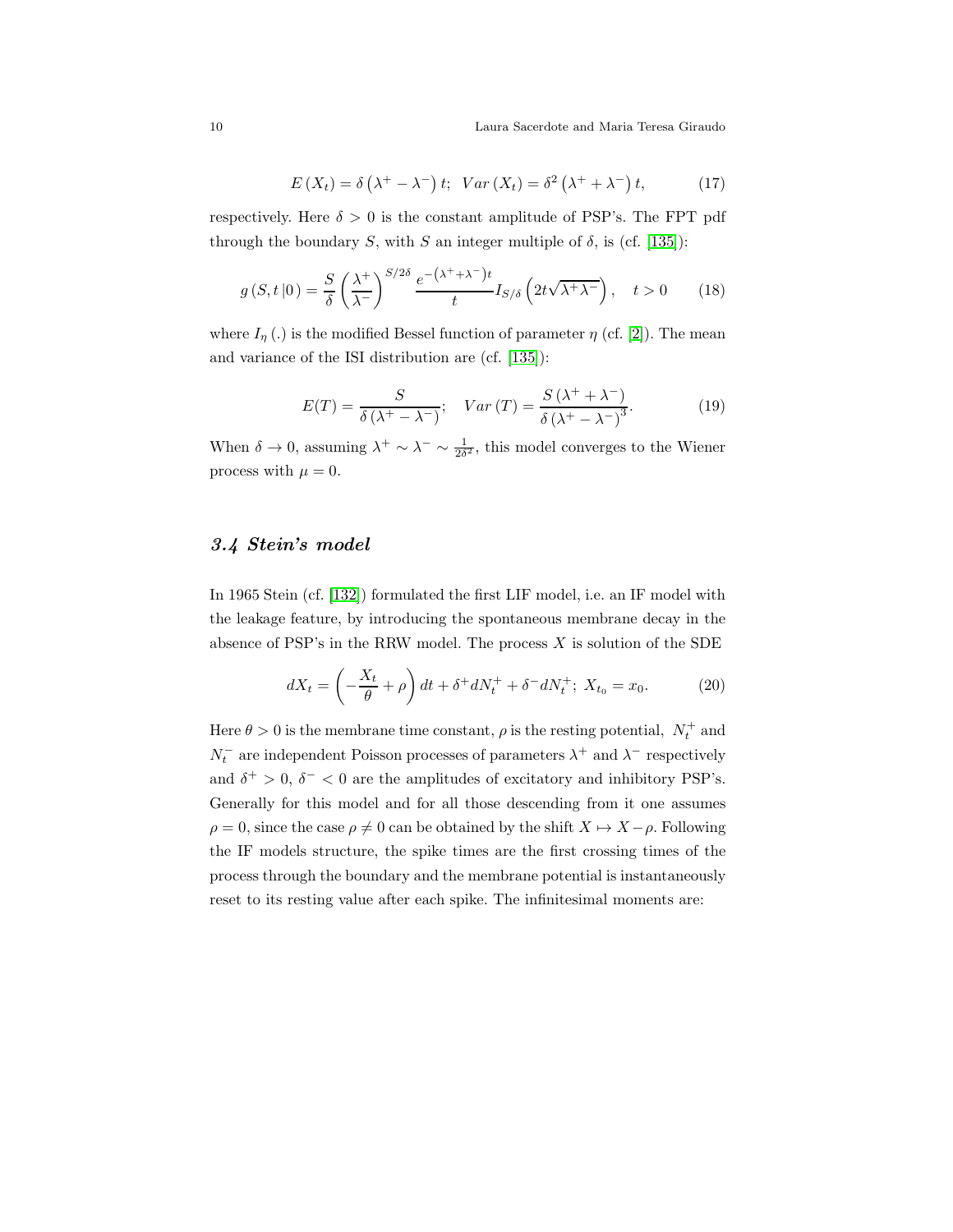$$
M_1(x) = \lim_{h \to 0} \frac{E\left[X_{t+h} - X_t | X_t = x\right]}{h} = -\frac{x}{\theta} + \rho + \lambda^+ \delta^+ + \lambda^- \delta^- \quad (21)
$$

$$
M_2(x) = \lim_{h \to 0} \frac{E\left[\left(X_{t+h} - X_t\right)^2 | X_t = x\right]}{h} = \lambda^+ \left(\delta^+\right)^2 + \lambda^- \left(\delta^-\right)^2.
$$

The mean trajectory, in the absence of a threshold, is

$$
E(X_t|X_0 = x_0) = x_0e^{-t/\theta} + (\lambda^+\delta^+ + \lambda^-\delta^-)\theta\left(1 - e^{-t/\theta}\right). \tag{22}
$$

The FPT problem for the process [\(20\)](#page-9-0) is still unsolved and the use of simulation techniques is required for its analysis.

#### <span id="page-10-1"></span>3.5 Ornstein-Uhlenbeck Diffusion Model

The OU process was proposed as a continuos limit of the Stein model to facilitate the solution of the FPT problem. The rationale for this limit is the huge number of synapses characterizing certain neurons such as the Purkinje cells. The PSP's determine frequent small jumps and limit theorems can be applied to get a diffusion process. The OU process, already known in the Physics literature (cf. [\[136\]](#page-60-5)), belongs to both classes of Markov and Gaussian stochastic processes.

Different approaches can be followed to obtain the diffusion limit of Stein's model. In [\[71\]](#page-56-5) the convergence of the measure of a Stein's process to that of the OU one is studied.In [\[20\]](#page-53-2), [\[107\]](#page-58-1) it is proved that the continuos limit of the transition pdf for the process [\(20\)](#page-9-0) converges to a pdf that verifies the Fokker Plank equation for the OU process. Alternatively the OU model can be derived from a differential equation describing the membrane potential dynamics. We sketch in the following these last two approaches.

Due to the time continuity and to the Markov property of Stein's process, the Smolukowsky equation holds for the transition pdf:

<span id="page-10-0"></span>
$$
f(x, t + \Delta t | x_0, t_0) = \int_{-\infty}^{\infty} f(x, t + \Delta t | z, t) f(z, t | x_0, t_0) dz.
$$
 (23)

In the absence of inputs to the neuron, the process [\(20\)](#page-9-0), initially in the state  $z$  at time  $t$ , decays exponentially to the zero resting potential, reaching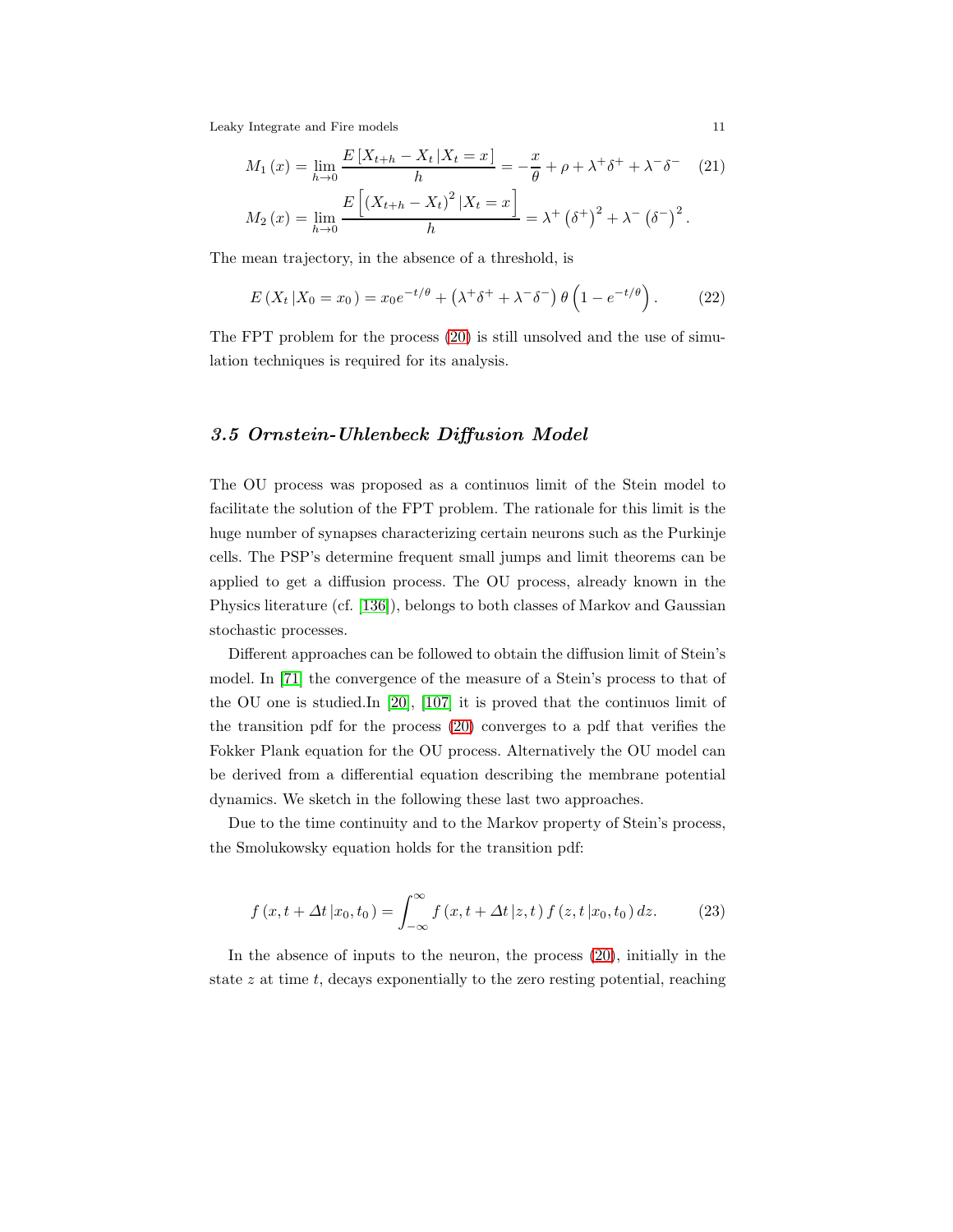at time  $t + \Delta t$  the value  $x_1 = ze^{-\Delta t/\theta}$ . In the case of an excitatory or an inhibitory input at time  $u \in (t, t + \Delta t)$  the potential becomes  $x_2(u) =$  $ze^{-\Delta t/\theta} + \delta^+e^{-(t+\Delta t - u)/\theta}$  or  $x_3(u) = ze^{-\Delta t/\theta} + \delta^-e^{-(t+\Delta t - u)/\theta}$ , respectively. Setting  $x_i = \frac{1}{\Delta t} \int_t^{t + \Delta t} x_i(u) \, du, i = 2, 3$  the l.h.s. of [\(23\)](#page-10-0) becomes:

$$
f(x, t + \Delta t | z, t) = [1 - (\lambda^+ + \lambda^-) \Delta t] \delta(x - x_1)
$$
  
+ 
$$
\lambda^+ \Delta t \delta(x - x_2) + \lambda^- \Delta t \delta(x - x_3) + o(\Delta t).
$$
 (24)

Hence [\(23\)](#page-10-0) becomes:

<span id="page-11-0"></span>
$$
f(x, t + \Delta t | x_0, t_0) = e^{\Delta t/\theta} \left\{ \left[ 1 - \left( \lambda^+ + \lambda^- \right) \Delta t \right] f\left( x e^{\Delta t/\theta}, t | x_0, t_0 \right) \right.+ \lambda^+ \Delta t f\left( x e^{\Delta t/\theta} - \frac{\delta^+ \theta}{\Delta t} \left( e^{\Delta t/\theta} - 1 \right), t | x_0, t_0 \right) \right. (25)+ \lambda^- \Delta t f\left( x e^{\frac{\Delta}{\theta}} - \frac{\delta^- \theta}{\Delta t} \left( e^{\frac{\Delta}{\theta}} - 1 \right), t | x_0, t_0 \right) \right\} + o(\Delta t).
$$

Approximating  $e^{\Delta t/\theta} \approx \frac{\Delta t}{\theta} + 1$ , dividing by  $\Delta t$ , when  $\Delta t \to 0$ , [\(26\)](#page-11-0) becomes

$$
\frac{\partial f(x,t|x_0,t_0)}{\partial t} = \frac{\partial}{\partial x} \left( \frac{x}{\theta} f(x,t|x_0,t_0) \right) + \lambda^+ \left[ f(x - \delta^+, t|x_0,t_0) - f(x,t|x_0,t_0) \right] - f(x,t|x_0,t_0) + \lambda^- \left[ f(x - \delta^-, t|x_0,t_0) - f(x,t|x_0,t_0) \right]. \tag{26}
$$

Developing the terms in square brackets as Taylor series around  $x$ 

$$
\frac{\partial f(x, t|x_0, t_0)}{\partial t} = -\frac{\partial}{\partial x} \left[ -\left(\frac{x}{\theta} + \lambda^+ \delta^+ + \lambda^- \delta^-\right) f(x, t|x_0, t_0) \right] + \sum_{n=2}^{\infty} \frac{(-1)^n}{n!} \frac{\partial^n}{\partial x^n} \left\{ \left[ \left(\delta^+ \right)^n \lambda^+ + \left(\delta^- \right)^n \lambda^- \right] f(x, t|x_0, t_0) \right\}.
$$
\n(27)

Assuming  $\delta^+ = -\delta^- = \delta$ ,  $\lambda^+ \sim \frac{A^+}{\delta} + \frac{\sigma^2}{2\delta^2}$  $\frac{\sigma^2}{2\delta^2}, \lambda^- \sim \frac{A^-}{\delta} + \frac{\sigma^2}{2\delta^2}$  $\frac{\sigma^2}{2\delta^2}$ , with  $\sigma$ ,  $A^+$ ,  $A^$ positive constants, for  $\delta \to 0$  we get:

$$
\frac{\partial f(x,t|x_0,t_0)}{\partial t} = \frac{\partial}{\partial x} \left[ \left( -\frac{x}{\theta} + \mu \right) f(x,t|x_0,t_0) \right] + \frac{\sigma^2}{2} \frac{\partial^2 f(x,t|x_0,t_0)}{\partial x^2}, (28)
$$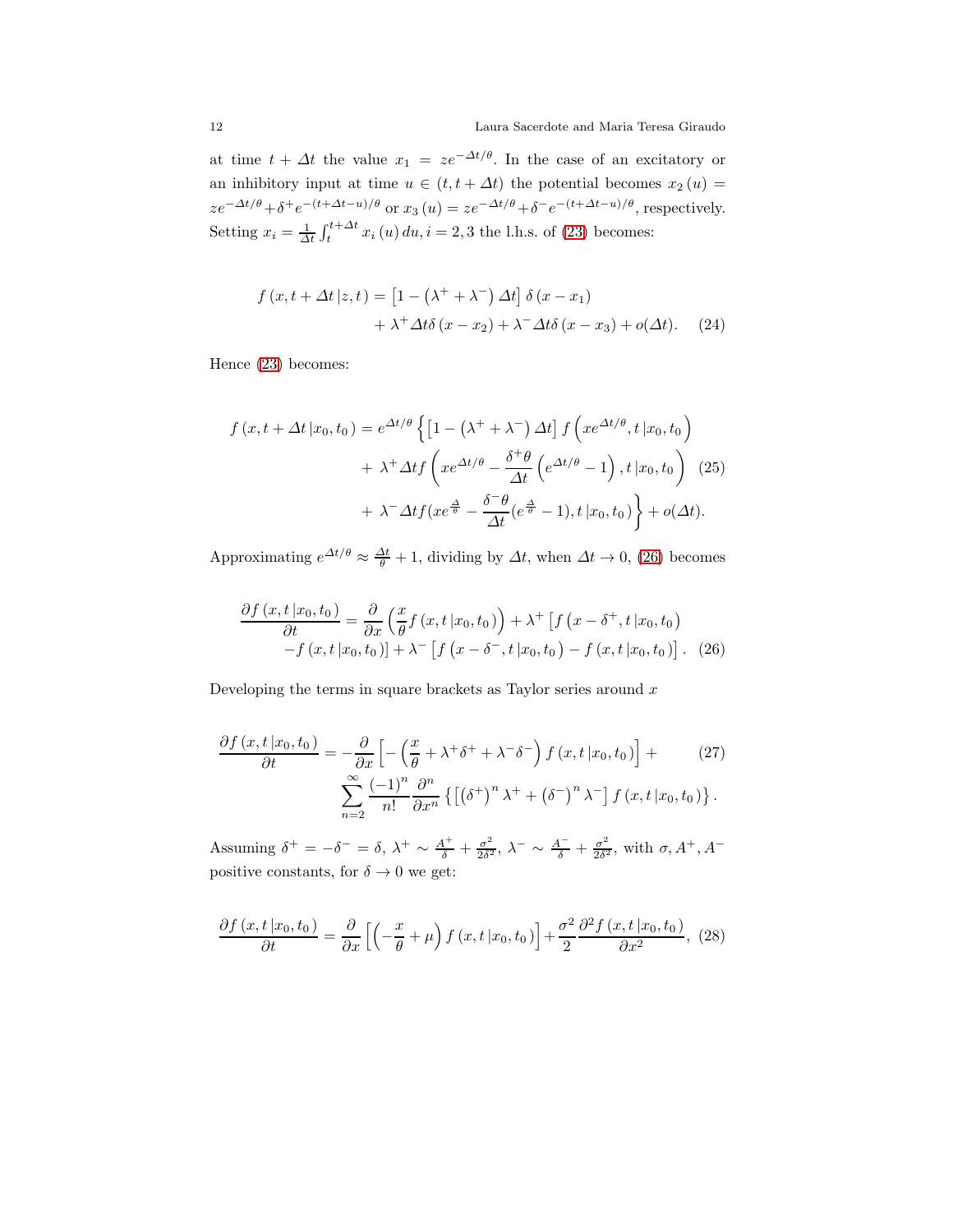i.e. the Fokker Plank equation for an OU process with  $\mu = A^+ - A^-$ . Its solution with an initial delta condition [\(6\)](#page-5-1) is the transition pdf

$$
f_{OU}(x, t | x_0, t_0) \equiv \frac{\partial P\left(X_t < x | X_{t_0} = x_0\right)}{\partial x} = \frac{1}{\sigma \sqrt{\pi \theta \left(1 - e^{-\frac{2(t - t_0)}{\theta}}\right)}}
$$
\n
$$
\times \exp \left\{-\frac{\left[x - x_0 e^{-\frac{(t - t_0)}{\theta}} - \mu \theta \left(1 - e^{-\frac{(t - t_0)}{\theta}}\right)\right]^2}{\sigma^2 \theta \left(1 - e^{-\frac{2(t - t_0)}{\theta}}\right)}\right\}.
$$
\n(29)

The diffusion interval coincides with the real line and the mean and variance of the OU process  $X_t$  with  $X_{t_0} = x_0$  are:

<span id="page-12-0"></span>
$$
E(X_t|x_0) = \mu \theta \left( 1 - e^{-t/\theta} \right) + x_0 e^{-t/\theta}; \ Var(X_t|x_0) = \frac{\sigma^2 \theta}{2} \left( 1 - e^{-2t/\theta} \right). \tag{30}
$$

Properties of the models, as well as the range of validity of some approximate formulae for the FPT problem, depend upon the value of the asymptotic mean depolarization of the process  $X$ . Hence in various instances we distinguish between two distinct firing regimes, subthreshold if  $E(X_\infty) < S$  and suprathreshold in the opposite case.

Model of LIF type can be interpreted in the frame of threshold detectors theory. The presence of a feeble noise helps the detection of the signal, a characteristic of any threshold detector. In Fig. [1](#page-13-0) we plot the mean value of an OU process [\(30a](#page-12-0)) together with  $E(X_t) - 3Var(X_t)$  and  $E(X_t) + 3Var(X_t)$ , making use of [\(30b](#page-12-0)). The two panels correspond to examples in the subthreshold regime (Panel A) and in the suprathreshold regime (Panel B). The intrinsic random variability determines crossings even in the subthreshold regime.

The OU model can also be obtained from the differential equation for the time evolution of the subthreshold membrane potential in the presence of spontaneous decay of parameter  $\theta$  and net input  $\mu$ :

$$
\frac{dX_t}{dt} = -\frac{X_t}{\theta} + \mu; \ X_0 = x_0.
$$
 (31)

Adding a noise term of intensity  $\sigma$  to account for the random PSP's, one gets: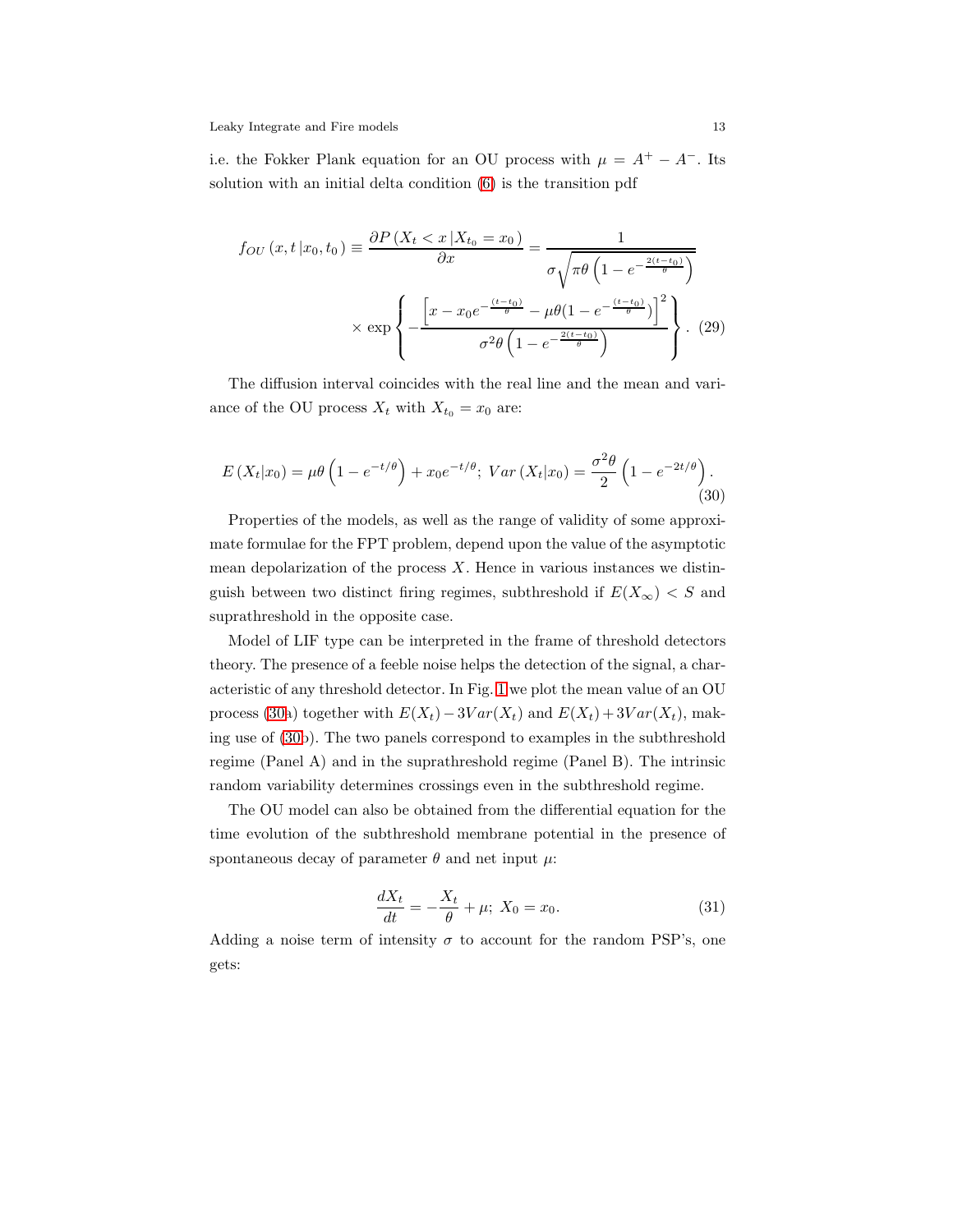

<span id="page-13-0"></span>Fig. 1 Mean value (middle line) and curves  $E(X_t) - 3Var(X_t)$  (lower line) and  $E(X_t)$  +  $3Var(X_t)$  (upper line) for an OU process with parameters  $\mu = 0.8 \ mVms^{-1}, \sigma^2 = 0.2$  $mV^2ms^{-1}$  and  $\theta = 10$  ms.

<span id="page-13-2"></span>
$$
dX_t = \left(-\frac{X_t}{\theta} + \mu\right)dt + \sigma dW_t; \ X_0 = x_0. \tag{32}
$$

This is the SDE of an OU process (cf. SUSANNE). The analytical expression for the FPT pdf of the OU process is still an open problem. In [\[5\]](#page-53-3) three alternative representations of the distribution of  $T$  are introduced. The first one involves an eigenvalue expansion in terms of zeros of the parabolic cylinder functions while the second is an integral representation involving special functions. We report here the third one that writes the FPT pdf of an OU process with  $\mu = 0$  through the boundary S in terms of a three-dimensional Bessel bridge:

<span id="page-13-1"></span>
$$
g(t) = e^{-(S^2 - x_0^2 - t)/2\theta} g_W(t) E_{Bb} \left[ \exp\left( -\frac{1}{2\theta^2} \int_0^t (r_s - S)^2 ds \right) \right].
$$
 (33)

Here  $g_W(t)$  is the FPT pdf through the boundary S for the standard Wiener process,  $r_s$  is the three-dimensional Bessel bridge over the interval  $[0, t]$  between  $r_0 = 0$  and  $r_t = S - x_0$ . This process is solution of:

$$
dr_s = \left(\frac{y - r_s}{t - s} + \frac{1}{r_s}\right)ds + dW_s, \ r_0 = x, s < t. \tag{34}
$$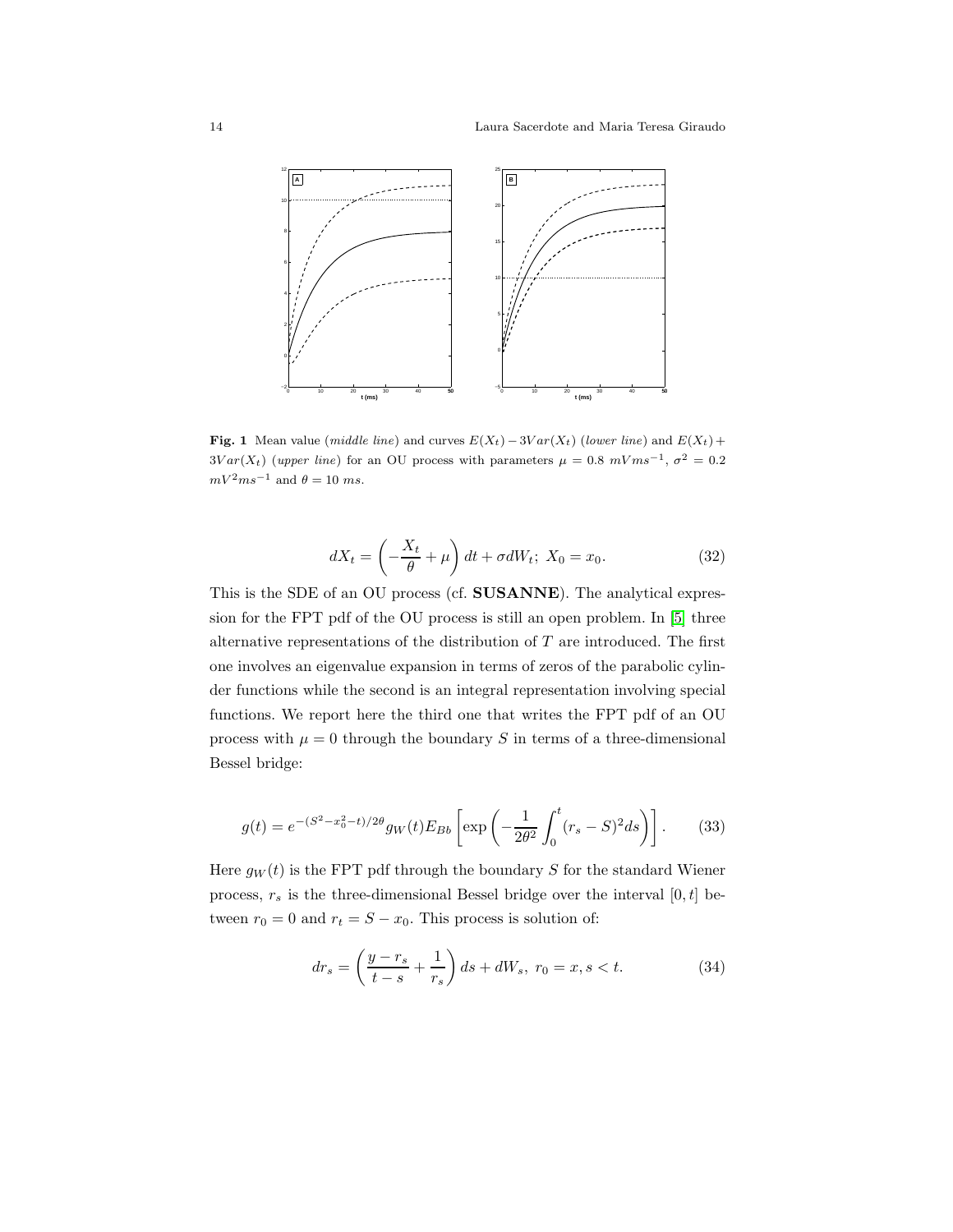In [\(33\)](#page-13-1)  $E_{Bb}$  indicates the expectation with respect to the Bessel bridge law. In [\[138\]](#page-60-6) formula [\(33\)](#page-13-1) is used to approximate the FPT pdf with Monte Carlo techniques.

An explicit expression for the FPT density of continuous Gaussian processes to a general boundary is obtained under mild conditions in [\[37\]](#page-54-2), while an expression for the FPT of the Wiener process to a curved boundary is expanded as a series of multiple integrals in [\[38\]](#page-54-3).

Existing available closed form expression include the case of a hyperbolic boundary (cf. [\[14\]](#page-53-4))

<span id="page-14-2"></span>
$$
S(t) = \mu\theta + Ae^{-\frac{t}{\theta}} + Be^{\frac{t}{\theta}},\tag{35}
$$

with  $A$  and  $B$  arbitrary constants (cf. [\[101\]](#page-58-3)). Furthermore specific boundaries can be obtained through the space time transformations described in Section [4.1.2](#page-34-0) applied to closed form solutions for the case of the Wiener process. The Laplace transform of the FPT pdf in the case of a constant boundary  $S$  is  $(cf. [102])$  $(cf. [102])$  $(cf. [102])$ :

<span id="page-14-0"></span>
$$
E\left(e^{-\lambda T}\right) = \exp\left\{\frac{\left(x_0 - \mu\theta\right)^2 - \left(S - \mu\theta\right)^2}{2\sigma^2\theta}\right\} \frac{D_{-\lambda\theta}\left[\sqrt{\frac{2}{\sigma^2\theta}}\left(\mu\theta - x_0\right)\right]}{D_{-\lambda\theta}\left[\sqrt{\frac{2}{\sigma^2\theta}}\left(\mu\theta - S\right)\right]},\tag{36}
$$

where  $D_{\nu}$  (.) is the Parabolic Cylinder Function (cf. [\[2\]](#page-52-1)) of parameter  $\nu$ . No analytical inversion formula is available for eq. [\(36\)](#page-14-0). Reliable and efficient procedures, discussed in Sect. [4,](#page-30-0) can be applied to obtain the FPT pdf either numerically or by means of simulations for constant or time dependent boundaries.

The FPT mean has been determined as derivative of [\(36\)](#page-14-0), computed in  $\lambda = 0$  (cf. [\[102\]](#page-58-5)):

<span id="page-14-1"></span>
$$
E(T) = \theta \left\{ \frac{1}{2} \left( \sum_{n=1}^{\infty} \frac{x_S^{2n}}{n (2n-1)!!} - \sum_{n=1}^{\infty} \frac{x_1^{2n}}{n (2n-1)!!} \right) + \sqrt{\pi/2} \left[ x_1 \phi \left( \frac{1}{2}, \frac{3}{2}; \frac{x_1^2}{2} \right) - x_S \phi \left( \frac{1}{2} \frac{3}{2} \frac{x_S^2}{2} \right) \right] \right\}
$$
(37)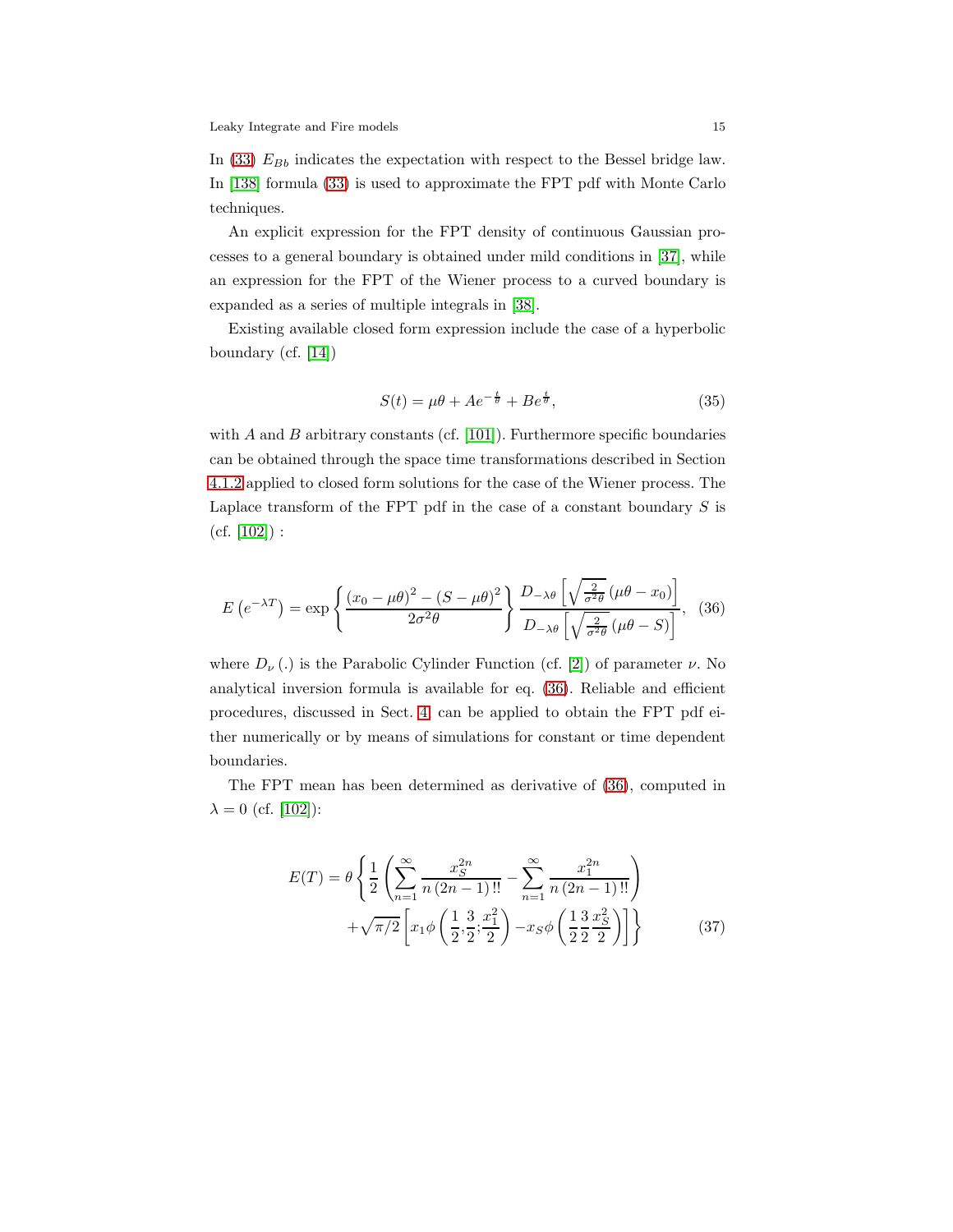where  $x_1 = (\mu \theta - x_0) \sqrt{2/(\sigma^2 \theta)}, x_S = (\mu \theta - S) \sqrt{2/(\sigma^2 \theta)}$  and  $\phi(a, c; z)$  is the Kummer function (cf. [\[2\]](#page-52-1)). Alternatively the mean is expressed through the Siegert formula (cf. [\[130\]](#page-60-7)):

<span id="page-15-0"></span>
$$
E(T) = \sqrt{\frac{\pi \theta}{\sigma^2}} \int_{-\mu\theta}^{S-\mu\theta} \left\{ 1 + Erf(\frac{z}{\sigma\sqrt{\theta}}) \right\} \exp(\frac{z^2}{\sigma^2 \theta}) dz,
$$
 (38)

where  $Erf(.)$  denotes the error function (cf. [\[2\]](#page-52-1)).

Use of [\(37\)](#page-14-1) or [\(38\)](#page-15-0) depends on the value of the parameters since the two formulae present numerical difficulties for different ranges. Approximate formulae (cf. [\[84\]](#page-57-4)) hold for specific ranges. If  $\mu\theta > S$  and  $\sigma \to 0$ , i.e. in the quasi-deterministic case, the mean FPT can be approximated by equating the expression of  $E(X_t|x_0)$  with S to obtain (cf. [\[81\]](#page-57-5)):

<span id="page-15-1"></span>
$$
E(T) \approx -\theta \ln \left( \frac{S - \mu \theta}{x_0 - \mu \theta} \right). \tag{39}
$$

Note that [\(39\)](#page-15-1) disregards the effect of the noise on the crossings. If  $x_0 \ll S$ , or equivalently if  $\sigma$  is sufficiently small and  $\mu$  is negative so that the crossing is rare event, the approximation

<span id="page-15-2"></span>
$$
E(T) \approx \frac{\sigma \sqrt{\pi \theta^3}}{S - \mu \theta} \exp\left(\frac{(S - \mu \theta)^2}{\sigma^2 \theta}\right)
$$
(40)

holds (cf. [\[47\]](#page-55-2)). A linear approximation for the firing rate  $f = 1/E(T)$ , obtained using  $(37)$ , is  $(cf. [84])$  $(cf. [84])$  $(cf. [84])$ :

$$
f(\mu) = \frac{1}{\pi \theta S} \left( \sigma \sqrt{\pi \theta} + 2\theta \mu - S \right). \tag{41}
$$

This approximation holds when  $(\mu\sqrt{\theta})/\sigma$  and  $(\mu\sqrt{\theta}-S\theta)/\sigma$  are small enough.

When neither [\(37\)](#page-14-1) nor [\(38\)](#page-15-0) are suitable for computations and  $\mu \tau \gg S$  but  $\sigma$  is not small enough to apply approximation [\(39\)](#page-15-1) an "ad hoc" procedure to evaluate the mean FPT is possible. One establishes at first the time  $t_{\rm 1}$  at which  $E(X_t) + 2\sqrt{Var(X_t)}$  crosses the threshold S, i.e. when most trajectories are still below the threshold. For  $t > t_1$  the process is then approximated by means of the Wiener process with drift  $\mu$  and initial value  $E(X_{t_1})$ .

The second moment of the FPT for the OU process is (cf. [\[92\]](#page-58-6)):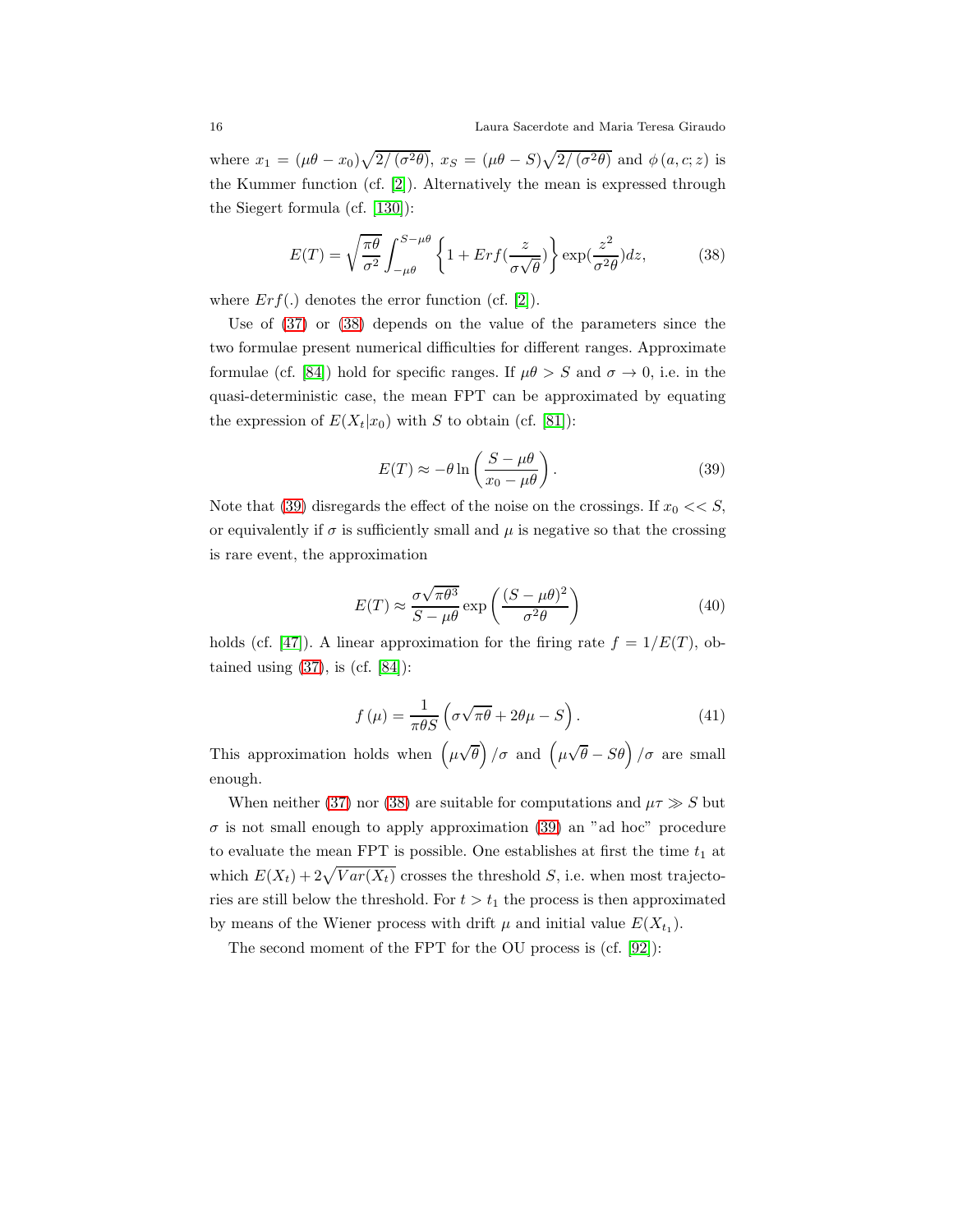$$
E(T^2) = 2\theta E(T) \left[ \sqrt{\pi} \varphi_1(\frac{x_s}{\sqrt{2}}) + \psi_1(\frac{x_s}{\sqrt{2}}) \right]
$$
  
+ 
$$
2\theta^2 \left\{ \sqrt{\pi} \ln 2 \left[ \varphi_1(\frac{x_s}{\sqrt{2}}) - \varphi_1(\frac{x_1}{\sqrt{2}}) \right] - \sqrt{\pi} \left[ \varphi_2(\frac{x_s}{\sqrt{2}}) + \varphi_2(\frac{x_1}{\sqrt{2}}) \right] - \psi_2(\frac{x_s}{\sqrt{2}}) + \psi_2(\frac{x_1}{\sqrt{2}}) \right\}
$$
(42)

where  $x_1, x_S$  are defined as in [\(37\)](#page-14-1) and

$$
\varphi_1(z) = \int_0^z e^{t^2} dt = \sum_{k=0}^\infty \frac{z^{2k+1}}{k!(2k+1)};
$$
  
\n
$$
\varphi_2(z) = \sum_{n=0}^\infty \frac{z^{2n+3}}{(n+1)!(2n+3)} \sum_{k=0}^n \frac{1}{2k+1}
$$
  
\n
$$
\psi_1(z) = 2 \int_0^z e^{u^2} \int_0^u e^{-v^2} dv du = \sum_{k=0}^\infty \frac{2kz^{2k+2}}{(2k+1)!!(k+1)};
$$
  
\n
$$
\psi_2(z) = \sum_{n=0}^\infty \frac{2^n z^{2n+4}}{(2n+3)!!(n+2)} \sum_{k=0}^n \frac{1}{k+1}.
$$
\n(43)

In [\[22\]](#page-53-5) the mean, variance and skewness of the FPT for the OU process are tabulated for neurobiologically compatible choices of the parameters.

Asymptotic results for the FPT of the OU process are presented in Secion [4.1.3.](#page-36-0)

## <span id="page-16-0"></span>3.6 Reversal Potential Models

The diffusion interval of the OU process is the real line but large negative values of the membrane potential are unrealistic. Hence other models introduce a saturation effect on the membrane sensibility. When the value of the membrane potential is close to the reversal potential  $V_I$  the incoming inputs produce a reduced effect (cf. [\[78\]](#page-57-6), [\[44\]](#page-55-3)). A diffusion model with reversal potentials is proposed in [\[44\]](#page-55-3) as a diffusion limit on a birth and death process. A similar diffusion limit is obtained in [\[78\]](#page-57-6) from a variant of Stein's model [\(20\)](#page-9-0) where an inhibitory reversal potential  $V_I$  is introduced: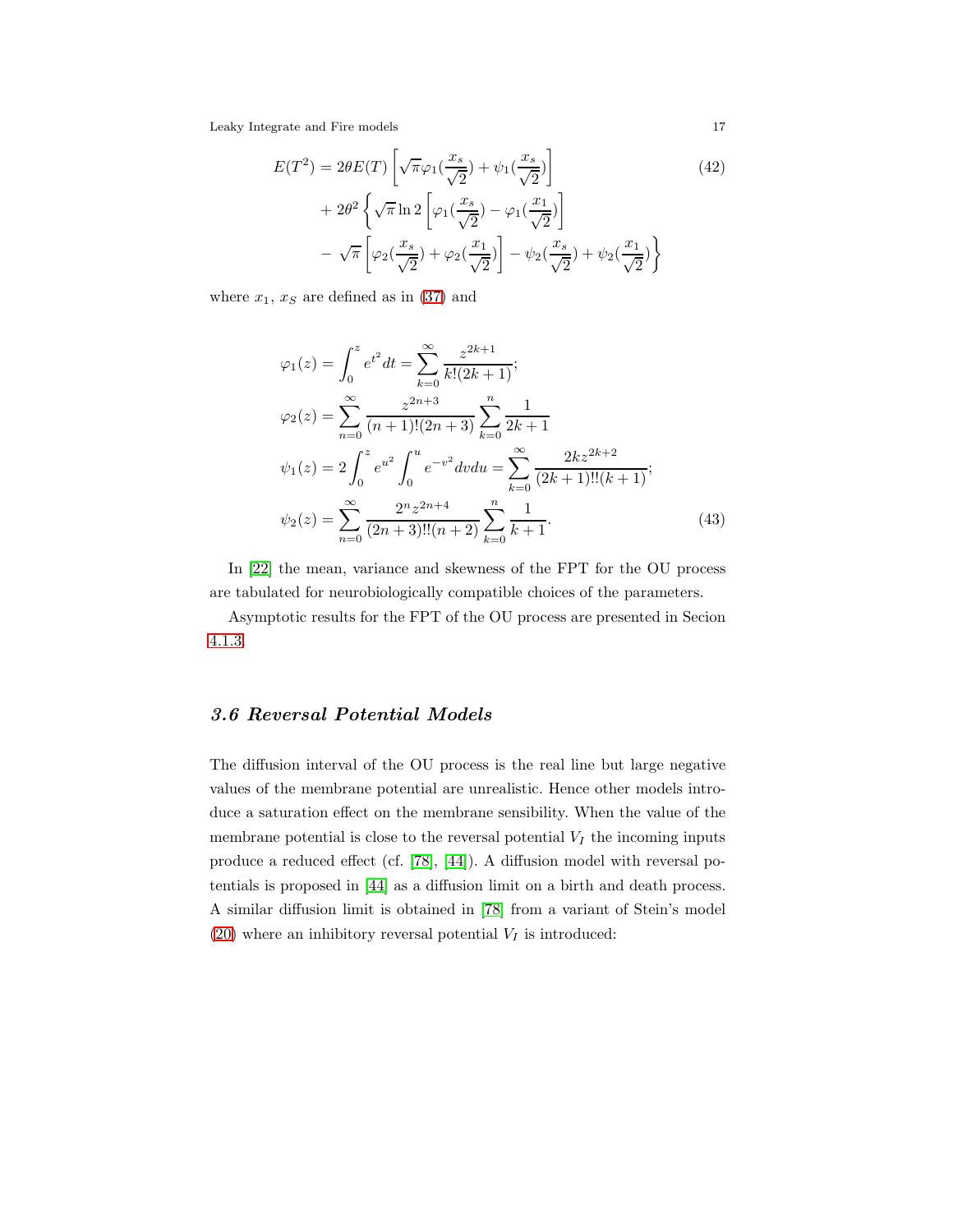18 Laura Sacerdote and Maria Teresa Giraudo

<span id="page-17-0"></span>
$$
dY_t = -\frac{1}{\theta} Y_t dt + \delta^+ dN_t^+ + \left[ \varepsilon (Y_t - V_I) + \xi \sqrt{Y_t - V_I} \right] dN_t^-, \ Y_0 = y_0. \tag{44}
$$

Here  $N_t^+$ ,  $N_t^ \delta^+$  and  $\theta$  are the same as in [\(20\)](#page-9-0),  $\varepsilon \in (-1,0)$ ,  $V_I < x_0$  are two constants and  $\xi$  is a suitably defined random variable. The first two infinitesimal moments [\(3\)](#page-5-2) of this model are:

$$
\mu(y) = -y\left(\frac{1}{\theta} - \varepsilon\lambda^{-}\right) + \delta^{+}\lambda^{+} - \varepsilon\lambda^{-}V_{I};
$$
\n
$$
\sigma^{2}(y) = \lambda^{+}\left(\delta^{+}\right)^{2} + \lambda^{-}\varepsilon^{2}\left(y - V_{I}\right)^{2} + \lambda^{-}Var\left(\xi\right)\left(y - V_{I}\right).
$$
\n(45)

The mean trajectory of the process originated in  $Y_0 = y_0$  is

$$
E(Y_t|y_0) = x_0 e^{-t(\frac{1}{\theta} - \varepsilon \lambda^{-})} + \frac{\lambda^{+} \delta^{+} - \varepsilon \lambda^{-} V_I}{\frac{1}{\theta} - \varepsilon \lambda^{-}} \left(1 - e^{-t(\frac{1}{\theta} - \varepsilon \lambda^{-})}\right). \tag{46}
$$

The diffusion limit of this model (known in the neurobiological literature as the Feller model and in other contexts as the Cox-Ingersol-Ross process) is identified with the solution to the SDE (cf. [\[78\]](#page-57-6))

<span id="page-17-1"></span>
$$
dY_t = \left(-\frac{Y_t}{\tau} + \mu_2\right)dt + \sigma_2\sqrt{Y_t - V_I}dW_t; \ Y_0 = y_0.
$$
 (47)

Here the constants  $\mu_2, \sigma_2$  and  $\tau$  are related with those of model [\(44\)](#page-17-0) by imposing the equality of the infinitesimal moments. One first sets  $\tau = \frac{\theta}{1 - \epsilon \lambda - \theta}$ and  $\mu_2 = \lambda^+ \delta^+ - \varepsilon \lambda^- V_I = \lambda^+ \delta^+ - \lambda^- \Delta_I^-$  where  $\Delta_I^- = \varepsilon V_I$ , then substitutes the variable  $\xi$  in [\(44\)](#page-17-0) by a suitable sequence of r.v.'s such that in the limit for  $n \to \infty$  one gets  $Var(\xi_n) = 0$ . This choice allows to obtain the same infinitesimal variance at the resting level for the two processes. Hence one gets

$$
\sigma_2^2 = -\frac{\lambda^+ (\delta^+)^2 + \lambda^- (\Delta_I^-)^2}{V_I}.
$$
\n(48)

Note that, due to the expressions for  $\tau$  and  $\mu_2$ , the parameters  $\tau$  and  $\mu_2$ appearing in the SDE [\(47\)](#page-17-1) bear a different meaning here with respect to the corresponding parameters  $\theta$  and  $\mu$  in the OU model. Furthermore  $\tau < \theta$ .

The diffusion coefficient of the process [\(47\)](#page-17-1) becomes negative if  $X_t < V_I$ , hence the diffusion interval is  $I = [V_I, \infty)$ . The boundary in  $V_I$  is regular or exit, depeding upon the values of  $\mu_2$  and  $\sigma_2$ , according with the Feller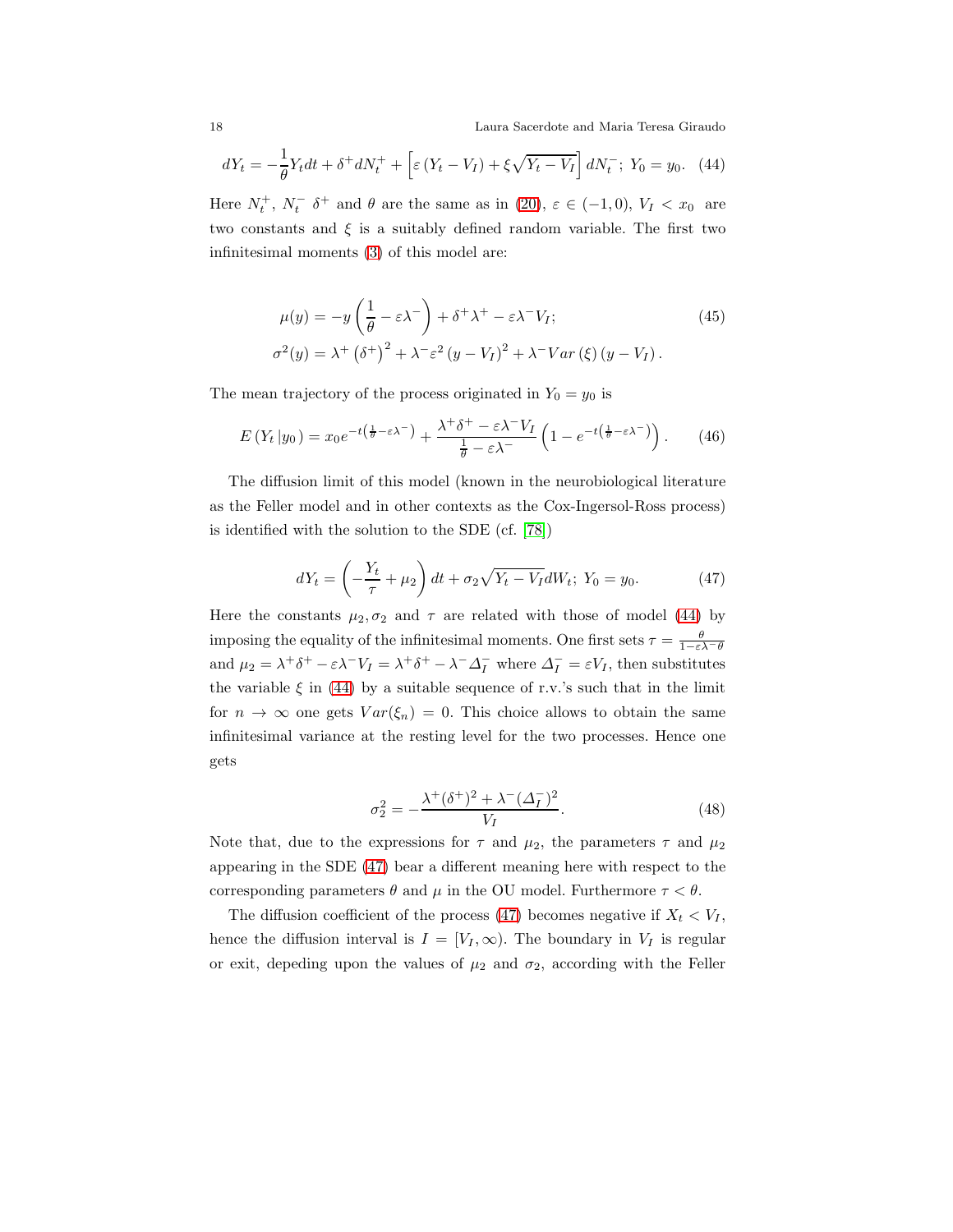classification of boundaries (cf. [\[72\]](#page-56-4)). To determine the transition probability density of the process [\(47\)](#page-17-1) a boundary condition should be added. The natural choice, that respects the model features, is the reflecting condition:

<span id="page-18-1"></span>
$$
\lim_{x \to V_I} \left\{ \mu(x) f\left(x, t \, | x_0, t_0\right) - \frac{\partial}{\partial x} \left[ \sigma^2(x) f\left(x, t \, | x_0, t_0\right) \right] \right\} = 0. \tag{49}
$$

The Feller process is generally known in its standardized form

<span id="page-18-0"></span>
$$
dX_t = \left(-\frac{X_t}{\tau} + \mu_F\right)dt + \sigma_2\sqrt{X_t}dW_t; \ X_0 = -V_I,\tag{50}
$$

that can be easily obtained from [\(47\)](#page-17-1) by performing the space transformation  $Y_t \rightarrow Y_t - V_I$  and by setting  $\mu_F = \mu_2 - \frac{V_I}{\tau}$ . This equation is defined over  $I = [0, \infty).$ 

A further notation for the parameters of the Feller process, largely employed in the literature, sets:

<span id="page-18-2"></span>
$$
p \equiv -\frac{1}{\tau}; \ q \equiv \mu_F; \ r \equiv \frac{\sigma_2^2}{2}.
$$
 (51)

The transition pdf of the Feller process  $X$  depends (cf. [\[72\]](#page-56-4)) upon the nature of the lower boundary in  $x = 0$  for the process [\(50\)](#page-18-0) or in  $x = V_I$  for the process [\(47\)](#page-17-1) and on the selected boundary condition for the solution of its Kolmogorov equation. If we impose a zero-flux condition [\(49\)](#page-18-1) in the origin, using the notation  $(51)$ , we obtain the transition pdf  $(cf. [44])$  $(cf. [44])$  $(cf. [44])$ :

$$
f_{Fe}(x, t | x_0, t_0) \equiv \frac{\partial P(X_t < x | X_{t_0} = x_0)}{\partial x} = \frac{p\left(\frac{x}{x_0}e^{-p(t-t_0)}\right)^{\frac{q-r}{2r}}}{r(e^{p(t-t_0)} - 1)} \times \exp\left\{-\frac{p\left(x + x_0e^{p(t-t_0)}\right)}{r\left(e^{p(t-t_0)} - 1\right)}\right\} I_{\frac{q}{r} - 1}\left[\frac{2p\sqrt{x x_0e^{p(t-t_0)}}}{r\left(e^{p(t-t_0)} - 1\right)}\right].\tag{52}
$$

Here  $I_{\eta}(z)$  indicates the modified Bessel function of the first kind (cf. [\[2\]](#page-52-1)) of parameter  $\eta$ .

The mean trajectory of the process [\(47\)](#page-17-1) originated in  $X_0 = x_0$  is

$$
E(X_t|x_0) = x_0 e^{-t/\tau} + \mu_2 \tau \left(1 - e^{-t/\tau}\right). \tag{53}
$$

while its variance is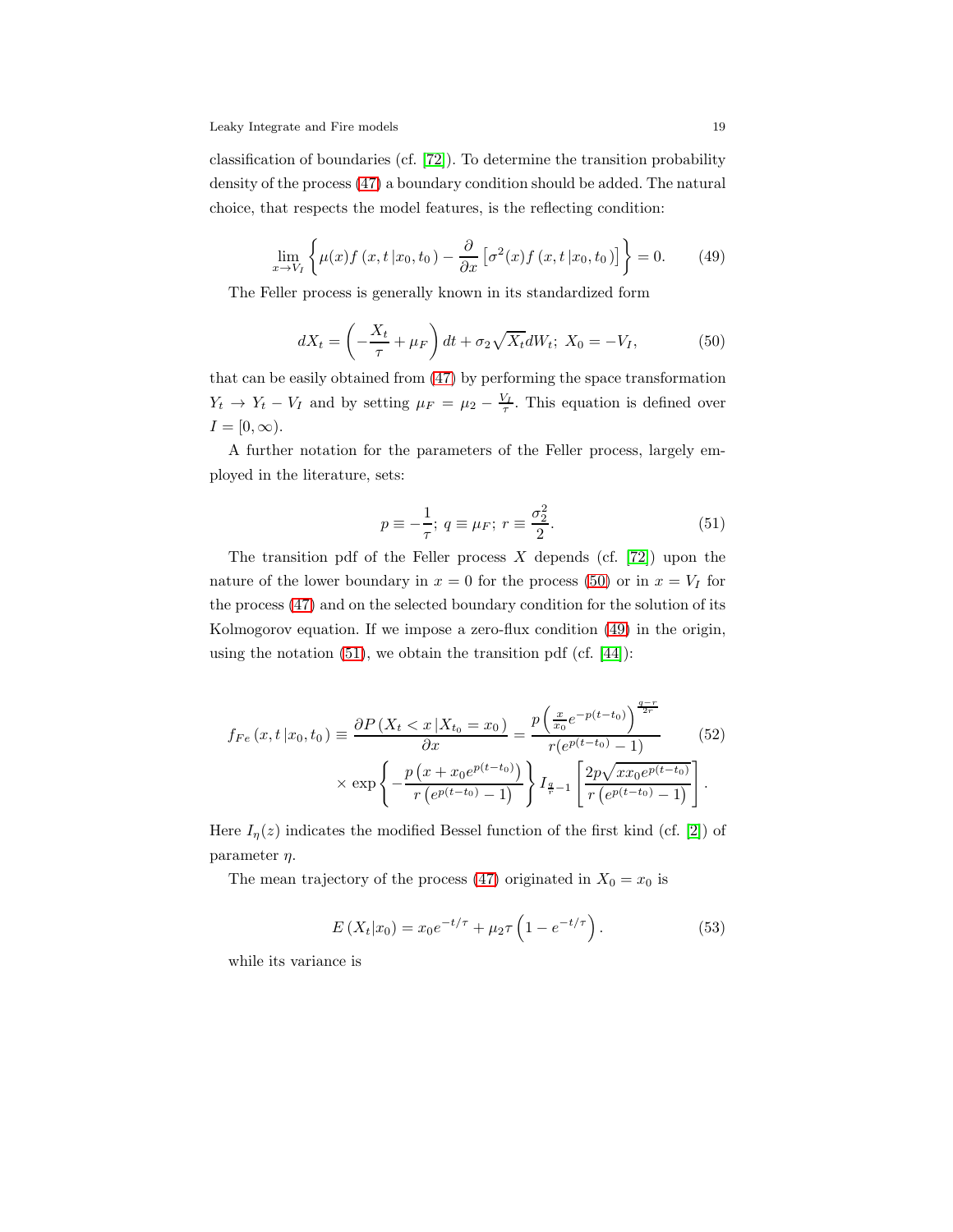20 Laura Sacerdote and Maria Teresa Giraudo

$$
Var(X_t|x_0) = \tau \sigma_2^2 \left( 1 - e^{-\frac{t}{\tau}} \right) \left\{ \frac{\mu_2 \tau - V_I}{2} \left( 1 - e^{\frac{t}{\tau}} \right) + (x_0 - V_I) e^{-\frac{t}{\tau}} \right\}.
$$
\n(54)

The FPT pdf of the Feller process cannot be obtained in a closed form but it can be evaluated by employing the methods described in Sect. [4.](#page-30-0) Furthermore its Laplace transform is (cf.[\[43\]](#page-55-4)):

<span id="page-19-2"></span>
$$
g_{\lambda}(S|x_0) = \frac{\Phi\left(\frac{-\lambda}{p}, \frac{q}{r}; -\frac{px_0}{r}\right)}{\Phi\left(-\frac{\lambda}{p}, \frac{q}{r}; -\frac{pS}{r}\right)}.
$$
\n(55)

Here  $\Phi$  denotes the Kummer function (cf. [\[2\]](#page-52-1)) and the notation in [\(51\)](#page-18-2) has been employed. The mean firing time, when  $x_0 < S < V_E$ , is (cf. [\[44\]](#page-55-3)):

$$
E(T) = \frac{\tau}{\mu_2 \tau - V_I} \left( S - x_0 + \sum_{n=1}^{\infty} \frac{(S - V_I)^{n+1} - (x_0 - V_I)^{n+1}}{(n+1) \prod_{i=1}^n (\mu_2 \tau - V_I + i\tau \sigma_2^2/2)} \right).
$$
(56)

If  $\tau \mu_2 >> S$  and  $\sigma_2$  is suitably small, the mean FPT can be approximated with a formula analoguous to [\(39\)](#page-15-1) for the OU process. Indeed it holds:

<span id="page-19-1"></span>
$$
E(T) \approx -\tau \ln \left( \frac{S - \mu_2 \tau}{x_0 - \mu_2 \tau} \right). \tag{57}
$$

When the crossing is a rare event, i.e.  $x_0 \ll S$  or  $\sigma_2$  is small, a result analogous to [\(40\)](#page-15-2) can be derived (cf. [\[47\]](#page-55-2)):

<span id="page-19-0"></span>
$$
E(T) \approx \frac{S - V_I}{\mu_2 - \frac{S - V_I}{\tau} - \frac{\sigma_2^2}{4}} \Gamma\left(\frac{2\left(\mu_2 \tau - V_I\right)}{\sigma_2^2 \tau}\right) \left[\frac{\sigma_2^2 \tau}{2\left(S - V_I\right)}\right]^{\frac{2\left(\mu_2 \tau - V_I\right)}{\sigma_2^2 \tau}} e^{\left[\frac{2\left(S - V_I\right)}{\sigma_2^2 \tau}\right]}.
$$
\n(58)

Here  $\Gamma$  denotes the Gamma function (cf. [\[2\]](#page-52-1)).

The second moment of the FPT has been obtained in [\[44\]](#page-55-3):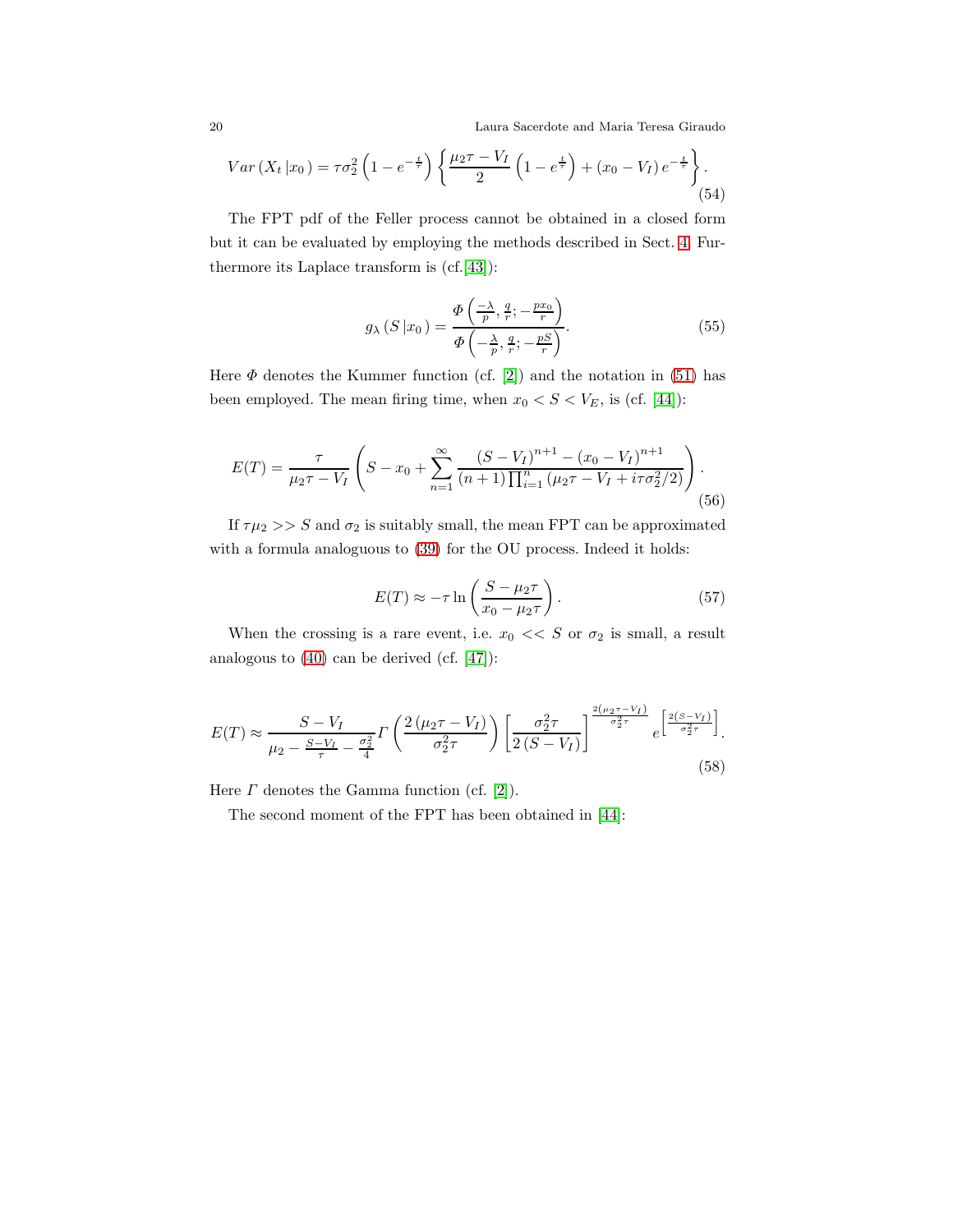$$
E(T^{2}) = \frac{2\tau E(T)}{\mu_{2}\tau - V_{I}} \left[ S - V_{I} + \sum_{k=1}^{\infty} \frac{(S - V_{I})^{k+1}}{(k+1)\prod_{i=1}^{k} \left[ \mu_{2}\tau - V_{I} + \frac{i\tau\sigma_{2}^{2}}{2} \right]} \right] (59)
$$

$$
- \sum_{k=1}^{\infty} \frac{2\tau^{2} \left[ (S - V_{I})^{k+1} - (x_{0} - V_{I})^{k+1} \right]}{(\mu_{2}\tau - V_{I})(k+1)}
$$

$$
\times \sum_{j=1}^{k} \left\{ j \prod_{i=1}^{k} \left[ \mu_{2}\tau - V_{I} + \frac{i\tau\sigma_{2}^{2}}{2} \right] \right\}^{-1}.
$$

The expression for the third moment can be found in [\[107\]](#page-58-1).

A further variant of Stein's model was proposed in [\[80\]](#page-57-7) with two reversal potentials, an inhibitory (lower) one  $V_I$  and an excitatory (upper) one  $V_E$ :

<span id="page-20-0"></span>
$$
dX_t = -\frac{1}{\theta} X_t dt + \delta^+(V_E - X_t) dN_t^+ + [\delta^-(X_t - V_I) - J\sqrt{(V_E - X_t)(X_t - V_I)}] dN_t^- X_0 = x_0.
$$
 (60)

Here the two independent Poisson processes  $N^+$  and  $N^-$  have intensities  $\lambda^+$  and  $\lambda^-$ , respectively,  $-1 < \delta^- < 0 < \delta^+ < 1$ , J is a r.v. defined over the interval  $(-1 - \delta^-, -\delta^-)$  such that  $E(J) = 0$ . For a sequence of models [\(60\)](#page-20-0) indexed by *n* one can assume that  $\delta_n^+$ ,  $\delta_n^ \to$  0<sub>-</sub>,  $\lambda_n^+$ ,  $\lambda_n^ \to$   $\infty$  in such a way that  $\delta_n^+ \lambda_n^+ \to \mu \geq 0$ ,  $\delta_n^- \lambda_n^- \to \nu \leq 0$ . Simultaneously  $E(J_n^2) \to 0_+$ in such a way that  $\lambda_n^- E(J_n^2) \to \sigma_3^2 > 0$ . This allows to obtain the diffusion approximation

$$
dX_t = \left(-\frac{X_t}{\tau_3} + \mu_3\right)dt + \sigma_3\sqrt{(X_t - V_I)(V_E - X_t)}dW_t; \ X_0 = x_0 \tag{61}
$$

where the new constants  $\tau_3$  and  $\mu_3 = \mu V_E - \nu V_I$  have been introduced.

The diffusion interval of this process is  $[V_I, V_E]$  and its transition pdf is solution of the Fokker-Planck equation with initial delta condition and with reflecting conditions of the type [\(49\)](#page-18-1) on both boundaries  $V_I$  and  $V_E$ .

The first two moments of the membrane potential (cf. [\[80\]](#page-57-7)) are: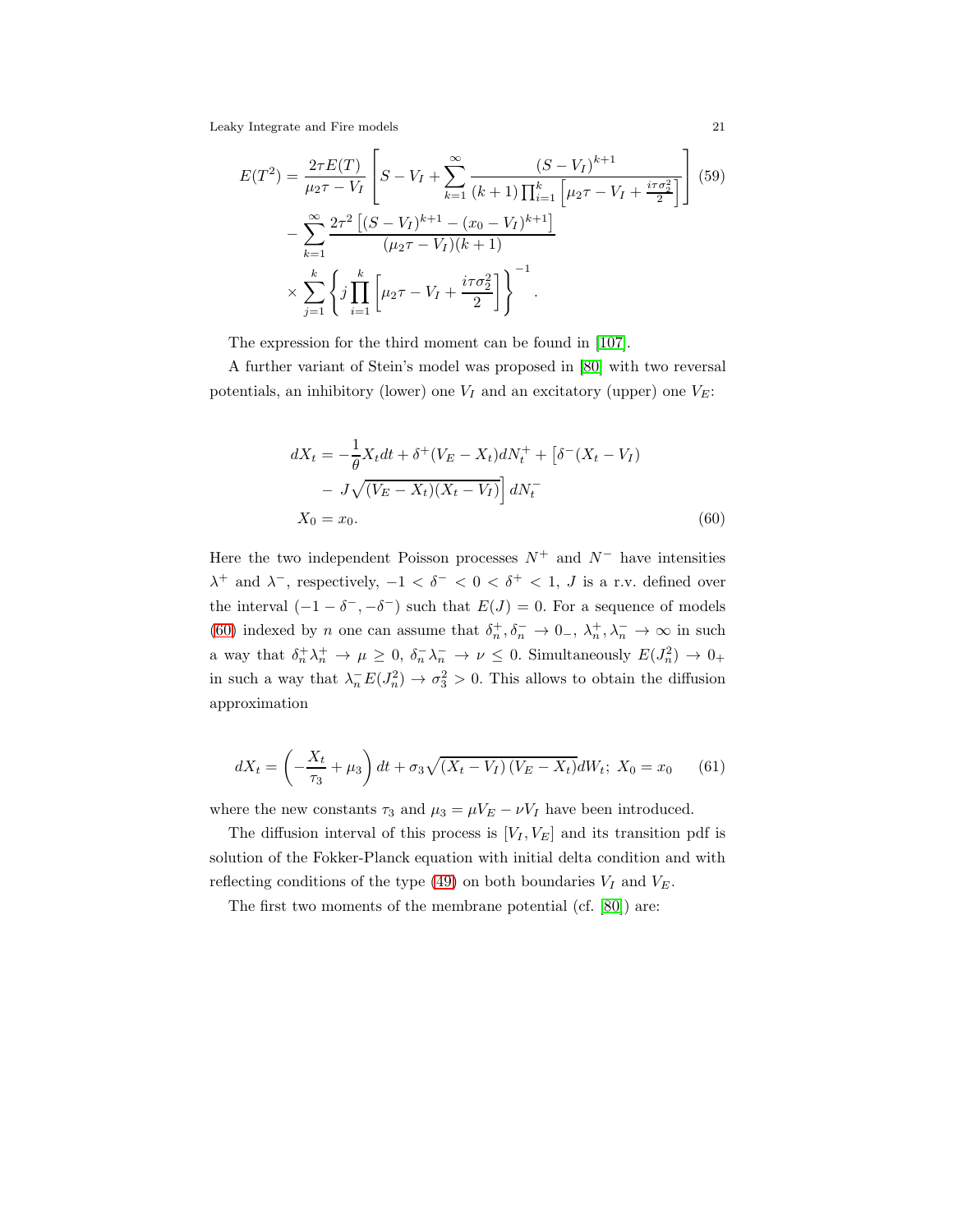22 Laura Sacerdote and Maria Teresa Giraudo

<span id="page-21-0"></span>
$$
E(X_t | x_0) = x_0 e^{-t/\tau_3} + \mu_3 \tau_3 (1 - e^{-t/\tau_3})
$$
\n(62)

$$
E\left(X_t^2|x_0\right) = \left(V_E - V_I\right)^2 \left\{\frac{\beta\left(2\beta + \sigma_3^2\right)}{\alpha\left(2\alpha + \sigma_3^2\right)} + e^{-\alpha t} \frac{\left(\beta - \alpha\right)\left(2\beta + \sigma_3^2\right)}{\alpha\left(\alpha + \sigma_3^2\right)}\right\}
$$
(63)

$$
+e^{-\alpha t-\sigma_3^2 t} \frac{(\beta-\alpha)\left(2\beta-2\alpha+\sigma_3^2\right)}{\left(2\alpha+\sigma_3^2\right)\left(\alpha+\sigma_3^2\right)}-e^{-\alpha t}\left[1-\frac{x_0-V_I}{V_E-V_I}\right]
$$

$$
\left(\frac{2\beta+\sigma_3^2}{\alpha+\sigma_3^2}+e^{-\alpha t-\sigma_3^2 t}\frac{\left(2\alpha-2\beta+\sigma_3^2\right)}{\alpha+\sigma_3^2}\right)+e^{-2\alpha t-\sigma_3^2 t}\left[1-\frac{x_0-V_I}{V_E-V_I}\right]^2\right\}.
$$

Here  $\alpha = 1/\tau_3$  and  $\beta = (-\alpha V_I + \mu_3) / (V_E - V_I)$  and a typo in [\[80\]](#page-57-7) is cor-rected. Use of [\(62\)](#page-21-0) and [\(63\)](#page-21-0) allows the computation of  $Var(X_t | x_0)$ .

The mean firing time through a boundary  $S < V_E$  is:

$$
E(T) = \frac{S - x_0}{\beta (V_E - V_I)} \tag{64}
$$
  
+ 
$$
\sum_{n=0}^{\infty} \frac{\Gamma(2\beta/\sigma_3^2 + 1)\Gamma(2\alpha/\sigma_3^2 + 1)}{\Gamma(2\beta/\sigma_3^2 + n + 2)\Gamma(2\alpha/\sigma_3^2)} \frac{(S - V_I)^{n+2} - (x_0 - V_I)^{n+2}}{\beta (n+2) (V_E - V_I)^{n+2}}.
$$

If the boundary crossing is a rare event, a result analoguous to [\(40\)](#page-15-2) and [\(58\)](#page-19-0) holds ([\[80\]](#page-57-7)):

$$
E(T) \approx \frac{S - x_0}{\beta (V_E - V_I)} \left( 1 + \frac{\alpha (S + x_0 - 2V_I)}{(2\beta + \sigma_3^2)(V_E - V_I)} \right)
$$
(65)

When  $\mu_3 \tau_3 > S$ , one gets a result analogous to [\(39\)](#page-15-1) and [\(57\)](#page-19-1):

$$
E(T) \approx -\tau_3 \ln \left( \frac{S - \tau_3 \mu_3}{x_0 - \tau_3 \mu_3} \right). \tag{66}
$$

## 3.7 Comparison between different LIF models

The mathematical complexity of the FPT problem increases with the attempts to make the models more realistic. However it is desiderable to avoid the use of complex models when they do not add any improvement with respect to the simpler ones.

In Fig. [2](#page-22-0) we compare sample paths from the OU, the Feller process and the process with double reversal potential, simulated using Euler algorithm (cf. SUSANNE) on the same leading Wiener process trajectory. Furthermore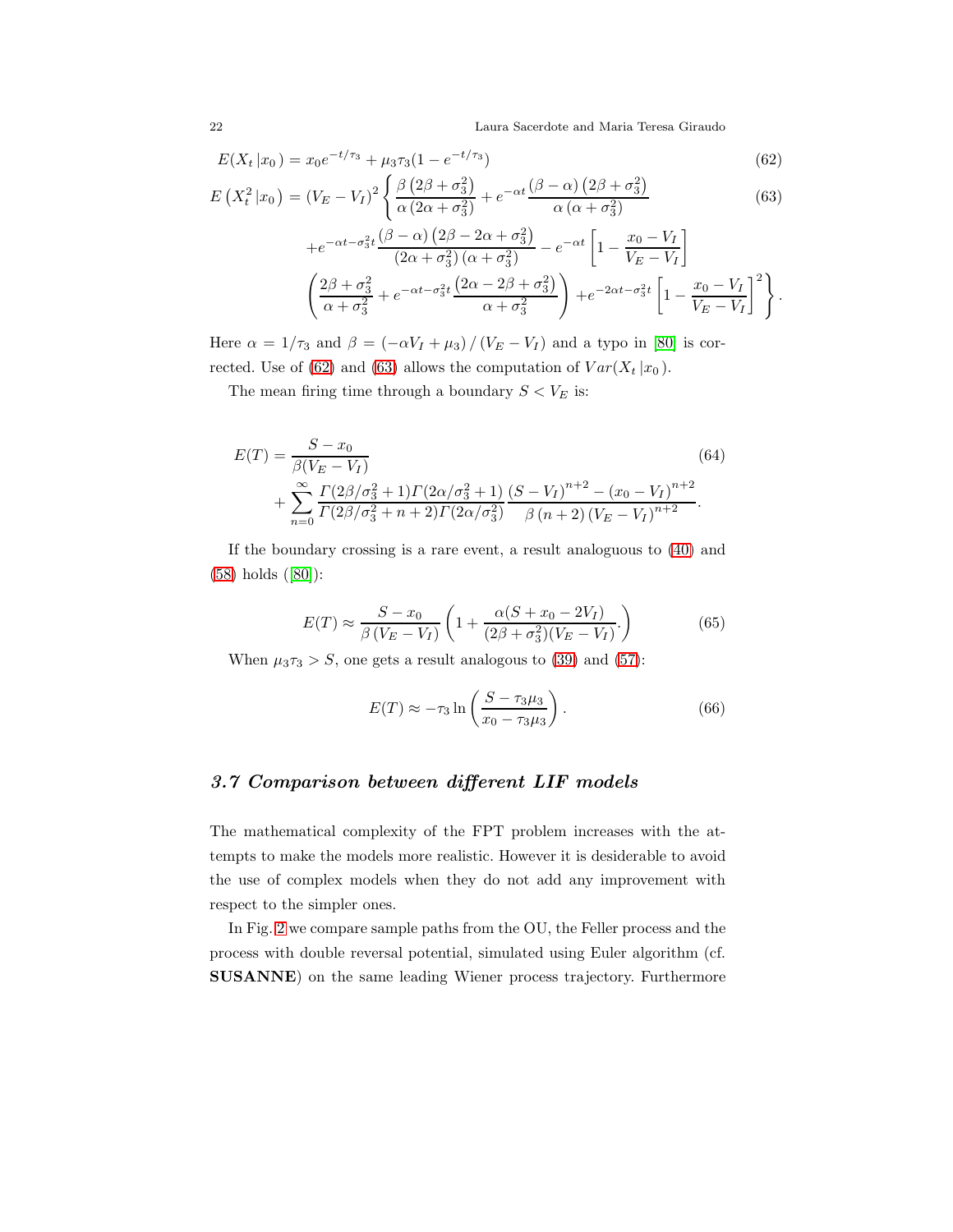we consider  $\theta = \tau = 10$  ms and we choose the same level of variability at the resting level for all models. Hence  $\sigma_2^2 |V_I| = \sigma^2$  and  $\sigma_3^2 V_E |V_I| = \sigma^2$ . Since the three processes do not show relevant discrepancies, this analysis suggests to prefer the first two models due to their better computational tractability.



<span id="page-22-0"></span>Fig. 2 Sample paths of the OU (dashed line), the Feller (dotted line) and the double reversal potential (continuous line) models employing the same leading Wiener process realization. Here  $\mu = \mu_2 = \mu_3 = 1 \ mVms^{-1}, \sigma^2 = 0.9 \ mV^2ms^{-1}, V_I = -10 \ mV$ ,  $V_E = 30$  mV.

When one wish to compare the FPT pdf's one gets different results according with the selected criterium for the parameters values. In [\[81\]](#page-57-5) the OU and of the Feller ISIs, computed through (??), are compared, according with three different criteria:

• to get the same values for their corresponding discrete versions:

$$
\mu = \mu_2; \ \sigma^2 = -\sigma_2^2 V_I,
$$

 $\theta$  and  $\tau$  chosen accordingly (cf. Fig. [3A](#page-23-0));

• to get the same mean trajectory for both models (Fig. [3B](#page-23-0)):

$$
\theta = \tau; \ \mu = \mu_2
$$

$$
\sigma = \sigma_2 \sqrt{-V_I};
$$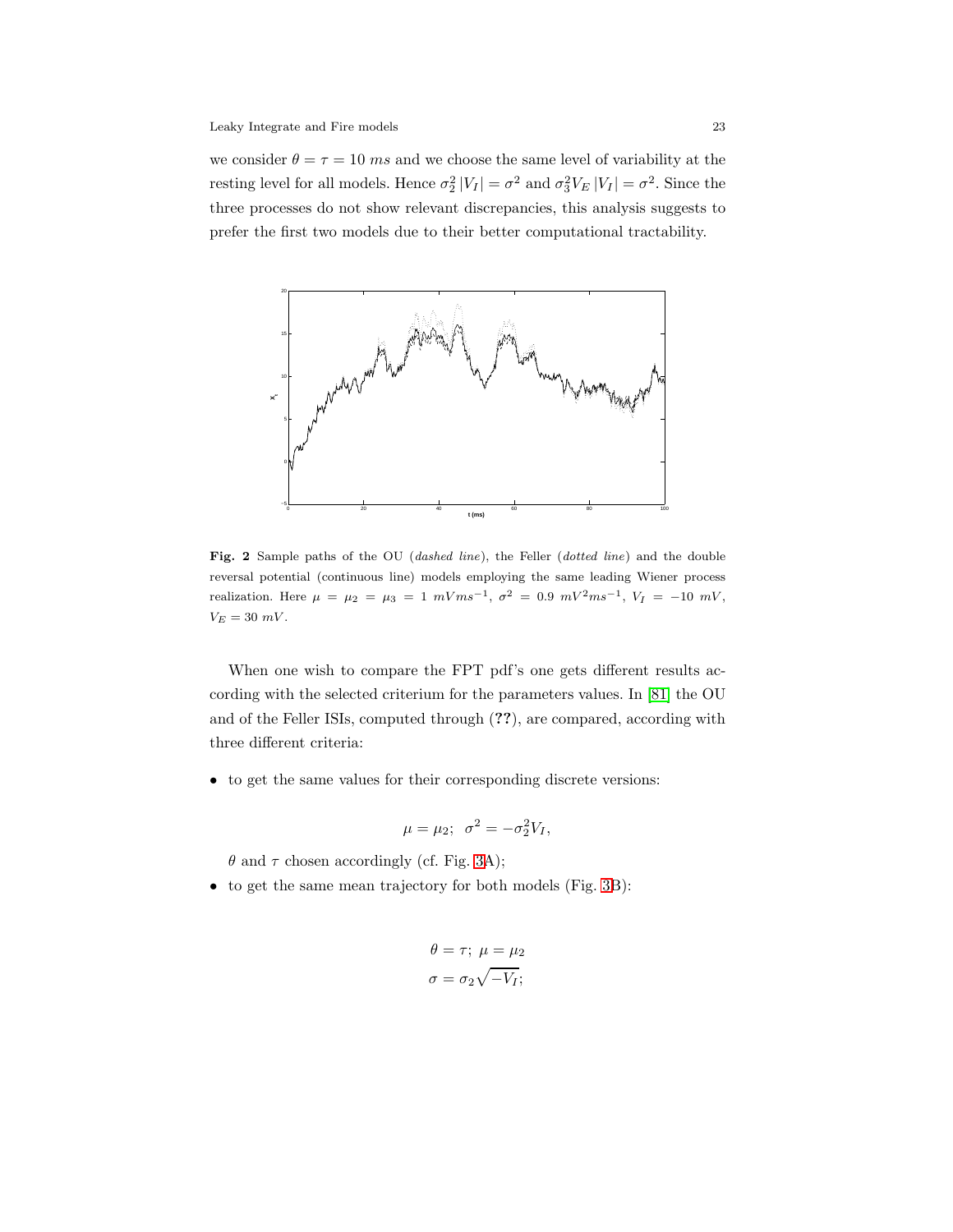• to get almost equal FPT densities. For this aim, one fixes the parameters for one model and determines a set of parameters, reproducing a similar ISI distribution, for the other one (cf. Fig. [3](#page-23-0) C). To guess possible set of parameters for the second process we impose the equality of the mean and the variance of their FPT's.

The last case illustrates the evenience where a histogram of experimentally obtained ISI's can be fitted by either of the two model distributions.



<span id="page-23-0"></span>Fig. 3 Comparisons between the OU (continuous line) and the Feller (dashed lines) models. Panel A:  $V_I = -10 \, mV$ ,  $S = 10 \, mV$ ,  $\theta = 6.2 \, ms$ ; parameters controlling the PSP sizes and the intensities of the input processes:  $a_e = -i_I = 2 mV$ ,  $\epsilon = -0.2$ ,  $\lambda = 8/\theta \approx 1.290$  $ms^{-1}$ ,  $\omega = 4/\theta \cong 0.641$   $ms^{-1}$ . Panel B:  $x_0 = 0$  mV,  $V_I = -10$  mV,  $S = 10$  mV,  $\theta = \tau = 6.2 \ mV, \ \sigma^2 = 4.9 \ \text{and} \ 16 \ mV^2ms^{-1}$  (from bottom to top),  $\mu = \mu_F = 0$  $mVms^{-1}$ . Panel C: Feller model  $y_0 = 0$   $mV$ ,  $S = 5$   $mV$ ,  $V_I = -10$   $mV$ ,  $\tau = 6.2$  ms,  $\mu_2 = 0 \ mVms^{-1}, \ \sigma_2^2 = 4 \ mVms^{-1}; \text{ OU model } x_0 = 0 \ mV, \ S = 5 \ mV, \ \theta = 6.2 \ ms,$  $\mu = -0.799 \ mVms^{-1}, \sigma^2 = 48.03 \ mV^2ms^{-1}.$ 

The use of the more complex Feller model seems preferable when one has data of the membrane potential between consecutive spikes ([\[81\]](#page-57-5)). When only the ISI distribution is available, both models fit the data. In ([\[119\]](#page-59-0)) qualitative comparisons between the OU and the Feller processes, obtained through the stochastic ordering techniques (cf. [\[123\]](#page-59-1)) in Subsubsect. [4.1.5,](#page-39-0) are presented. In ([\[118\]](#page-59-2)) the same techniques are used for a sensitivity analysis on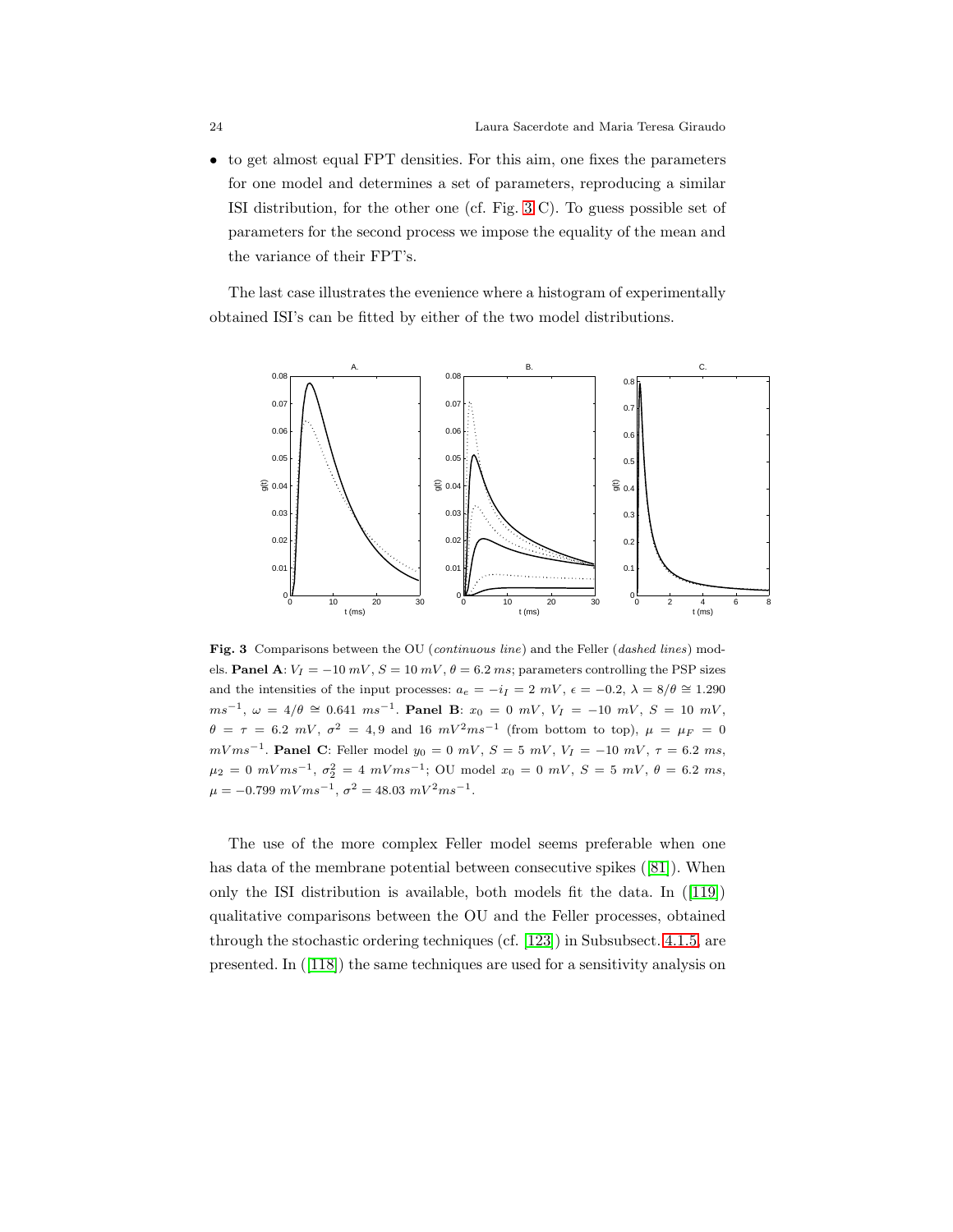the parameters of the FPT pdf. Stochastic ordering properties of the FPT's are used in [\[30\]](#page-54-4) to select the model.

Membrane potential data analyzed in [\[67\]](#page-56-6) show that the same neuron, under different experimental conditions, can be described either by the OU model, by the Feller model or by an alternative model with a quadratic diffusion coefficient.

## <span id="page-24-0"></span>3.8 Jump diffusion models

In Subsections [\(3.5\)](#page-10-1) and [\(3.6\)](#page-16-0), to perform the diffusion limits, it was assumed that all the contributions to the changes in the membrane potential were of the same small amplitude and the frequency was large enough (cf. [\[20\]](#page-53-2)). However PSP's impinging on the soma can play a different role with respect to the contributions on different areas of the neuron.

LIF models where the subthreshold membrane potential dynamics is described by jump diffusion processes allow to separate inputs according to their strongness. Jump diffusion models can be obtained from a variant of the Stein-type model:

$$
dX_t = -\frac{X_t}{\theta}dt + \sum_{j=1}^n \delta_j^+ dN_t^{+,j} + \sum_{k=1}^m \delta_k^- dN_t^{-,k} + \delta^e dN_t^e + \delta^i dN_t^i
$$
  

$$
X_{t_0} = x_0.
$$
 (67)

Here  $N_t^e, N_t^i$  are independent Poisson processes of parameters  $\lambda^e$  and  $\lambda^i$  and amplitude  $\delta^e$  and  $\delta^i$  accounting for the strong contributions.  $N_t^{+,j}, N_t^{-,k}$ are independent Poisson processes of parameters  $\lambda_j^+$  and  $\lambda_k^-$ , independent from  $N_t^e$  and  $N_t^i$ . If  $\delta_j^+$ ,  $\delta_k^ \to 0$  and at the same time  $\lambda_j^+$ ,  $\lambda_k^ \to \infty$  so that  $\delta_j^+ \lambda_j^+ + \delta_j^- \lambda_j^- \to \mu$  and  $(\delta_j^+)^2 \lambda_j^+ + (\delta_j^-)^2 \lambda_j^- \to \sigma^2$ , a diffusion approximation can be performed to get a process solution of the SDE:

<span id="page-24-1"></span>
$$
dX_t = \left(-\frac{X_t}{\theta} + \mu\right)dt + \sigma^2 dW_t + \delta^e dN_t^e + \delta^i dN_t^i; \ X_{t_0} = x_0 \tag{68}
$$

where W is independent from  $N_t^e$  and  $N_t^i$ . The model [\(68\)](#page-24-1) is a jump diffusion process with an OU underlying diffusion. Other jump diffusion models may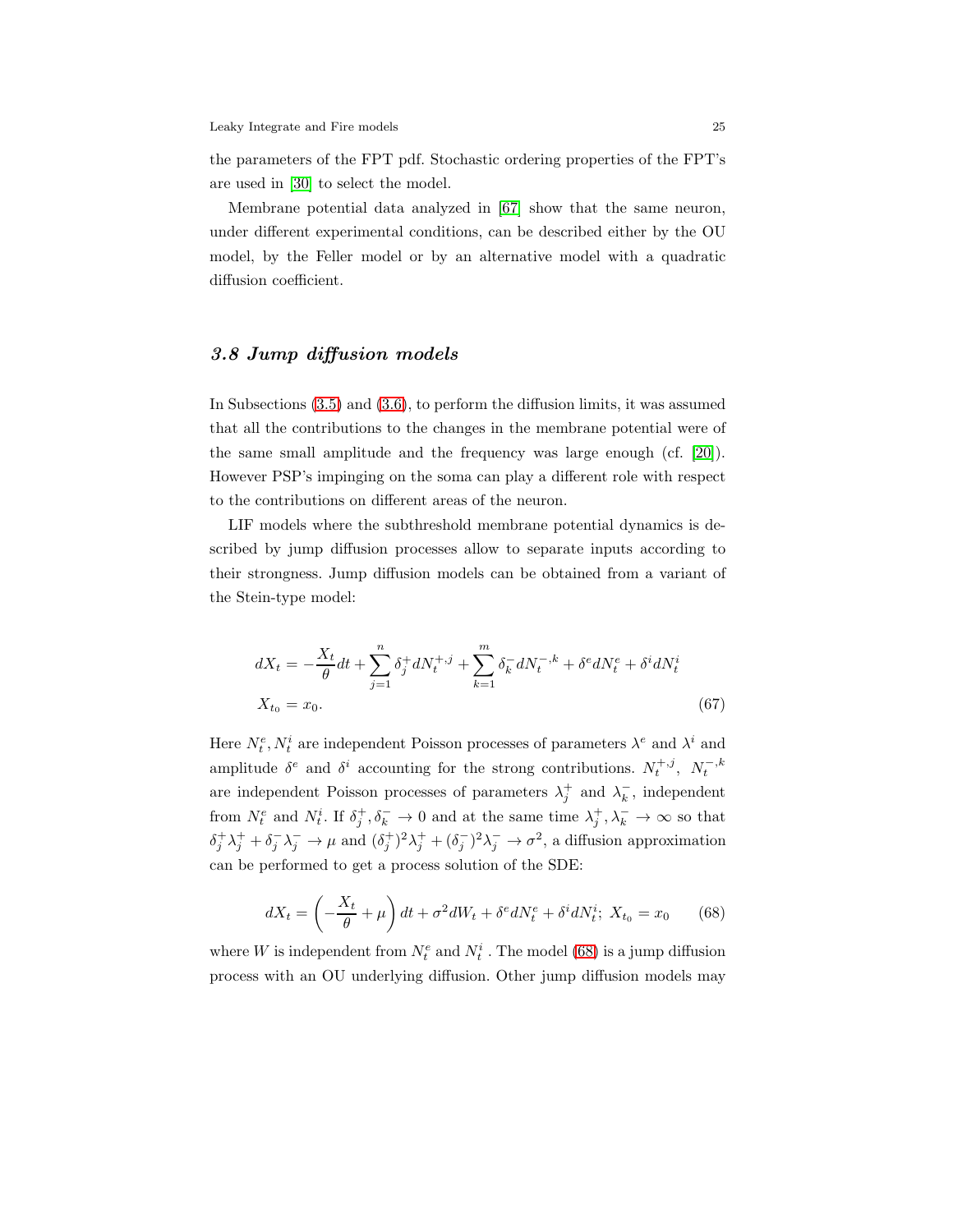be obtained introducing the reversal potentials. All these models are of LIF type, requiring the superposition of a boundary S to mimic the spike activity. The crossings can occur either for diffusion or for an upward jump when  $X \in (S - \delta^e, S)$ . Hence the spike time is the time of first entrance (FET) into the strip  $(S, \infty)$ . The cases of underlying Wiener with drift and OU process have been considered in  $(79, 56, 120, 131)$ . The exponential distribution for the jump epochs preserves the Markov property of the process [\(68\)](#page-24-1). In [\[120\]](#page-59-3) and [\[124\]](#page-60-9) the case of IG distributed jump epochs is discussed but in this instance the resulting process is no more a Markov one.

To compute the ISI distribution for IG and exponential time distributed jumps one resorts to simulation techniques. Differently from the unimodal behavior of the ISI distribution of diffusion models, jump diffusion ones have a multimodal shape (cf. Fig. [4\)](#page-26-0).

The only analytical results on the FET problem for jump diffusions refer to an underlying Wiener process with constant boundary. Lower bounds are proposed in [\[31\]](#page-54-5) for the FET density and in [\[57\]](#page-56-8) for the FET mean and variance, together with exact formulae for the specific case of large jumps, when the jumps are driven by a counting process. An approximate solution to an integral equation for the FET density of a jump diffusion process is discussed in [\[59\]](#page-56-9) for the Wiener process.

#### <span id="page-25-0"></span>3.9 Boundary shapes

Constant thresholds are typically employed in LIF models for their easier mathematical tractability. However the refractory period following each spike has been modelled by means of threshold shapes (cf. [\[101\]](#page-58-3), [\[52\]](#page-55-5)). These boundaries attain very high values after a spike, then decrease under the reference value and finally oscillate around a constant value (cf. Fig. [5,](#page-27-0) panel A).

In [\[23\]](#page-54-6) a dynamic threshold obeying to a differential equation is considered for the same aim. A boundary which is a linear combination of two exponentials with different time constants is proposed in [\[75\]](#page-57-9), to fit experimental data. The use of this boundary, together with the lack of the resetting of the membrane potential after a spike, allows a very goood fit of the data. A computational method that can reproduce and predict a variety of spike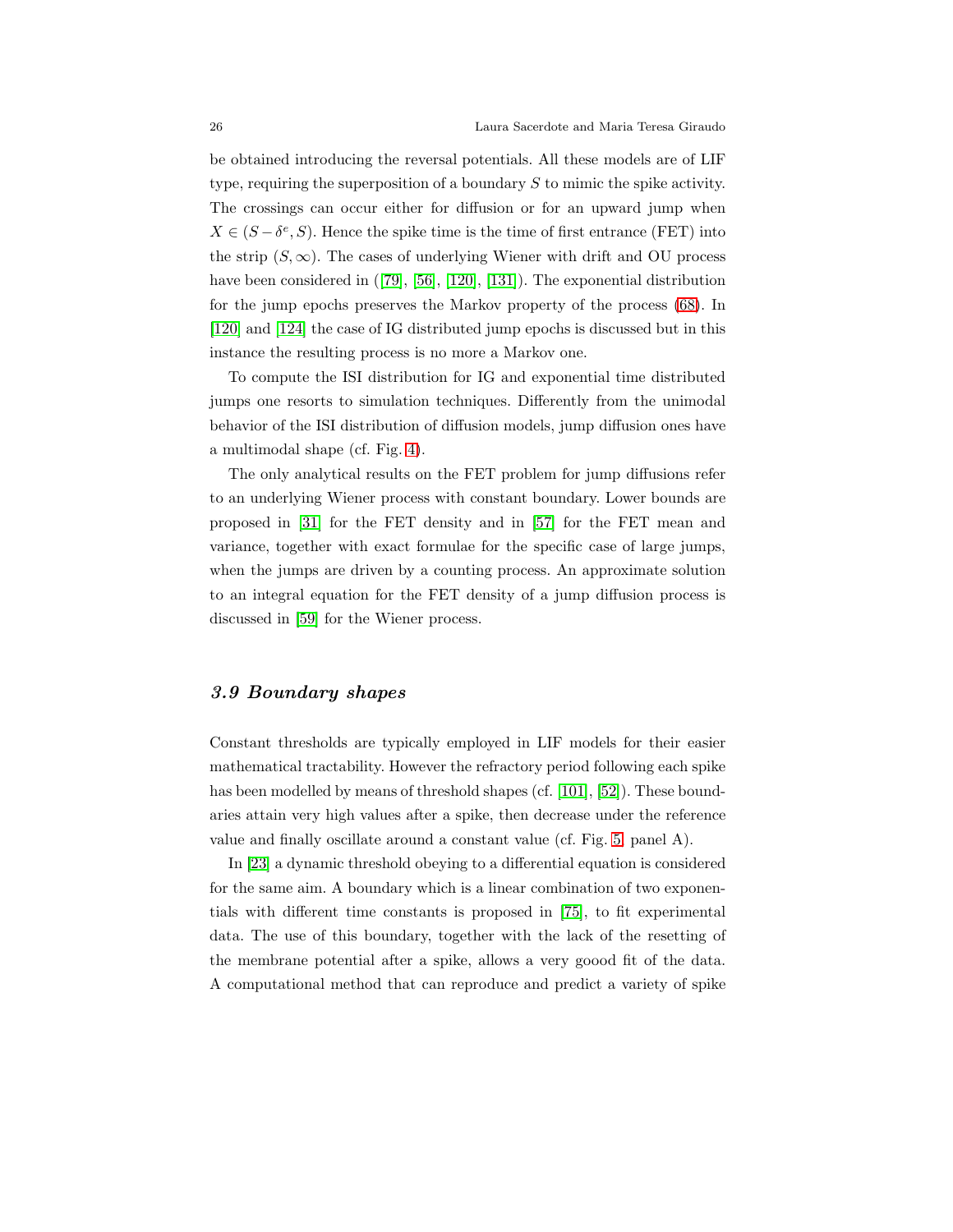

<span id="page-26-0"></span>Fig. 4 Examples of ISI distributions for jump-diffusion processes [\(68\)](#page-24-1); underlying OU diffusion process with different parameters for Panels A and B, C and D. Panel A: IG time distributed jumps. Panel C: Exponential jump interarrivals. Panel B, Panel D: ISI distribution for pure OU diffusion, parameters as in Panels A and C respectively.

responses has been deviced in [\[76\]](#page-57-10) using a multi-timescale adaptive threshold predictor and a nonresetting leaky integrator.

In [\[24\]](#page-54-7), [\[25\]](#page-54-8) thresholds with fatigue are proposed to account for experimental data showing a progressive decrease of excitability during high frequency firing. This type of threshold destroys the renewal and Markov character of the process but allows to describe adaptation phenomena through LIF models. The inclusion of time dependent boundaries prevents the use of many mathematical methods described in the next Section, however reliable numerical and simulation techniques can be applied (cf. Sect. [4\)](#page-30-0).

Finally, the study of periodic boundaries or of noisy thresholds ([\[89\]](#page-57-11)) becomes a useful mathematical method to deal with periodic inputs. Indeed one transforms the original process with time periodic drift and constant boundary into a time homogeneous diffusion process, constrained by a periodic absorbing boundary (cf. [\[100\]](#page-58-7), [\[129\]](#page-60-10), [\[94\]](#page-58-8)). To illustrate this idea let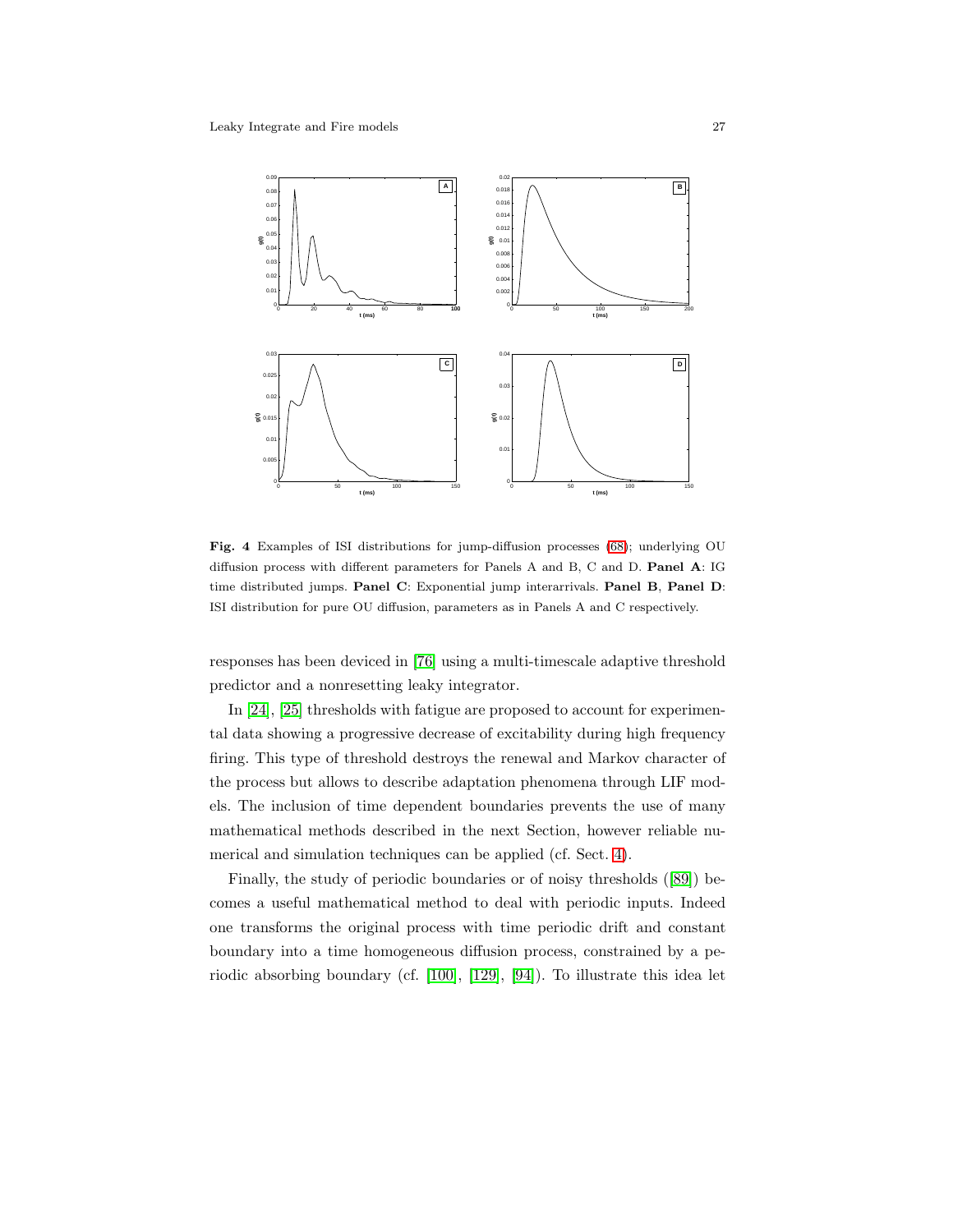us consider an OU model with periodic input of frequency  $\omega$ , phase  $\varphi$  and amplitude A. The SDE [\(32\)](#page-13-2) for this LIF model is

<span id="page-27-1"></span>
$$
dX_t = \left(-\frac{X_t}{\theta} + \mu + A\sin(\omega t + \varphi)\right)dt + \sigma dW_t; \ X_0 = x_0 \tag{69}
$$

with  $x_0 \leq S$ . X is not an OU process, however the change of space variable

$$
Y_t = X_t - \frac{A\theta}{\sqrt{1 + (\omega\theta)^2}} \left[ \sin(\omega t + \varphi - \xi) - e^{-t/\theta} \sin(\varphi - \xi) \right]
$$
 (70)

with  $\xi = \arctan(\omega \theta)$  transforms [\(69\)](#page-27-1) into the SDE of an OU process with parameters  $\theta$ ,  $\mu$  and  $\sigma$ ,  $y_0 = x_0$ , and the constant boundary S into

$$
S(t) = S - \frac{A\theta}{\sqrt{1 + (\omega \theta)^2}} \left[ \sin(\omega t + \varphi - \xi) - e^{-t/\theta} \sin(\varphi - \xi) \right]. \tag{71}
$$

The ISI's of the periodically modulated LIF model with constant threshold are distributed as the ISI's of a LIF model with constant input and appropriate time-dependent threshold (cf. Fig. [5\)](#page-27-0).



<span id="page-27-0"></span>**Fig. 5** Panel A: Time dependent threshold  $S(t) = 10 + 3e^{-t} - 0.6e^{-\frac{t}{100}} \sin(\frac{\pi t}{100})$ . Panel B: Threshold of the transformed process (upper) and simulated FPT pdf (lower) for an OU process with additional sinusoidal term in the drift coefficient.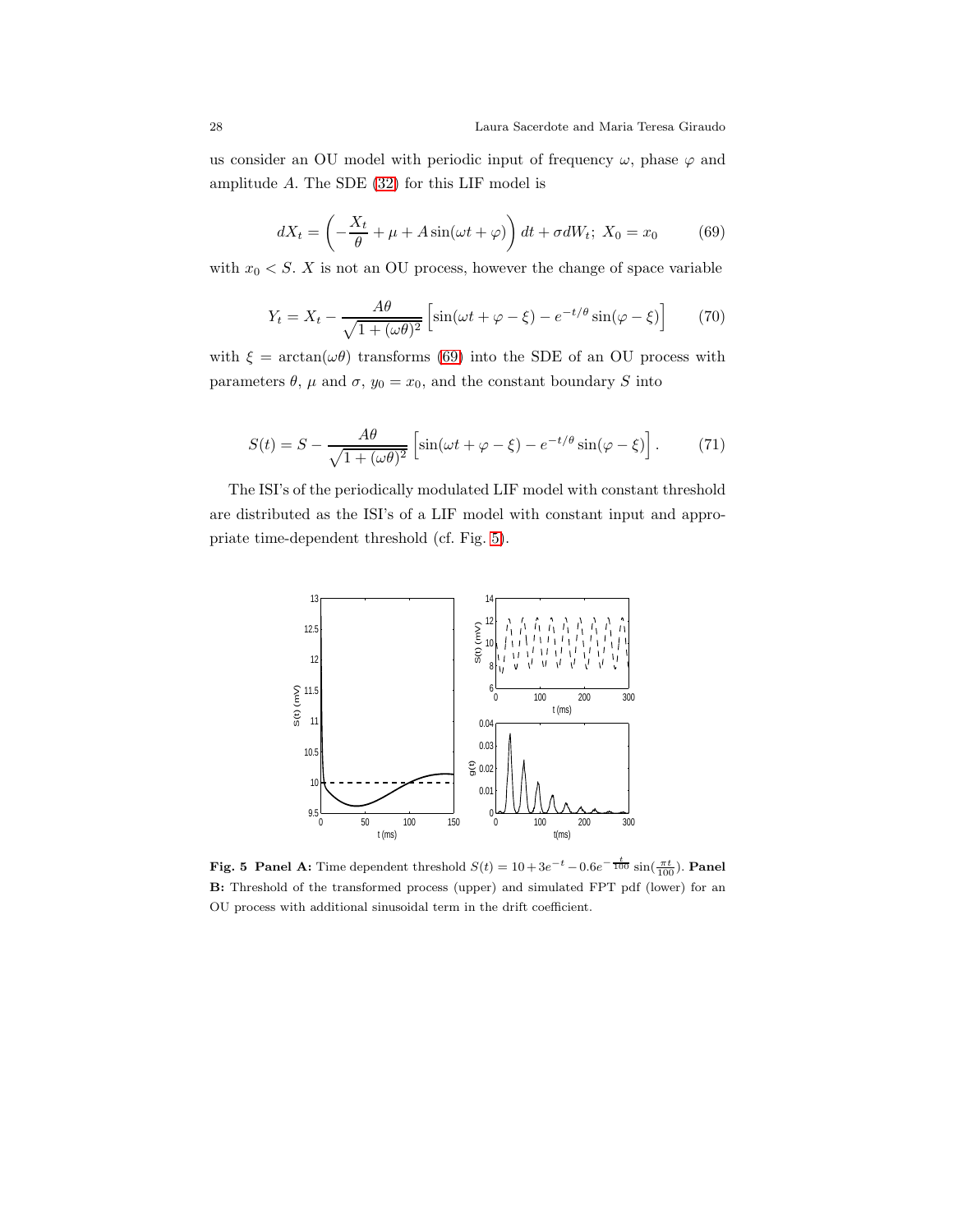#### <span id="page-28-0"></span>3.10 Further models

New efforts on LIF models are mainly devoted to the study of input-output relationships or to the analysis of small neuronal networks with units described by LIF models (cf. [\[131\]](#page-60-8)). New variants of LIF models have recently appeared in the literature to catch further features such as plasticity (cf. [\[42\]](#page-55-0)) or to improve their flexibility and their predictive power (cf. for example [\[13\]](#page-53-6), [\[26\]](#page-54-9), [\[16\]](#page-53-7)). We quote also the LIF compartmental models (cf. [\[83\]](#page-57-12), [\[109\]](#page-59-4), [\[110\]](#page-59-5), [\[111\]](#page-59-6)) that extend the one dimensional ones by introducing systems of SDE's to describe the dynamics of different components of the neuron such as the dendritic and the soma zone in the case of two compartmental models. These models require the study of the FPT of one component through a boundary to describe the ISI's. Up to now this problem can be handled only through simulations.

#### <span id="page-28-1"></span>3.11 Refractoriness and return process models

An alternative approach to the study of spike trains focus on the number of spikes in a prescribed time interval. This study allows to introduce the refractoriness of the neuron in a quite natural way. To this aim one can associate a return process  $\{Z = Z_t, : t \geq 0\}$  in the interval  $(l, S), S \in I$ , to any regular diffusion process  $X = \{X_t : t \geq 0\}$  on  $I = (l, r)$  as follows. Starting at  $x_0 \in (l, S)$  at time 0, the process Z coincides with X until it attains the level S. At this time it is blocked on the boundary S for a random time and no new crossings can occur during this refractory period. Then Z and X are instantaneously reset at  $x_0$  and the process Z evolves as X until the boundary S is reached again, and so on. We show in Fig. [6](#page-29-0) a sample path of this process when the refractory period is constant.

Let  $F_i$  and  $R_i$ ,  $i = 0, 1, \dots$ , be the r.v.'s describing the time between the *i*-th reset and the  $(i + 1)$ -th crossing and the *i*-th refractory period. For timehomogeneous diffusions, the r.v.'s  $F_i$  are iid with pdf  $g(S, t|x_0)$ . It is also assumed that the r.v.'s  $R_i$ ,  $i = 0, 1, \dots$ , are iid with pdf  $\varphi(t)$  depending only on the duration of the refractory period.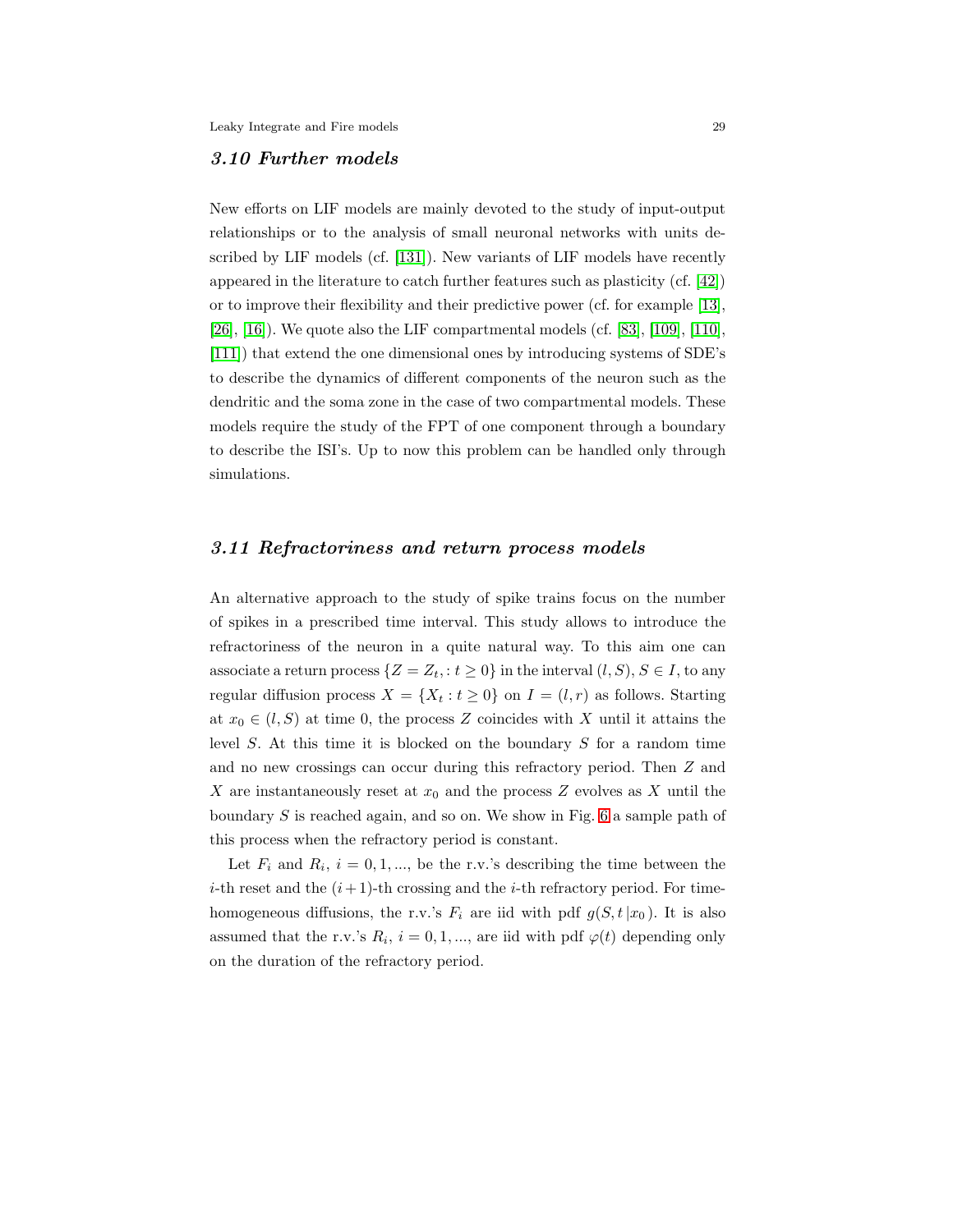

<span id="page-29-0"></span>Fig. 6 Sample path of a return process  $Z$  with a constant refractory period.

A counting process  $M = \{M_t, t \geq 0\}$  can be introduced to describe the number of attainments of the level  $S$  by the process  $Z$  up to time  $t$ . Let

$$
q_k(t|x_0) = P\{M_t = k | Z_0 = x_0\}, \ k = 0, 1, ... \tag{72}
$$

be the probability that  $k$  firings occur up to  $t$ . Then (cf. [\[108\]](#page-59-7)):

$$
q_0(t|x_0) = 1 - \int_0^t g(S, \tau | x_0) d\tau
$$
\n(73)

$$
q_k(t|x_0) = [g(S, t|x_0) * \varphi(t)]^{(k)} * [1 - \int_0^t g(S, \tau | x_0) d\tau] + g(S, t | x_0)
$$
  
 \*  $[\varphi(t) * g(S, t | x_0)]^{(k-1)} * [1 - \int_0^t \varphi(\tau) d\tau] k = 1, 2, ...$  (74)

where  $*$  means convolution and exponent  $(k)$  denotes  $(k)$ -fold convolution.

Expressions for such probabilities have been obtained in [\[3\]](#page-52-2) for the Wiener process for exponentially distributed refractory periods. In the general time homogeneous case

$$
E\left\{M_t^r \left|x_0\right.\right\} = \sum_{k \ge 1} k^r q_k(t \left|x_0\right) \ r = 1, 2, \dots \tag{75}
$$

is the r-th order moment of M.Let  $I_i$ ,  $i = 0, 1, 2, ...$  be the r.v.'s describing the ISI's and let  $I_0$  be the time of the first firing. One has (cf. [\[49\]](#page-55-6)):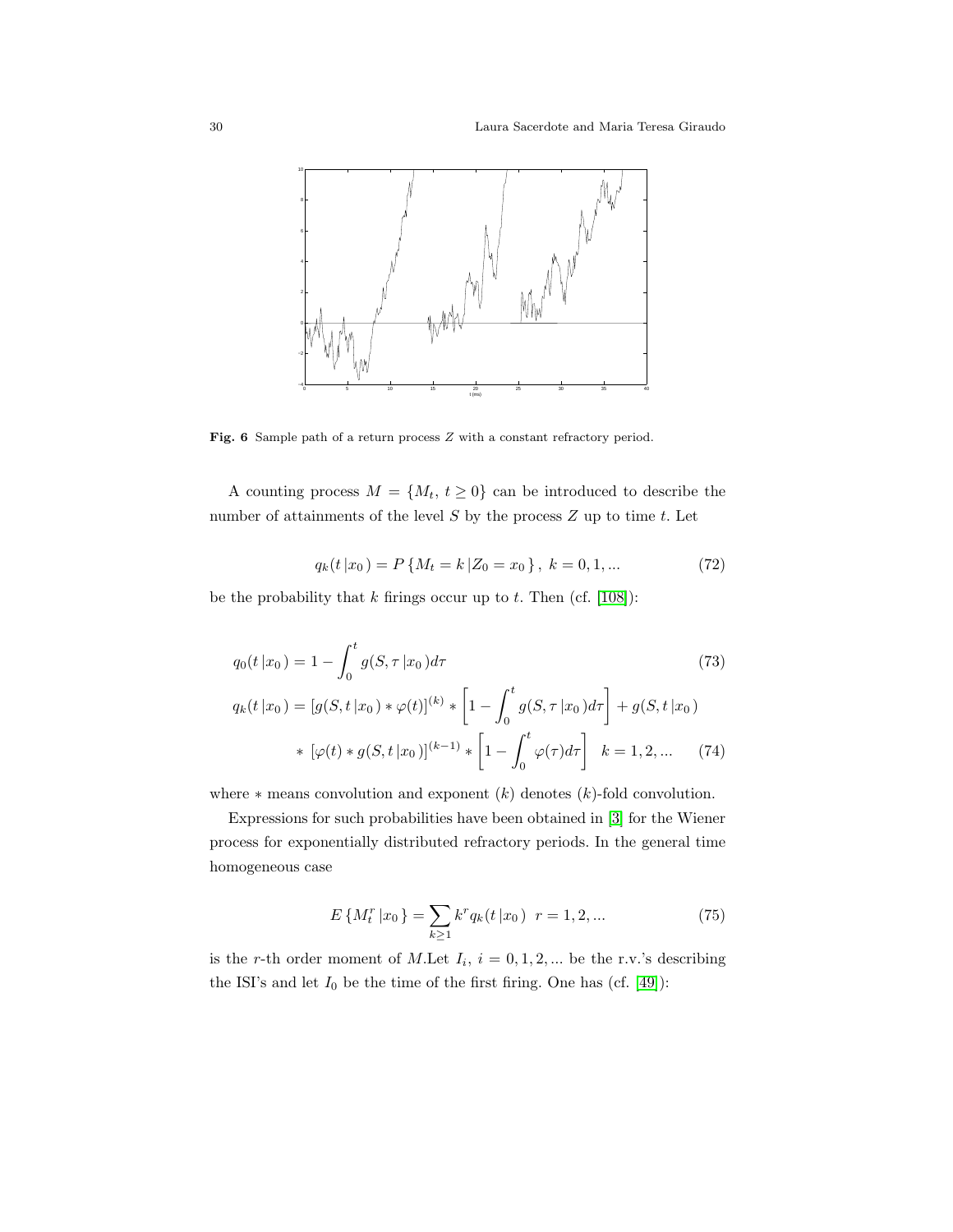$$
E(I) = t_1(S|x_0) + E(R); \ E(I^2) = t_2(S|x_0) + E(R^2) + 2E(R)t_1(S|x_0)
$$
  

$$
E(I^3) = t_3(S|x_0) + E(R^3) + 3E(R)t_2(S|x_0) + 3E(R^2)t_1(S|x_0)
$$
 (76)

where  $t_r(S | x_0)$  is the r-th order moment of the FPT. If the first three moments of the refractory period are finite, the following asymptotic expressions for large times hold for the first two moments of  $M$  (cf. [\[49\]](#page-55-6)):

$$
E\left\{M_t|x_0\right\} \cong \frac{1}{E(I)}t + \frac{1}{2}\frac{E(I^2)}{E^2(I)} - \frac{t_1(S|x_0)}{E(I)};
$$
\n(77)

$$
E\left\{ [M_t]^2 | x_0 \right\} \cong \frac{1}{E^2(I)} t^2 + \left[ \frac{2E(I^2)}{E^3(I)} - \frac{1}{E(I)} - \frac{2t_1(S | x_0)}{E^2(I)} \right] t \qquad (78)
$$
  
+ 
$$
\frac{3}{2} \frac{E^2(I^2)}{E^4(I)} - \frac{2}{3} \frac{E(I^3)}{E^3(I)} - \frac{1}{2} \frac{E(I^2)}{E^2(I)} + \frac{t_1(S | x_0)}{E(I)} + \frac{t_2(S | x_0)}{E^2(I)} - \frac{2E(I^2)}{E^3(I)} t_1(S | x_0).
$$

In [\[48\]](#page-55-7) and [\[106\]](#page-58-9) the case of absence of refractory period and that of a random distribution for the return value are discussed for the Wiener, OU and Feller processes. Alternatively [\[17\]](#page-53-8) proposes to model refractoriness through return processes characterized by an elastic boundary as firing threshold.

## <span id="page-30-0"></span>4 Mathematical methods for First Passage time problem and their application to the study of neuronal models

We update here previous reviews  $(11, 105)$  and  $(107)$  on the methods available up to now to deal with the FPT problem for stochastic LIF models.

In the case of diffusion processes, closed form expressions for the transition pdf's are determined as solutions of the Kolmogorov or the Fokker-Plank equations of Subsections [3.2,](#page-6-0) [3.5](#page-10-1) and [3.6.](#page-16-0) The Fourier transform is the typical method to get these solutions.

Closed form solutions for the FPT pdf refers generally to specific time dependent boundaries. The constant boundary case is known for the Wiener process (cf. [\(11\)](#page-7-0)) or for the OU one if  $S = 0, \mu = 0$  and  $x_0 \neq 0$ . The FPT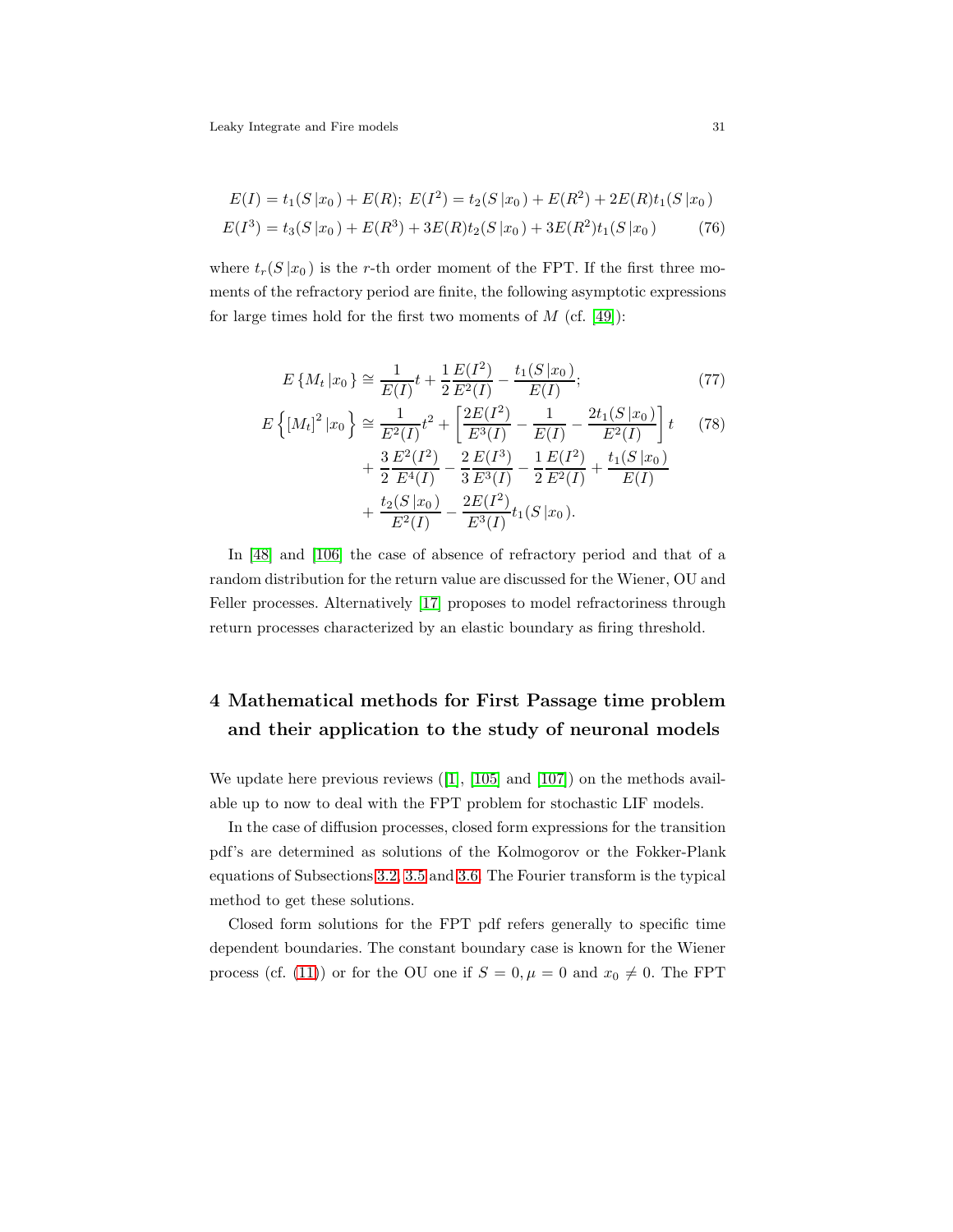pdf has been determined for the hyperbolic shape boundary [\(35\)](#page-14-2) for the OU process (cf. [\[101\]](#page-58-3)) or for the Feller process (cf. [\[115\]](#page-59-8)) in the case of boundaries corresponding to symmetries for these processes. Use of the reflection principle allows to determine the FPT pdf through Daniels' boundary ([\[28\]](#page-54-10), [\[29\]](#page-54-1), [\[88\]](#page-57-13)) while a particular FPT pdf is found through a symmetry based constructive approach in [\[45\]](#page-55-8). The theory of group transformations is used in [\[115\]](#page-59-8) and [\[54\]](#page-55-9) to determine the transition pdf's of a Feller process between the origin and a hyperbolic-type boundary and of an OU process between a lower reflecting and an upper absorbing constant boundary, but is of no interest for neuronal application and hence we omit the description of this method.

In Subsect. [4.1](#page-31-1) we review the commonly used analytical techniques for FPT problems: integral equations [\(4.1.1\)](#page-31-0), change of variables or of measure [\(4.1.2\)](#page-34-0), asymptotic studies  $(4.1.3)$ , computation of FPT moments  $(4.1.4)$ , stochastic ordering [\(4.1.5\)](#page-39-0). In Subsubsect. [4.1.6](#page-39-1) we present the available methods for jump diffusion processes. In Subsect.[\(4.2\)](#page-41-0) we introduce the direct [\(4.2.1\)](#page-41-1) and inverse [\(4.2.2\)](#page-43-0) FPT problem. Finally in [\(4.3\)](#page-44-0) we sketch specific simulation techniques for FPT's and the numerical tools for their solution.

#### <span id="page-31-1"></span><span id="page-31-0"></span>4.1 Analytical methods

#### 4.1.1 Integral equations

In 1943 Fortet ([\[40\]](#page-55-10)) proved, under mild conditions for the boundary  $S(t)$ , that the Volterra integral equation of the first kind:

<span id="page-31-2"></span>
$$
f(x, t | x_0) = \int_0^t g(S(\tau), \tau | x_0) f(x, t | S(\tau), \tau) d\tau,
$$
 (79)

holding for  $x > S(t)$ , holds also for  $x = S(t)$ .

When the boundary is constant and the process is time homogeneous, eq. [\(79\)](#page-31-2) is of convolution type and the Laplace transform method can be applied. Denoting as  $f_{\lambda}(S|x_0)$  and  $g_{\lambda}(S|x_0)$  the Laplace transforms of  $f(S, t|x_0)$  and of  $g(S, t|x_0)$ , for  $x > S > x_0$  one gets: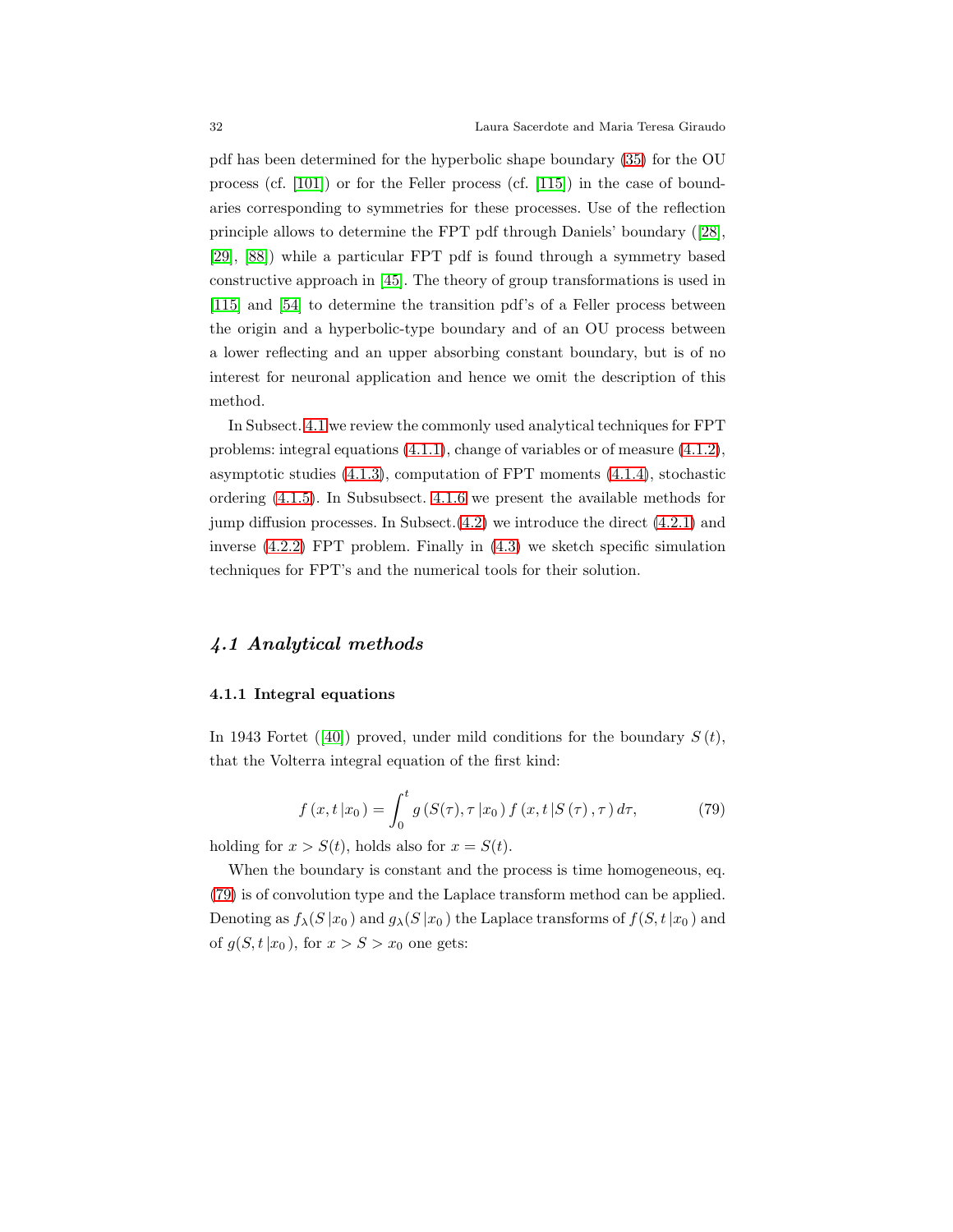<span id="page-32-1"></span>
$$
g_{\lambda}(S|x_0) = \frac{f_{\lambda}(x|x_0)}{f_{\lambda}(x|S)}.
$$
\n(80)

Generally the Laplace transform cannot be analytically inverted due to its complex expression (cf. for example [\(36\)](#page-14-0)).

Eq. [\(79\)](#page-31-2) for  $x = S(t)$  has a weakly singular kernel for  $\tau \to t$ . Indeed, any diffusion behaves as a Wiener process for small times. Hence  $f(S(t), t | S(\tau), \tau) \approx \frac{k(t, \tau)}{\sqrt{t-\tau}}$  with  $k(t, \tau) \to 0$  as  $\tau \to t$ . This makes numerical methods for their solution unstable. Hence it is convenient to switch to a second type Volterra equation. Integrating [\(79\)](#page-31-2) between the left side of the diffusion interval l and  $S(t)$  and then differentiating with respect to time, one gets a second kind Volterra equation (cf. [\[104\]](#page-58-4)):

<span id="page-32-0"></span>
$$
g(S(t), t | x_0) = 2j(S(t), t | x_0) - 2 \int_0^t g(S(t), t | x_0) j(S(t), t | S(\tau), \tau) d\tau,
$$
\n(81)

Here we have introduced the probability current through  $z$  at time  $u$  of the diffusion process  $X$  whose pdf is solution of  $(5)$ :

$$
j(z, u | w, v) = \mu(z) f(z, u | w, v) - \frac{1}{2} \left\{ \frac{\partial}{\partial y} \left[ \sigma^2(y) f(y, u | w, v) \right] \right\} \Big|_{y=z}.
$$
 (82)

Eq. [81](#page-32-0) has a weakly singular kernel. For the Wiener process, when  $dS(t)$ dt  $\left| \leq Ct^{-\alpha}$ , with  $\alpha < 1/2$ , C a constant and  $\lim_{t\to 0} S(t) > W_{t_0} = x_0$ ,  $g(S(t), t|x_0)$  is the only  $L^2$  solution of [\(81\)](#page-32-0). It can be expressed as (cf. [\[104\]](#page-58-4))

$$
g(S(t), t | x_0) = 2j(S(t), t | x_0) - 4 \int_0^t d\tau j(S(t), t | S(\tau), \tau) j(S(\tau), \tau | x_0) + \sum_{n=1}^{\infty} 4^n \int_0^t d\tau j_n(S(t), t | S(\tau), \tau) \times \int 2j(S(\tau), \tau | x_0) - 4 \int_0^{\tau} d\theta j(S(\tau), \tau | S(\theta), \theta) j(S(\theta), \theta | x_0)
$$

$$
\times \left\{2j\left(S(\tau),\tau\left|x_{0}\right.\right)-4\int_{0}^{\tau}d\theta j\left(S(\tau),\tau\left|S(\theta),\theta\right.\right)j\left(S(\theta),\theta\left|x_{0}\right.\right)\right\}
$$

where

$$
j_n(S(t), t | S(\tau), \tau) = \int_{\tau}^{t} d\theta j_1(S(\theta), \theta | S(\tau), \tau) j_{n-1}(S(t), t | S(\theta), \theta)
$$
 (84)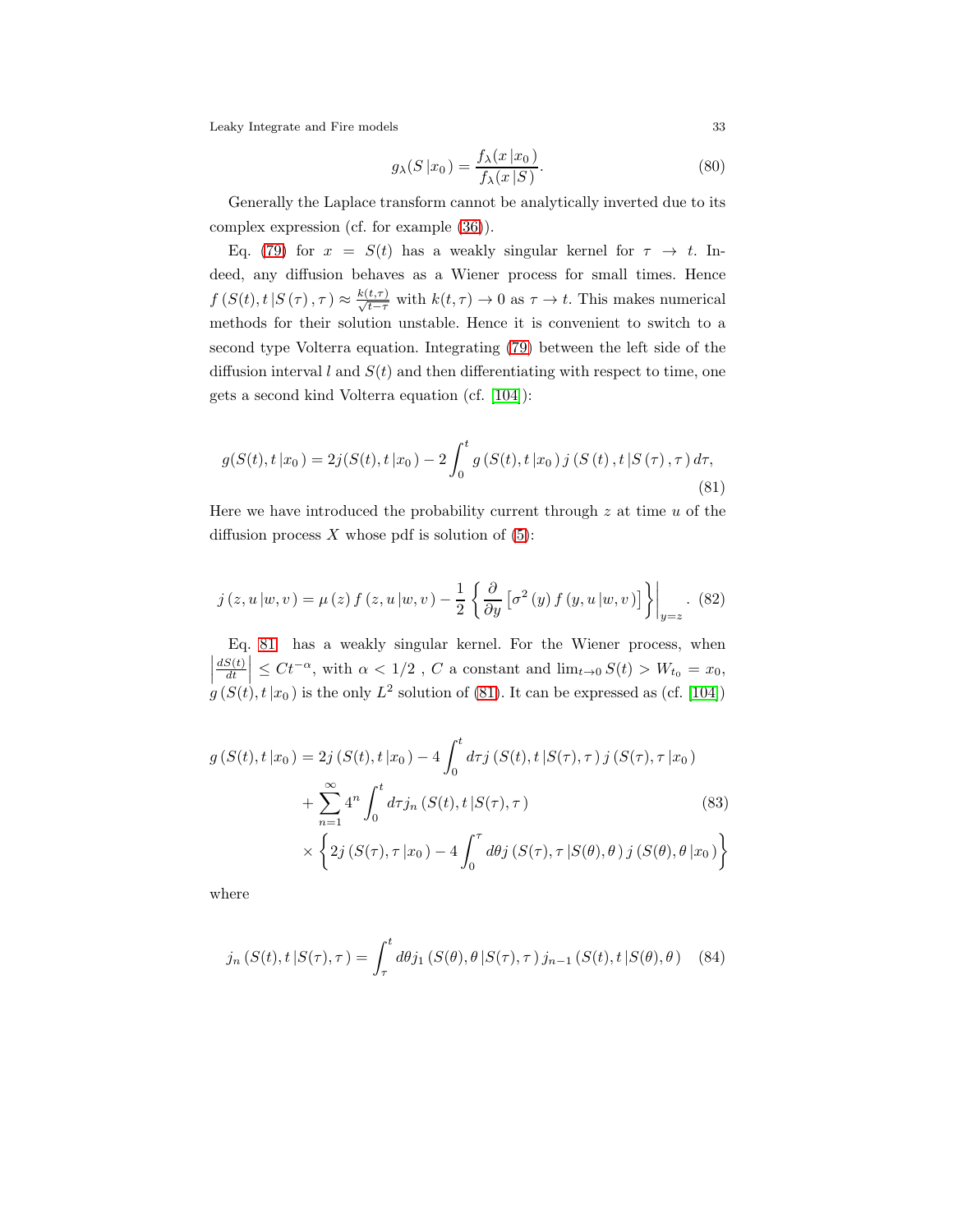for  $n = 2, 3, ...$  and

$$
j_1(S(t), t | S(\tau), \tau) = \int_{\tau}^{t} d\theta j (S(\theta), \theta | S(\tau), \tau) j (S(t), t | S(\theta), \theta).
$$
 (85)

A third integral equation was proposed in [\[14\]](#page-53-4):

<span id="page-33-0"></span>
$$
g(S(t), t | x_0) = -2\psi(S(t), t | x_0) + 2\int_0^t g(S(t), t | x_0) \psi(S(t), t | S(\tau), \tau) d\tau
$$
\n(86)

where

<span id="page-33-1"></span>
$$
\psi\left(S(t), t\,|\,x, \tau\right) = \frac{d}{dt} \left\{ F\left(S(t), t\,|\,x, \tau\right) \right\} + k\left(t\right) f\left(S(t), t\,|\,x, \tau\right). \tag{87}
$$

Here  $F(S(t), t | x, \tau) = \int_{l}^{S(t)} f(y, t | x, \tau) dy$  and  $k(t)$  is an arbitrary continuous function. A suitable choice for  $k(t)$  allows to make the kernel of  $(86)$ regular and hence eq. [\(86\)](#page-33-0) becomes optimal for numerical integration. For example the expressions [\(87\)](#page-33-1) for the OU and the Feller processes, respectively, that make the kernel of [\(86\)](#page-33-0) regular are (cf. [\[14\]](#page-53-4))

<span id="page-33-2"></span>
$$
\psi_{OU}(S(t), t | x, \tau)) = \left[\frac{S'(t) + S(t)/\theta - \mu}{2} + \frac{e^{\frac{t - \tau}{\theta}}}{\theta(1 - e^{\frac{2(t - \tau)}{\theta}})}\right] \times \left([S(t) - \mu\theta]e^{\frac{t - \tau}{\theta}} - x + \mu\theta\right) f(S(t), t | x, \tau)\right)
$$
(88)

and

<span id="page-33-3"></span>
$$
\psi_{Fel}\left(S\left(t\right),t\left|x,\tau\right.\right)=\frac{p\left[\frac{S\left(t\right)^{-p\left(t-\tau\right)}}{x}\right]}{r[e^{p\left(t-\tau\right)}-1]}\exp\left\{-\frac{p[S\left(t\right)+xe^{p\left(t-\tau\right)}]}{r[e^{p\left(t-\tau\right)}-1]}\right\}
$$
\n
$$
\times\left\{\left[S'\left(t\right)-\frac{pS\left(t\right)e^{p\left(t-\tau\right)}}{e^{p\left(t-\tau\right)}-1}+\frac{1}{2}[pS\left(t\right)+q-\frac{r}{2}-S'\left(t\right)]\right]\right\}
$$
\n
$$
\times I_{q/r-1}\left[\frac{2p\sqrt{S\left(t\right)xe^{p\left(t-\tau\right)}}}{r[e^{p\left(t-\tau\right)}-1]}\right]
$$
\n
$$
+\frac{p\sqrt{S\left(t\right)xe^{p\left(t-\tau\right)}}}{e^{p\left(t-\tau\right)}-1}I_{q/r}\left[\frac{2p\sqrt{S\left(t\right)xe^{p\left(t-\tau\right)}}}{r[e^{p\left(t-\tau\right)}-1]}\right]\right\}.
$$
\n(89)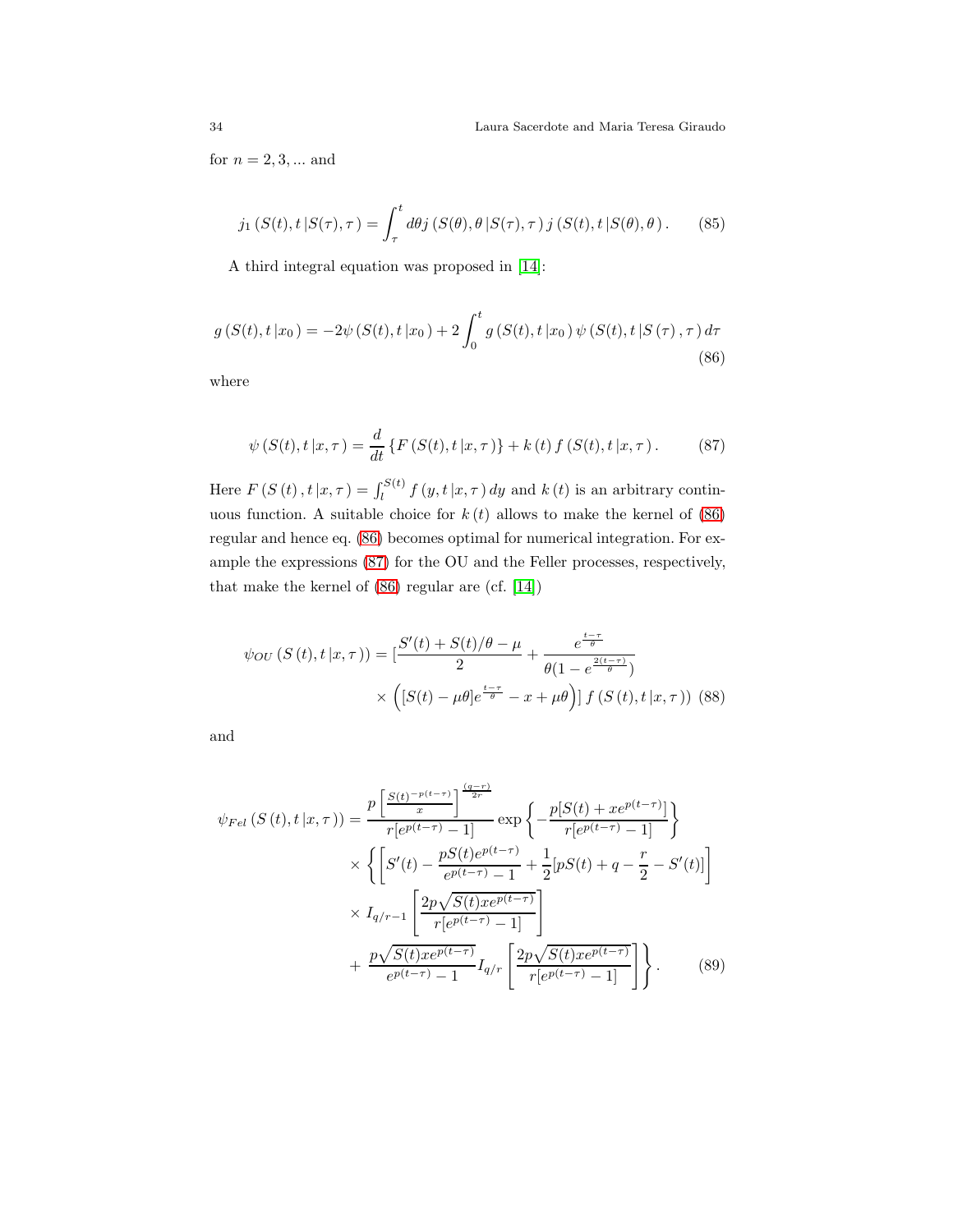Other choices for  $k(t)$  make the integral on the r.h.s. of [\(86\)](#page-33-0) vanish for boundaries with particular symmetry properties, such as [\(35\)](#page-14-2) for the OU process. Infinite sum expansions, bounds and approximations for  $g(S(t), t|x_0)$  can be obtained from [\(86\)](#page-33-0) (cf. [\[117\]](#page-59-9)).

Expressions that regularize the kernel of eq. [\(86\)](#page-33-0) can be found also in other specific cases.

#### <span id="page-34-0"></span>4.1.2 Change of variables or change of measures

The transition pdf and the FPT pdf of an assigned processes can be obtained through changes of variables and/or changes of measure.

Let  $Y = \{Y_t, t \geq 0\}$  be a diffusion process with  $I \subseteq \Re$ , characterized by drift  $\mu(y, t)$  and diffusion coefficient  $\sigma(y, t)$ . One may wish to transform this process into a Wiener process through suitable space-time transformations, when this transformation exists. In [\[100\]](#page-58-7) it is shown that a transformation, conserving the probability mass, mapping the Kolmogorov equation of the process Y into the analogous equation for the Wiener process

$$
\frac{\partial f'}{\partial \tau'} + \frac{\partial^2 f'}{\partial y'^2} = 0,\tag{90}
$$

with initial delta condition is of the form

$$
\tau' = \phi(\tau); \ y' = \psi(y, \tau); \ f(x, t \, | y, \tau) dx = f'(x', t' \, | y', \tau') dx'. \tag{91}
$$

This transformation exists if and only if the infinitesimal moments verify

<span id="page-34-1"></span>
$$
\mu(y,\tau) = \frac{\sigma_y'^2(y,\tau)}{2} + \frac{\sigma(y,\tau)}{2} \left\{ c_1(\tau) + \int_z^y dx \frac{c_2(\tau)\sigma^2(x,\tau) + \sigma_\tau'^2(x,\tau)}{\left[\sigma(x,\tau)\right]^3} \right\}.
$$
\n(92)

Here  $z \in I$  is an arbitrary value and  $c_1(t)$  and  $c_2(t)$  are arbitrary functions of time. If [\(92\)](#page-34-1) holds the transformation is: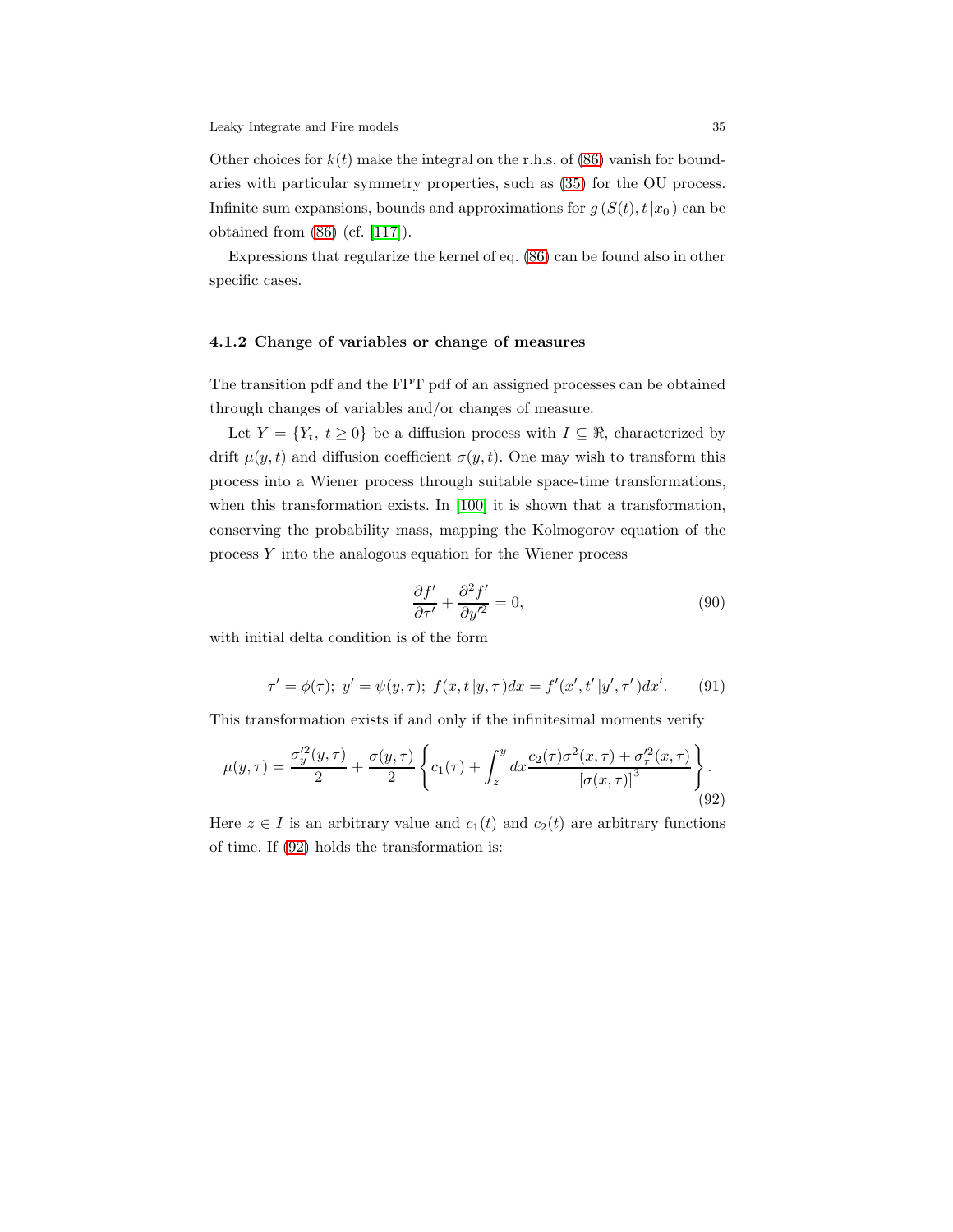36 Laura Sacerdote and Maria Teresa Giraudo

$$
y' = \psi(y, \tau) = \sqrt{k_1} exp\left[-\frac{1}{2} \int_{\tau_0}^{\tau} du c_2(u)\right] \int_{z}^{y} \frac{dx}{\sigma(x, \tau)}
$$

$$
- \frac{\sqrt{k_1}}{2} \int_{\tau_2}^{\tau} du c_1(u) exp\left[-\frac{1}{2} \int_{\tau_0}^{u} d\theta c_2(\theta)\right] + k_2
$$

$$
\tau' = \phi(\tau) = k_1 \int_{\tau_1}^{\tau} du exp\left[-\int_{\tau_0}^{u} d\theta c_2(\theta)\right] + k_3
$$

$$
f(x, t | y, \tau) dx = f'(x', t' | y', \tau') dx'
$$
(93)

where  $z \in I$ ,  $\tau_i \in [0, \infty)$  and  $k_i$ ,  $i = 1, 2, 3$  are constants with  $k_1 > 0$ . For example the transformation

<span id="page-35-0"></span>
$$
y' = \psi(y, \tau) = \frac{\sqrt{k_1}}{\sigma} e^{\frac{\tau - \tau_0}{\theta}} (y - z) + \frac{\theta \sqrt{k_1} (\frac{z}{\theta} - \mu)}{\sigma} \left[ e^{\frac{\tau - \tau_0}{\theta}} - e^{\frac{\tau_2 - \tau_0}{\theta}} \right] + k_2
$$

$$
\tau' = \phi(\tau) = \frac{k_1 \theta}{2} \left[ e^{\frac{2(\tau - \tau_0)}{\theta}} - e^{\frac{2(\tau_1 - \tau_0)}{\theta}} \right] + k_3
$$

$$
f(x, t | y, \tau) dx = f'(x', t' | y', \tau') dx'
$$
(94)

changes the OU process into a Wiener process. Here  $\tau_1, \tau_2 > 0$  are arbitrary times. The transformation [\(94\)](#page-35-0) sends the linear boundary  $S(t) = a + bt$  for the Wiener process into the U-shaped boundary [\(35\)](#page-14-2) for the OU process.

The Feller process can be transformed into the Wiener one, conserving the probability mass, only if  $\frac{q}{r} = \frac{1}{2}$ . In [\[21\]](#page-53-9) a necessary and sufficient condition analogous to  $(92)$  is given to transform a diffusion process Y into a Feller process.

A change between the measures of two processes is considered in [\[116\]](#page-59-10), [\[5\]](#page-53-3) and [\[6\]](#page-53-10) . In [\[5\]](#page-53-3) the Girsanov theorem (cf. [\[112\]](#page-59-11)) and the change of measure

$$
dP^{OU} = \exp\left[-\frac{1}{2\theta}\left(W_t^2 - x_0^2 - t\right) - \frac{1}{2\theta^2} \int_0^t W_s^2 ds\right] dP \tag{95}
$$

are applied to the OU process to obtain its FPT pdf through a constant boundary. Here  $P^{OU}$  and P denote the distributions of an OU process with  $\mu = 0$  and of a standard Wiener process, respectively.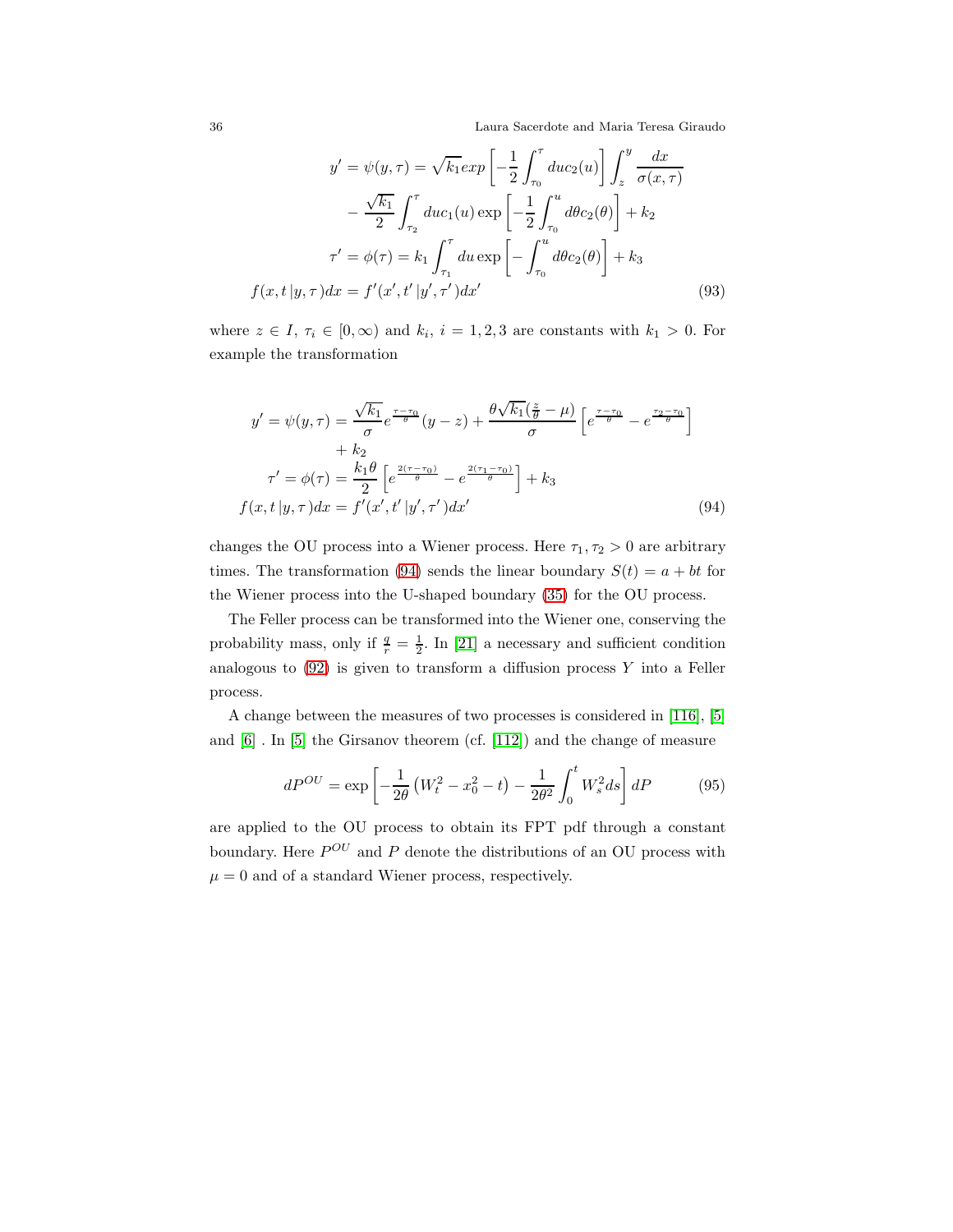#### <span id="page-36-0"></span>4.1.3 Asymptotic results

Asymptotic results play an important role in the study of the FPT pdf because they hold from relatively small values of the involved variable. Studies on the asymptotic behavior of the FPT pdf belong to two different classes: large values of the boundary and large times. Let us first list asymptotic results in the first class. In ([\[92\]](#page-58-6)) the asymptotic exponentiality of the FPT for an OU process is proved; this result is extended in [\[91\]](#page-58-10) to a class of diffusion processes admitting steady-state density

$$
W(x) = \lim_{t \to \infty} f(x, t | x_0) = \frac{c}{\sigma^2(x)} \exp\left(\int^x \frac{2\mu(y)}{\sigma^2(y)} dy\right),\tag{96}
$$

where  $c$  is a normalization constant. When the boundary  $S$  approaches the unattainable level r of the diffusion interval,  $\lim_{x \to r} \sigma^2(x) [W(x)]^2 E(T) = 0$ , the following asymptotic result for the FPT pdf  $g(t)$  holds:

$$
g(t) \approx \frac{1}{E(T)} \exp\left\{-\frac{t}{E(T)}\right\}.
$$
 (97)

Numerical studies on the OU and on the Feller processes show that this behavior is attained with a negligible error for quite small values of the boundary S (i.e. for  $S = 3$  if  $\mu = 0$ ,  $\theta = 1$  and  $\sigma^2 = 1$  for the OU process). In this asymptotic case the mean FPT,  $E(T)$ , looses the dependency upon the initial value  $x_0$ . Asymptotic results hold for the same processes in the case of boundaries either asymptotically constant or asymptotically periodic [\[47\]](#page-55-2). Periodic boundaries for the OU process are considered also in [\[114\]](#page-59-12) (see [\[107\]](#page-58-1) for a review on time dependent boundaries).

Let us now switch to the asymptotic behavior with respect to time. For small times, the FPT can be approximated with the IG distribution. Indeed near the origin any diffusion process can be approximated by a Wiener pro-cess. In [\[47\]](#page-55-2) the asymptotic behaviour, for large  $t$ , of the FPT pdf's through some time-varying boundaries is considered. This paper deals with a class of one dimensional diffusion processes with steady-state density. The considered boundaries include periodic boundaries. Sufficient conditions for an asymptotic exponential behavior are given for the cases of asymptotically constant and asymptotically periodic boundaries. Explicit expressions are worked out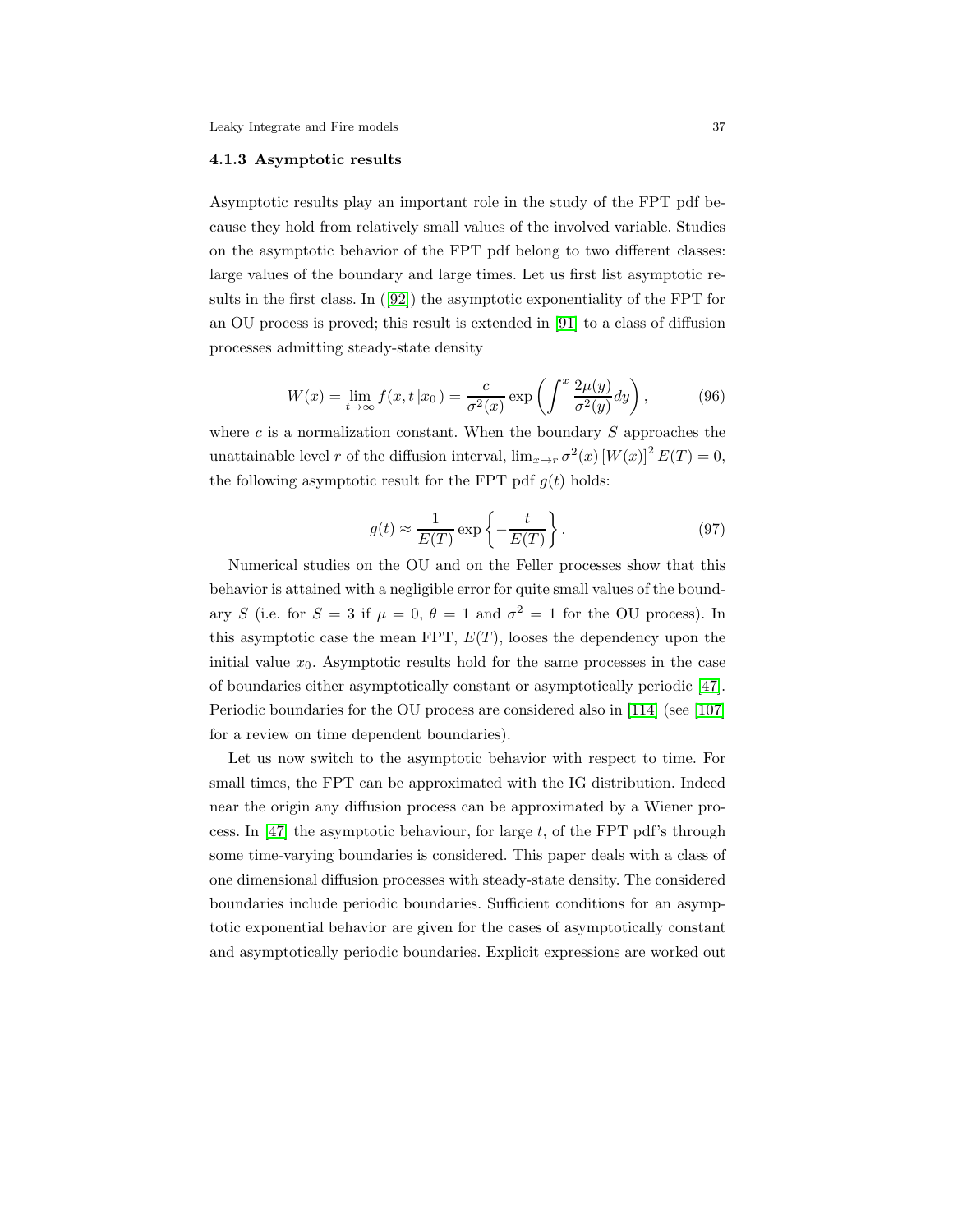for the processes that can be obtained from the OU process by spatial transformations.

The FPT pdf as  $t \to \infty$ , for periodic or asymptotically periodic boundaries  $S(t)$ , under mild conditions (cf. [\[47\]](#page-55-2)) exhibits damped oscillations with the same period  $T$  as the boundary:

$$
g(S(t), t|x_0) \approx \alpha(t) \exp\left\{-\int_0^t \alpha(\tau) d\tau\right\}.
$$
 (98)

Here  $\alpha(t)$  is a periodic function of period T:

$$
\alpha(t) = -2 \lim_{n \to \infty} \psi \left[ S(t + nT), t + nT \left| x_0 \right] \right]
$$
\n
$$
= -\left\{ V'(t) + \mu[V(t)] - \frac{d}{dt} \frac{\sigma^2 [V(t)]}{4} \right\} W[V(t)]
$$
\n(99)

and  $V(t) = \lim_{n \to \infty} S(t+nT)$ . This behavior arises also for times not too far from the origin. An exponential asymptotic behavior is also proved for large times and constant boundaries in [\[127\]](#page-60-11).

An asymptotic evaluation of the probability that the Wiener process first crosses a square root boundary is provided in [\[126\]](#page-60-12). Denoting as  $T_c$  the FPT of the Wiener process trough the boundary  $c\sqrt{1+t}$  one has

$$
P(T_c > t) \sim_{t \to \infty} qt^{-p(c)}, \ 0 < p(c) < \frac{1}{2}.\tag{100}
$$

Here  $\lim_{c\to\infty} p(c) = 0$ ;  $\lim_{c\to 0} p(c) = \frac{1}{2}$  and  $2p(c)$  is a real solution between 0 and 1 with respect to  $\lambda$  of the equation:

$$
\sum_{n=1}^{\infty} \frac{\sin(\frac{\pi \lambda}{2}) \Gamma(1 + \frac{\lambda}{2}) (\sqrt{2}c)^n}{\pi n!} \Gamma(\frac{n - \lambda}{2}) = 1.
$$
 (101)

Using the inverse of transformation [\(94\)](#page-35-0), this result can be applied to get the asymptotic OU process FPT pdf trough a constant boundary for large times.

In [?] truncations of the series expansion of the FPT pdf solution of [\(86\)](#page-33-0) are used to achieve approximate evaluations. Use of fixed point theorems is made to obtain bounds for the FPT pdf of the OU and the Feller processes. Inequalities are proved to find for which times the FPT pdf can be approxi-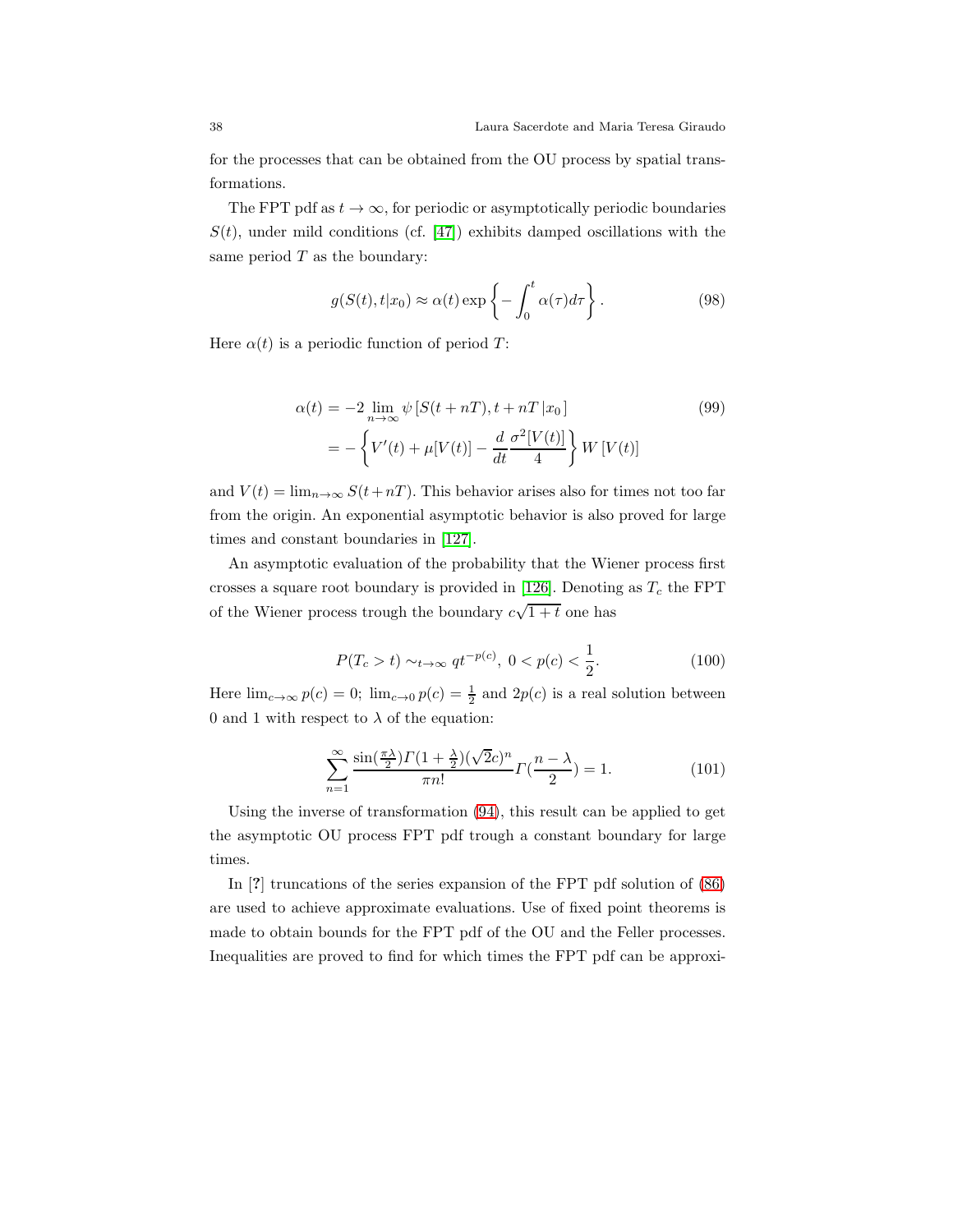mated, within a preassigned error, by means of an assigned distribution such as the FPT of the Wiener process or the exponential one.

In [\[93\]](#page-58-11) the asymptotic behavior of the FPT pdf through time-varying boundaries is determined for a class of Gauss-Markov processes.

#### <span id="page-38-0"></span>4.1.4 Moments of the FPT

Analytical formulae for the moments of the FPT are available only for time homogeneous processes with constant boundary. Three approaches are possible:

1. derivatives of the Laplace transform of the FPT pdf;

2. solution of second order differential equations;

3. solution of the recursive formula proposed by Siegert ([\[130\]](#page-60-7)).

Having the Laplace transform of the FPT pdf, one can compute:

<span id="page-38-1"></span>
$$
ET^n = (-1)^n \frac{d^n g_\lambda(S|x_0)}{d(\lambda)^n}
$$
\n(102)

where  $g_{\lambda}(S|x_0)$  is given by [\(80\)](#page-32-1). The presence of special functions in the Laplace transforms for the OU [\(36\)](#page-14-0) or for the Feller processes [\(55\)](#page-19-2) leads to very complex computations.

Alternatively, using the Kolmogorov equation and eq. [\(80\)](#page-32-1), one can show that the moments of the FPT verify the recursive system of ordinary differential equations:

$$
\sigma^{2}(x_{0})\frac{d^{2}ET^{n}(x_{0})}{dx_{0}^{2}} + \mu(x_{0})\frac{dET^{n}(x_{0})}{dx_{0}} = -nET^{n-1}(x_{0}), x_{0} \in (l, S)
$$
 (103)

with boundary conditions:

$$
ET0(l) = 0, ET0(S) = 1.
$$
 (104)

When the process admits steady state distribution, one can write the solution of [\(102\)](#page-38-1) through the Siegert formula (cf. [\[130\]](#page-60-7)):

$$
ET^{n} = t_{n}(S | x_{0}) = n \int_{x_{0}}^{S} \frac{2dz}{\sigma^{2}(z)W(z)} \int_{l}^{z} W(y) t_{n-1}(S | y) dy.
$$
 (105)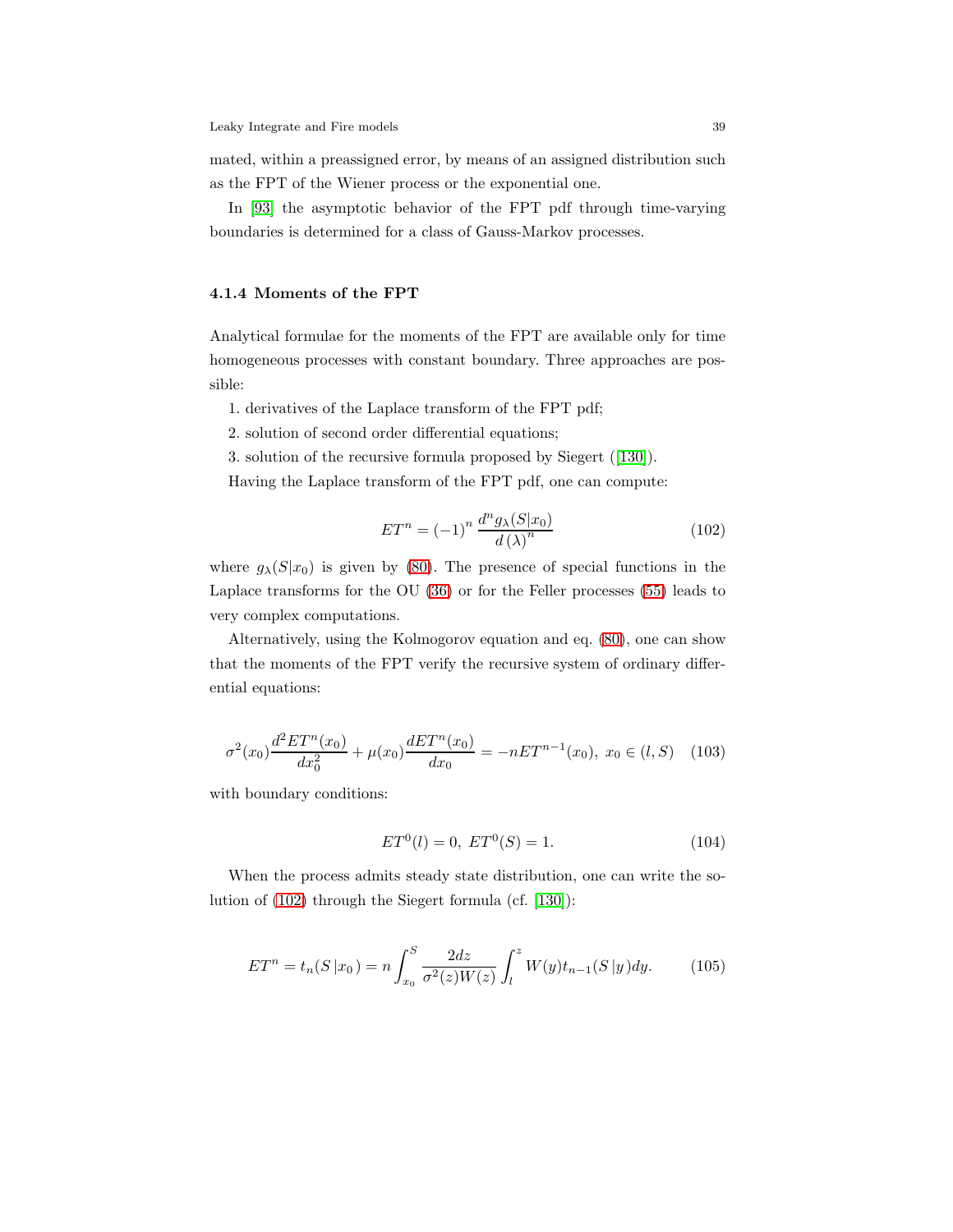Due to the numerical difficulties of these formulae, in [\[84\]](#page-57-4) approximations are proposed for specific processes (cf. Subsections [3.5](#page-10-1) and [3.6\)](#page-16-0) together with suggestions on the use of each one for specific ranges of the parameters.

#### <span id="page-39-0"></span>4.1.5 Stochastic ordering

A further technique for the study of the FPT's is the stochastic comparison of the FPT's from different models (cf. [\[123\]](#page-59-1), [\[118\]](#page-59-2), [\[119\]](#page-59-0)). Let us consider the FPT's  $T_1$  and  $T_2$  of two diffusion processes  $X_1$  and  $X_2$  over  $I_1 = (l_1, r_1)$ and  $I_2 = (l_2, r_2)$  with drifts  $\mu_i(x)$ ,  $x = 1, 2$  and diffusion coefficients  $\sigma_i(x)$ ,  $i = 1, 2$  respectively. Let the two processes  $Y_1$  and  $Y_2$  be obtained from  $X_1$ and  $X_2$  through the transformation

$$
y_i = g_i(x) = \int_{l_i}^{x} \frac{dz}{\sigma_i(z)}, i = 1, 2.
$$

Moreover, let  $Y_1$  and  $Y_2$  verify the inequalities:

$$
\mu_{Y_1}(y) \ge \mu_{Y_2}(y) \ \forall y \in [0, g_2(S)]; \ \frac{d\mu_{Y_2}(y)}{dy} \le 0 \ \forall y \in [0, g_2(S)] \tag{106}
$$

and  $\sigma_1^2(x) \ge \sigma_2^2(x)$ .

For  $x_0 \in (\max(l_1, l_2), S), S \in (\max(l_1, l_2), \min(r_1, r_2)), x_0 < S$ , it holds:

<span id="page-39-2"></span>
$$
T_{X_1}(S|x_0) \leq_{as} T_{X_2}(S|x_0). \tag{107}
$$

In [\(107\)](#page-39-2), "as" means "almost surely". Note that  $Y_1$  and  $Y_2$  are characterized by unit diffusion coefficien and drift

$$
\mu_{Y_i}(y) = \frac{1}{\sigma_i(x)} \left( -\frac{1}{4} \frac{d\sigma_i^2}{dx} + \mu_i(x) \right) \Big|_{x = g_i^{-1}(y)}.
$$
\n(108)

#### <span id="page-39-1"></span>4.1.6 Jump diffusion processes

The following integral equation for the FET pdf  $\hat{g}(S, t | y, \tau)$  of the process X in [\(68\)](#page-24-1), defined over  $I = [l, S]$  and originated in the state y at time  $\tau$ , holds  $(cf. [50]$  $(cf. [50]$ :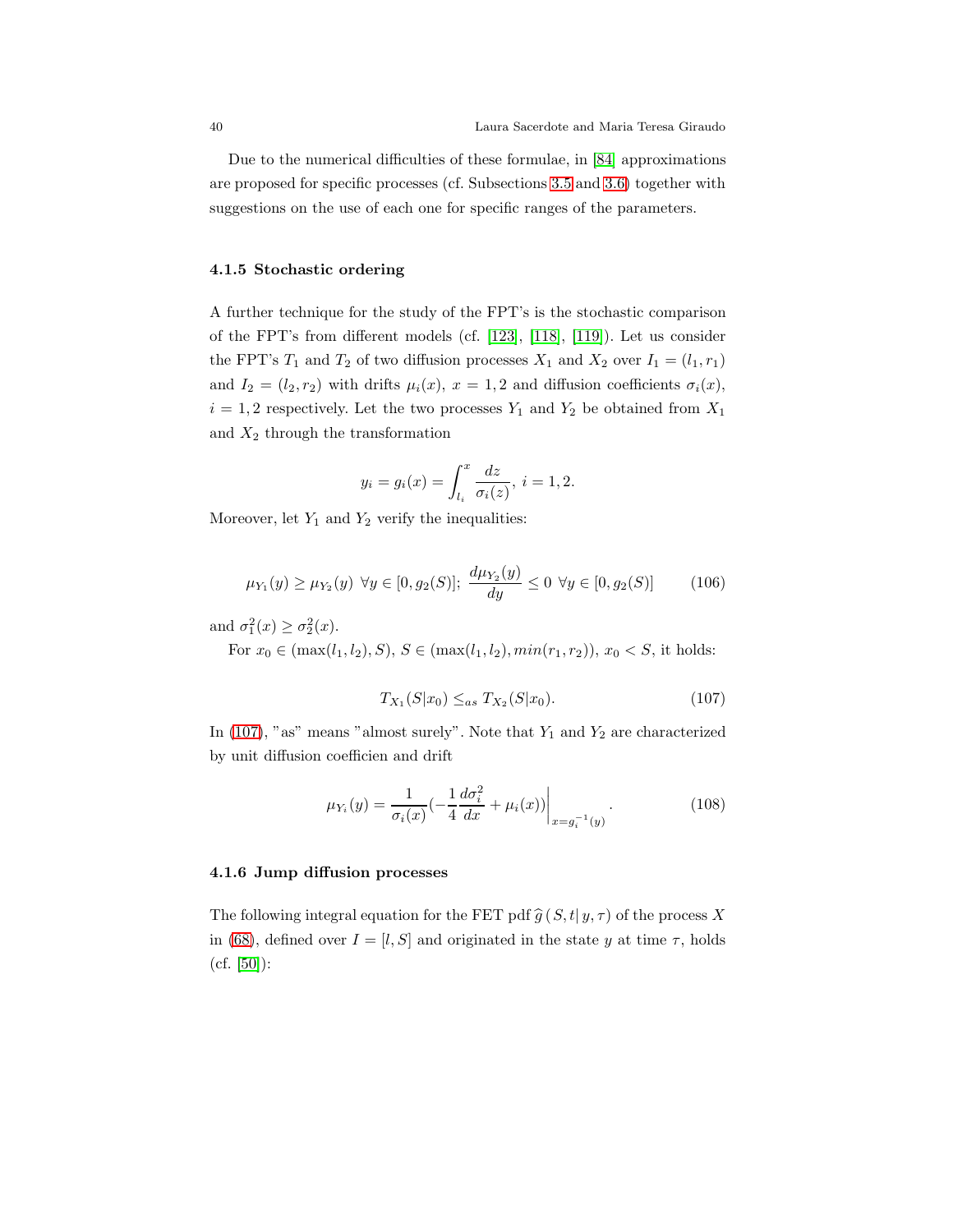$$
\widehat{g}(S,t|y,\tau) = e^{-\lambda(t-\tau)}g(S,t|y,\tau) + \int_{\tau}^{t} du \int_{l}^{S} dz e^{-\lambda(u-\tau)}
$$
\n
$$
\times \{\lambda^{e} f^{a}(z-a,u|y,\tau) + \lambda^{i} f^{a}(z+a,u|y,\tau) I_{(l,S-a)}(z)\}
$$
\n
$$
\times \widehat{g}(S,t|z,u) + \lambda^{e} e^{-\lambda(t-\tau)} \int_{S-a}^{S} dz f^{a}(z,t|y,\tau).
$$
\n(109)

Here  $\lambda = \lambda^e + \lambda^i$ ,  $I_A(\cdot)$  is the indicator function of the set A, the jump amplitudes are  $\delta^e = -\delta^i = a$ . Furthermore  $g(S, t | y, \tau)$  and  $f^a(x, t | y, s)$  are the FPT and the transition pdf in the presence of the boundary  $S$  of the underlying diffusion process. The following approximate solution:

$$
\hat{g}(S,t|y,\tau) \approx e^{-\lambda(t-\tau)}g_t^S(y,\tau) + \lambda^e e^{-\lambda(t-\tau)} \int_{S-a}^S dz f^a(z,t|y,\tau)
$$

$$
+ \lambda^e e^{-\lambda(t-\tau)} \int_{\tau}^t du \int_{-\infty}^{S-a} dz f_a(z,u|y,\tau) g_t^{S-a}(z,u)
$$

$$
+ \lambda^i e^{-\lambda(t-\tau)} \int_{\tau}^t du \int_{-\infty}^S dz f^a(z,u|y,\tau) g_t^{S+a}(z,u) \quad (110)
$$

holds (cf. [\[59\]](#page-56-9)) for a Wiener process with drift  $\mu$  and diffusion coefficient  $\sigma$ when  $\lambda^e > \lambda^i$ ,  $\lambda^e \ll 1$ . Here  $g_t^{\xi}(z, u) = g(\xi, t | z, u)$ . This approximation can be interpreted in terms of sample path behavior for the process  $X$ . For jumps of low frequency, but relevant amplitude with respect to S, most of the sample paths cross the boundary either for diffusion without jumps or for an upward jump when  $X_t \in [S-a, S]$  or for diffusion after at most a single (upward of downward) jump. The possible occurrence of a higher number of jumps is disregarded. Hence this approximation explains the first two peaks of the observed multimodal behavior exhibited by the FET pdf (cf. Fig. [4\)](#page-26-0).

Some results on the moments of two simplified jump diffusion neuronal models are discussed in [\[50\]](#page-55-11) and [\[51\]](#page-55-12). In the "large jumps" model the amplitude of exponentially time distributed jumps is large enough to determine a crossing of the threshold at each jump. Assuming that the crossing is a certain event, a recursive relation holds for the FET moments of order  $n \geq 1$ of this model: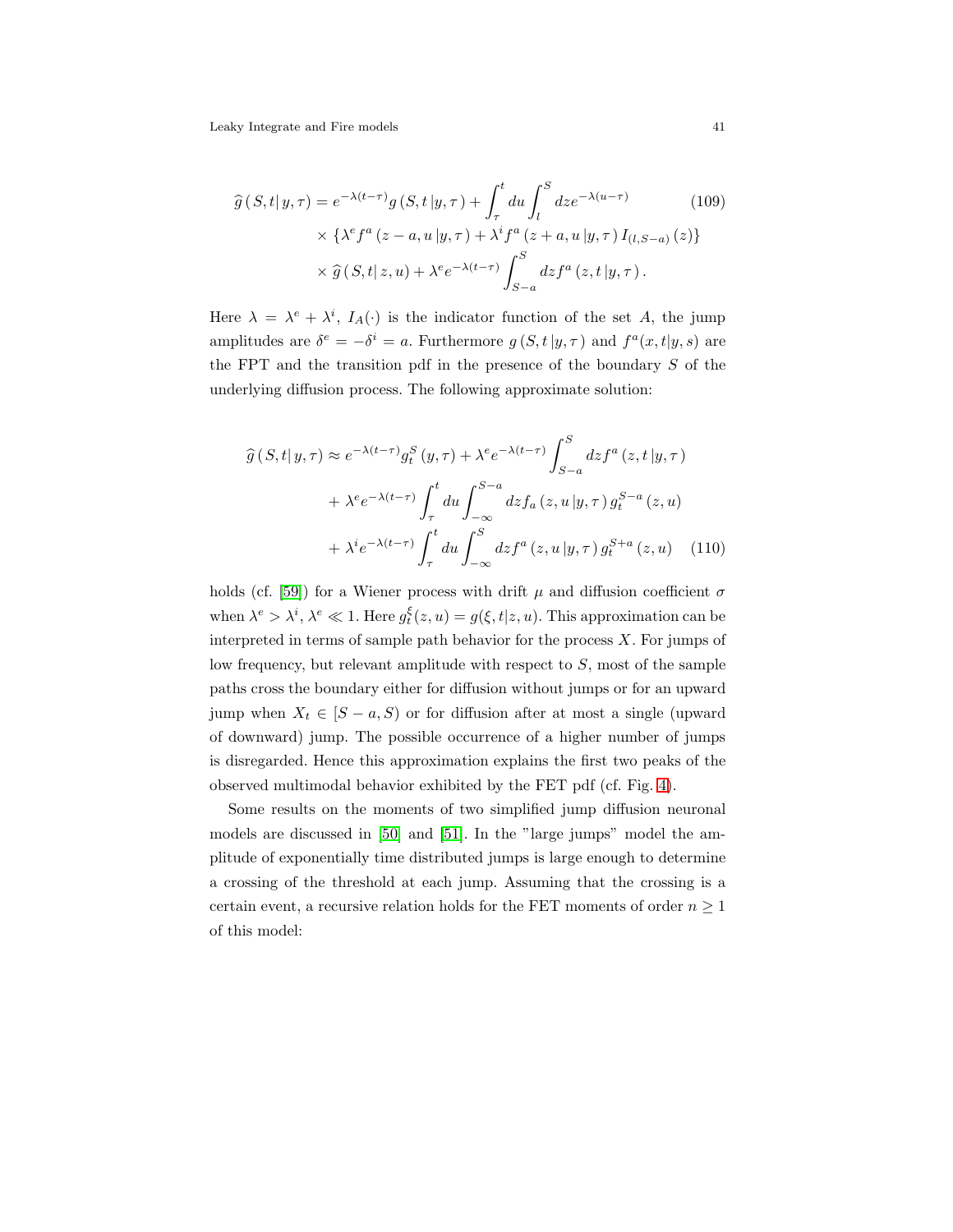42 Laura Sacerdote and Maria Teresa Giraudo

<span id="page-41-2"></span>
$$
E[T^n] = \frac{n}{\lambda} \left\{ E[T^{n-1}] + (-1)^n \left[ \frac{dg_{\lambda+\theta}^{(n-1)}(S|x_0)}{d\theta^{n-1}} \right]_{\theta=0} \right\}.
$$
 (111)

Here  $g_{\lambda+\theta}(S|x_0)$  is the Laplace transform, of parameter  $\lambda+\theta$ , of the pure diffusion FPT,  $\lambda$  the frequency of jumps and the superscript  $(m)$  denotes the m-th derivative with respect to  $\theta$ .

In the 'reset model' exponentially time distributed jumps force the membrane potential to return instantaneously to its resting level  $V_R \equiv x_0$ . Then the dynamics restarts anew till the crossing of the boundary or a new resetting. This model includes both upward and downward jumps of frequencies  $\lambda_1$  and  $\lambda_2$ , whose time epochs are described by means of two independent Poisson processes. One has:

$$
E[T] = \frac{1 - g_{\lambda}(S|x_0)}{\lambda g_{\lambda}(S|x_0)};
$$
\n
$$
E[T^2] = \frac{2E[T]}{g_{\lambda}(S|x_0)} + \frac{2}{[g_{\lambda}(S|x_0)]^2} \left[ \frac{dg_{\lambda+\theta}(S|x_0)}{d\theta} \right]_{\theta=0}
$$
\n(112)

with the notations as in [\(111\)](#page-41-2) but  $\lambda = \lambda_1 + \lambda_2$ .

## <span id="page-41-1"></span><span id="page-41-0"></span>4.2 Numerical methods

#### 4.2.1 The direct FPT problem

The direct FPT problem requires to determine the FPT pdf for a given process assuming the transition pdf and the boundary shape to be known. A large literature exists on numerical methods to solve the integral equations for the FPT pdf even for time not homogeneous diffusion processes (cf. [\[7\]](#page-53-11), [\[14\]](#page-53-4), [\[36\]](#page-54-11), [\[39\]](#page-55-13), [\[62\]](#page-56-10), [\[103\]](#page-58-12), [\[107\]](#page-58-1)). The one proposed in [\[14\]](#page-53-4) seems to be the fastest and most efficient. It consists in discretizing [\(86\)](#page-33-0) when the function  $k(t)$  is chosen to get a regular kernel for the second kind Volterra equation (cf. [\(88\)](#page-33-2) or [\(89\)](#page-33-3) for the OU and the Feller processes, respectively). Setting  $t = t_0 + kh, k = 1, 2, ..., h > 0$ , the discretized solution of eq. [\(86\)](#page-33-0) is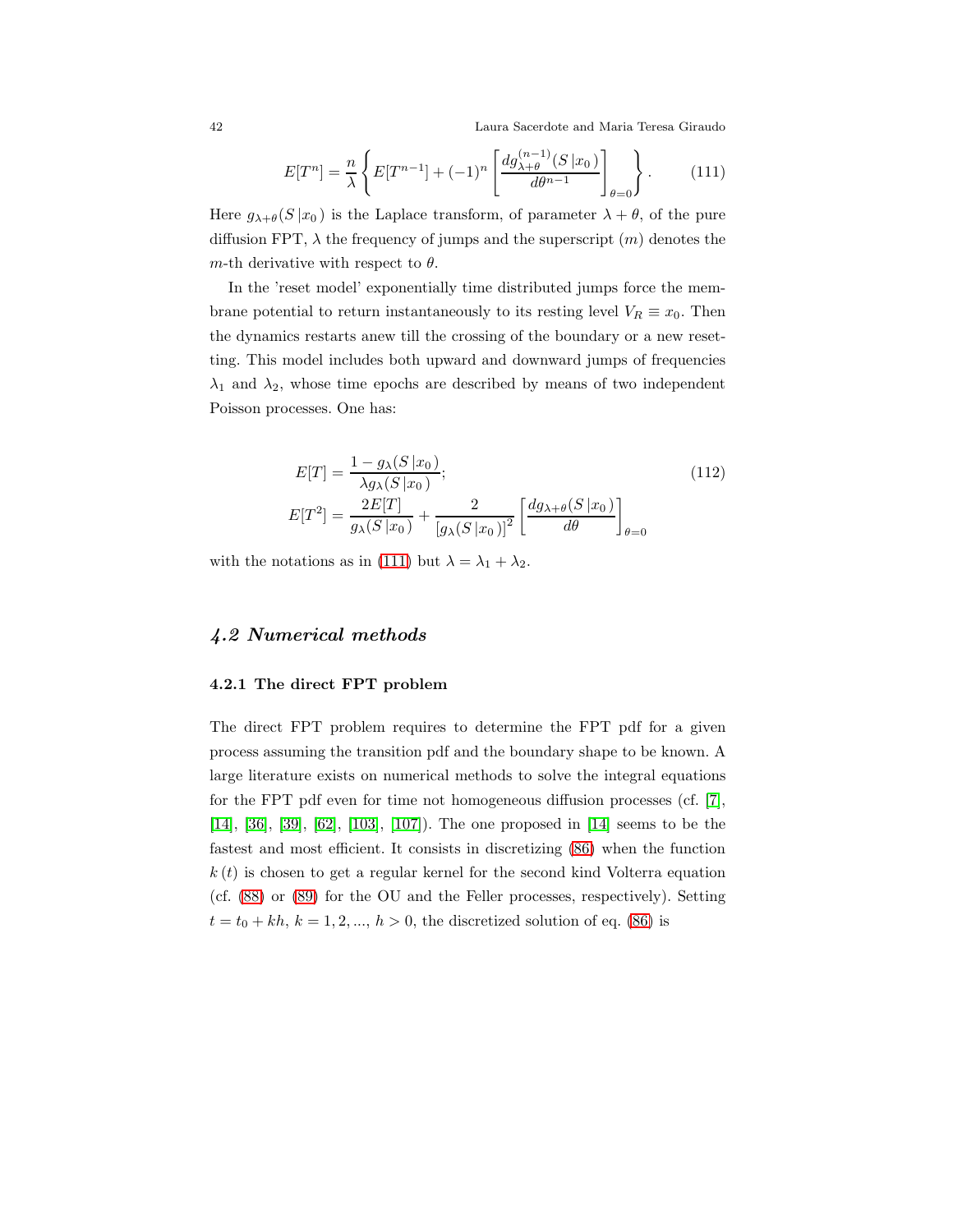<span id="page-42-0"></span>
$$
\widetilde{g}(S(t_0 + h), t_0 + h | x_0, t_0) = -2\psi(S(t_0 + h), t_0 + h | x_0, t_0);
$$
\n(113)  
\n
$$
\widetilde{g}(S(t_0 + kh), t_0 + kh | x_0, t_0) = -2\psi(S(t_0 + kh), t_0 + kh | x_0, t_0)
$$
\n
$$
+2h \sum_{j=1}^{k-1} \widetilde{g}(S(t_0 + jh), t_0 + jh | x_0, t_0)
$$
\n
$$
\times \psi(S(t_0 + kh), t_0 + kh | S(t_0 + jh), t_0 + jh)
$$
\n
$$
k = 2, 3, ...
$$
\n(113)

A suitable discretization step is necessary to make the numerical integration reliable. The numerical algorithm [\(114\)](#page-42-0) uses previous integration steps to determine the successive values, hence it is important to get good evaluations on the first intervals. A heuristic rule is to execute at least twenty integration steps before the maximum of the FPT pdf occurs. In Fig. [7,](#page-42-1) panel A, we show the FPT pdf of a standard OU process with different integration steps. The error in the FPT pdf due to a wrong choice for  $h$  is enlightened in the evaluation of the FPT distribution (Panel B).

In [\[113\]](#page-59-13) a strategy is proposed to solve numerically eq. [\(86\)](#page-33-0) with an appropriate choice of the integration step. To this aim a time-dependent function, the FPT Location function, is introduced.



<span id="page-42-1"></span>Fig. 7 FPT pdf (panel A) and FPT probability distribution (panel B) of an OU process obtained numerically with  $\mu = 0$   $mVms^{-1}$ ,  $\sigma^2 = 1$   $mV^2ms^{-1}$ ,  $\theta = 1$   $ms^{-1}$ ,  $S = 1$   $mV$ ; integration steps  $h = 0.045$  (continuous line),  $h = 0.6$  (dashed line)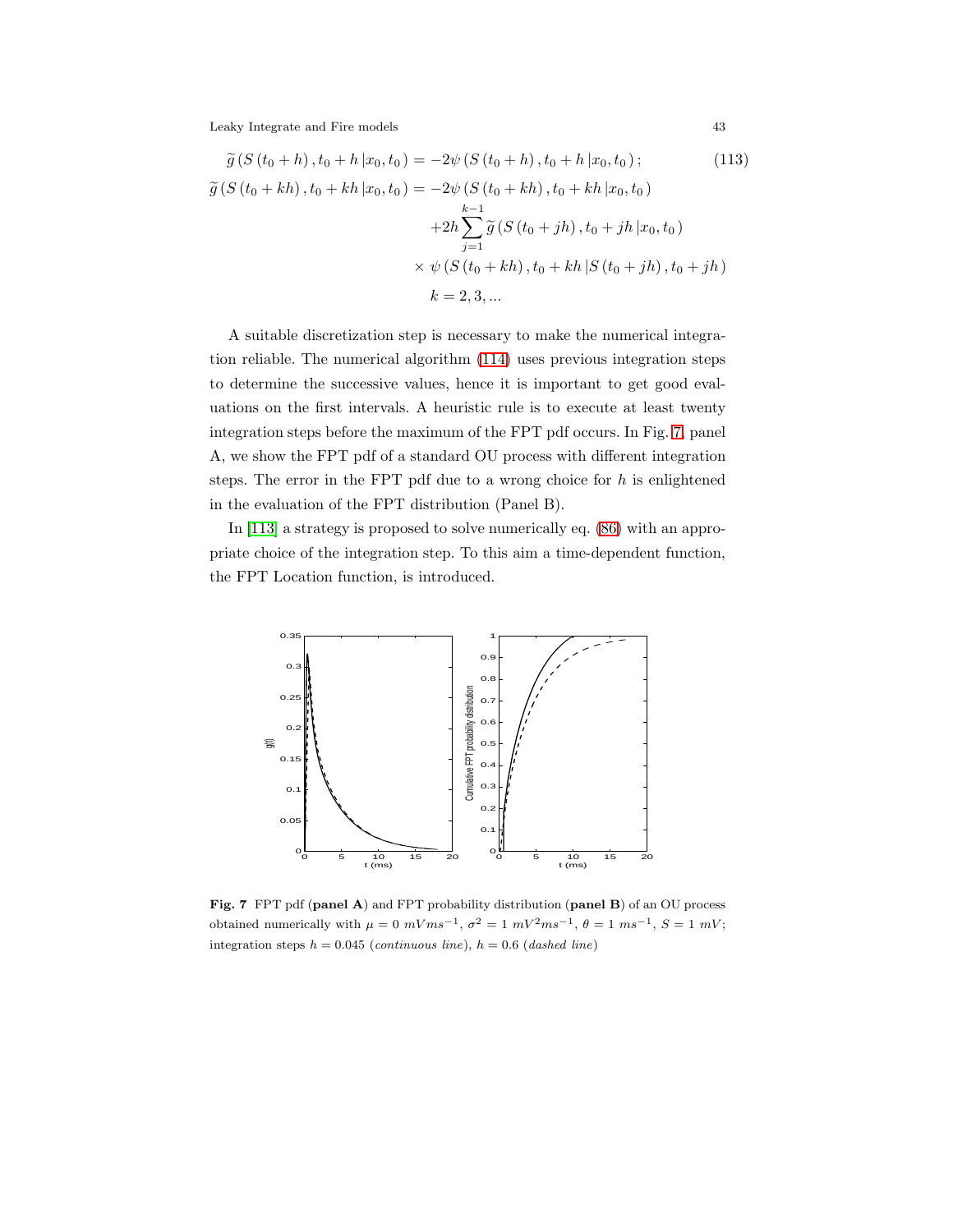#### <span id="page-43-0"></span>4.2.2 The inverse FPT problem

The inverse FPT problem requires to determine the expression for the boundary  $S(t)$  when the FPT pdf for a diffusion process is known, either in exact form or through a sample of FPT's. Two numerical algorithms are proposed to solve this problem for the Wiener process in [\[139\]](#page-60-13) and extended to the OU process in [\[121\]](#page-59-14). The first algorithm proposes a Monte Carlo procedure to approximate the unknown boundary for the Wiener process stepwise. This algorithm is reliable and easily implemented but it is computationally expensive. The second approach, purely numerical, is computationally more attractive and extensions to processes different from the Wiener and the OU ones should hold. We present it here in the case of the Wiener process. By integrating Fortet's equation [\(79\)](#page-31-2) in x from  $S(t)$  to infinity (cf. [\[97\]](#page-58-13)) one obtains the integral equation

<span id="page-43-1"></span>
$$
\Psi\left(\frac{S(t)}{\sqrt{t}}\right) = \int_0^t \Psi\left(\frac{S(t) - S(s)}{\sqrt{t - s}}\right) g(s) \, ds \qquad (t > 0) \tag{114}
$$

where  $\Psi(x) = 1 - \Phi(x)$ ,  $\Phi(x) = \int_{-\infty}^{x} \varphi(z) dz$ ,  $\varphi(z)$  is the standard normal pdf and  $g(t) = g(S(t), t|x_0)$  is the FPT pdf for the Wiener process through the threshold  $S(t)$ . Equation [\(114\)](#page-43-1) is a Volterra integral equation of the first kind in  $g(s)$  but it is a non-linear Volterra integral equation of the second kind in  $S(t)$ . Its kernel is nonsingular since it is bounded. Moreover the functions involved in the equation are bounded and  $\Psi$  is invertible. Hence one can obtain numerically the approximate value  $S^*(t_i)$  of  $S(t_i)$  at the knots  $t_i = ih$ for  $i = 1, \ldots, n$ ; here  $h = t/n$   $(t > 0$  fixed). The integral on the l.h.s. of [\(114\)](#page-43-1) is approximated by the Euler method:

<span id="page-43-2"></span>
$$
\Psi\left(\frac{S^*(t_i)}{\sqrt{t_i}}\right) = \sum_{j=1}^i \Psi\left(\frac{S^*(t_i) - S^*(t_j)}{\sqrt{t_i - t_j}}\right) g(t_j) h \qquad (i = 1, ..., n), \qquad (115)
$$

getting a non-linear system of n equations in n unknowns  $S^*(t_1), \ldots, S^*(t_n)$ . Note that the *i*-th equation,  $i \geq 2$ , makes use of the values  $S^*(t_1), \ldots, S^*(t_{i-1})$ in the preceding steps. Hence [\(115\)](#page-43-2) can be solved iteratively to get approximate values for the unknown boundary  $S$  at the knots. The convergence of this algorithm and an estimate of its error are considered in [\[139\]](#page-60-13).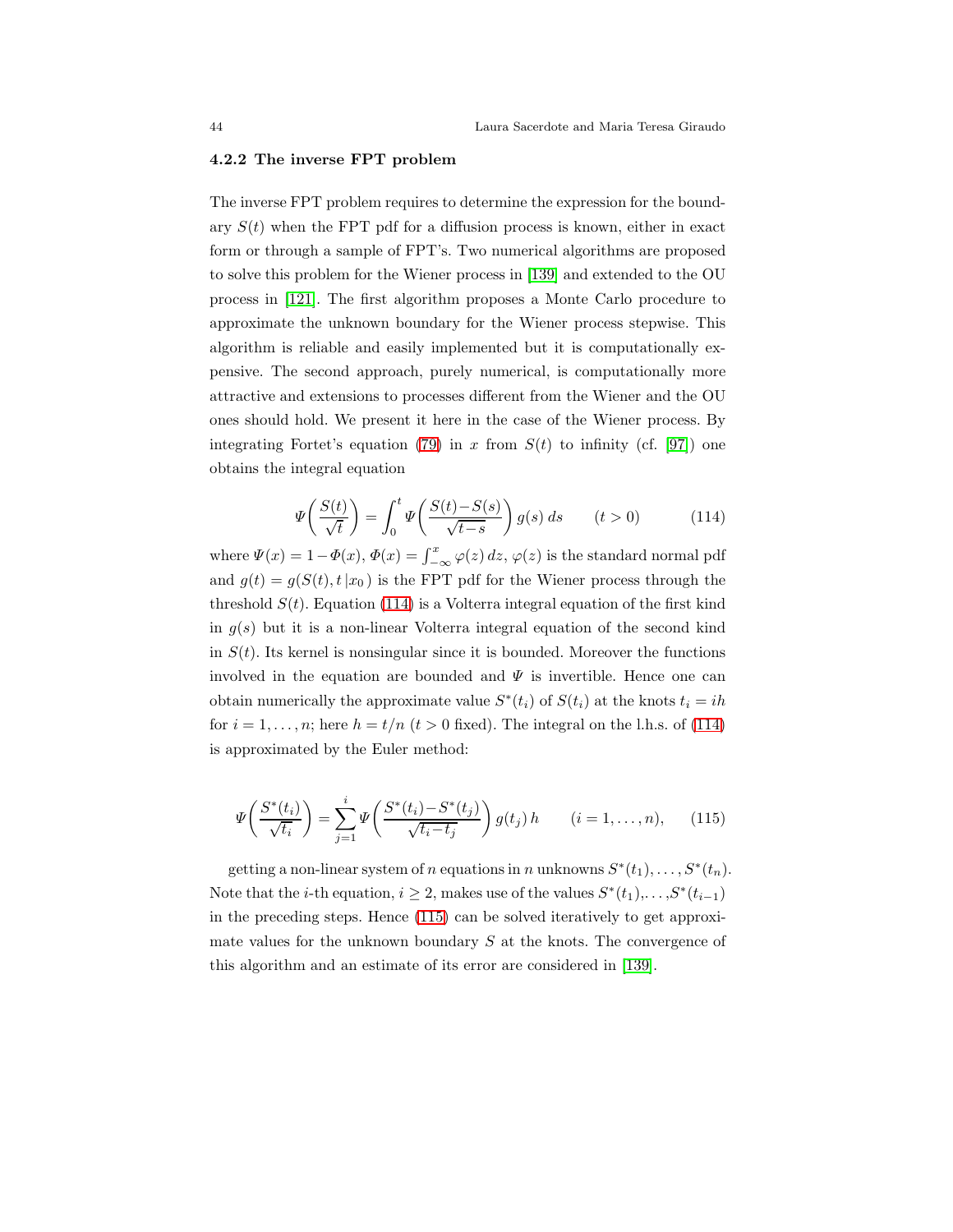Extensions to the case in which the FPT pdf is known only through samples of ISI's make use of the kernel method to approximate the FPT pdf (cf. [\[122\]](#page-59-15)). Applications to neuronal modeling are proposed in [\[121\]](#page-59-14) and [\[125\]](#page-60-14) for the OU process. In particular in [\[125\]](#page-60-14) this algorithm is employed to propose a classification method of groups of neurons when simultaneously recorded spike trains are available.

#### <span id="page-44-0"></span>4.3 Simulation methods

In the study of neuronal models, when the process is not time homogeneous or the boundary is time dependent, the only available general technique is simulation. Despite its large use, this methods hides problems that may make the results for FPT's unreliable. The standard approach to the simulation of FPT's makes use of discretization algorithms for the SDE describing the membrane potential dynamics. Various reliable discretization schemes exist (cf. [\[74\]](#page-57-14) and references quoted therein), depending on which degree of strong or of weak convergence is required. The easiest of these schemes is the so called Euler-Maruyama one (cf. SUSANNE).

The major cause of error in the simulation of FPT's is related to the chance to leave the crossing of the boundary undetected due to the discretization of the sample paths. Indeed a crossing happened inside the discretization interval results hidden in the discretized sample (cf. Fig. [8\)](#page-45-0). This implies an important overestimation of the FPT, that does not disappear when the discretization step decreases (cf. [\[53\]](#page-55-14)). The number of trials where the error may occur increases with the decrement of  $h$ , balancing the corresponding decrease in the probability of error.

Different solutions have been proposed to make the simulation of FPT's reliable. They suggest to evaluate the crossing probability during each integration step through the bridge process joining the last two values generated for the diffusion process. A bridge process  $X^{[t_0,t_1]} = \left\{ X_t^{[t_0,t_1]}, t \in [t_0,t_1] \right\}$  is associated to a given diffusion  $X$  by constraining  $X$  to take fixed values at the time instants  $t_0$  and  $t_1 > t_0$ . The process  $X^{[t_0,t_1]}$  is still a diffusion, since its sample paths are a subset of the set of sample paths of X.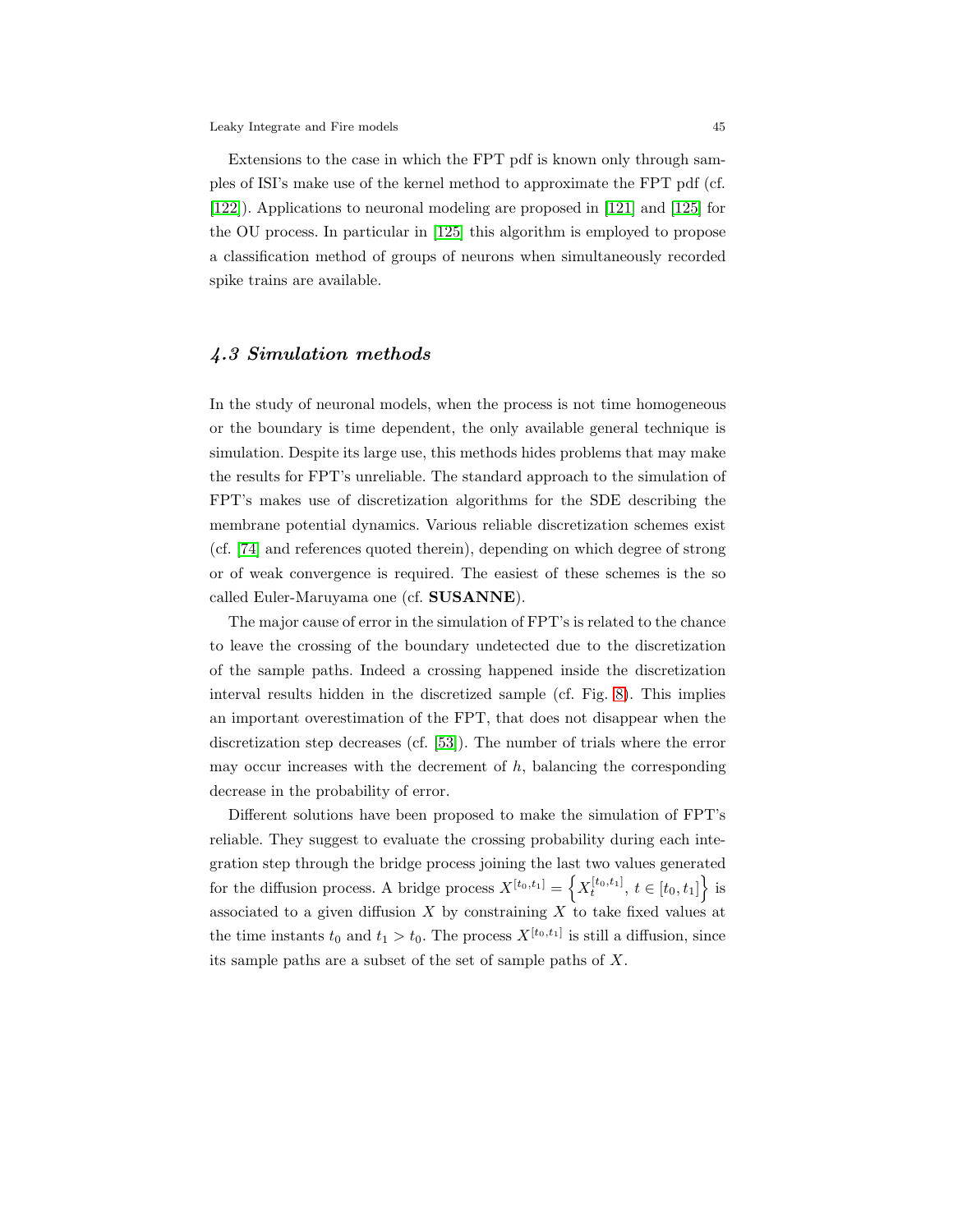

<span id="page-45-0"></span>Fig. 8 A sample path of a diffusion process and its discretization. Exemplification of a missed crossing of the boundary inside a time interval of the simulation. Circles: simulated values of the sample path; dots: sample path

The crossing probability of the original diffusion during a simulation step, of amplitude  $h$ , coincides with that of its associated bridge on the same time interval (cf. for example [\[112\]](#page-59-11)). Then one can evaluate, on each interval, the probability of hidden crossing for this process. For the Wiener process, the probability that the bridge  $W^{[\tau,\tau+h]}$ , originated in the state y at time  $\tau$  and constrained to assume the value z at time  $\tau + h$ , crosses the boundary  $S > y$ during  $[\tau, \tau + h]$  is

$$
P^* = P_W(S, h, y, z) = \exp\left\{-\frac{2\left(S^2 - Sy - Sz + zy\right)}{2h\sigma^2}\right\}.
$$
 (116)

One can compare this value with a generated random number  $U$  uniform on  $(0,1)$  and, if  $U < P^*$ , conclude that a crossing has happened in that interval. The crossing probability of a Wiener process is used to approximate the crossing of the bridge associated to the process of interest in [\[66\]](#page-56-11). To introduce a more precise estimation of the crossing probability for the bridge we first recall the relationship between the transition pdf's  $f(x, t|y, \tau)$  and  $f^{[t_0,t_1]}(x,t|y,\tau)$  of the process X and of its bridge  $X^{[t_0,t_1]}$  (cf. [\[112\]](#page-59-11)):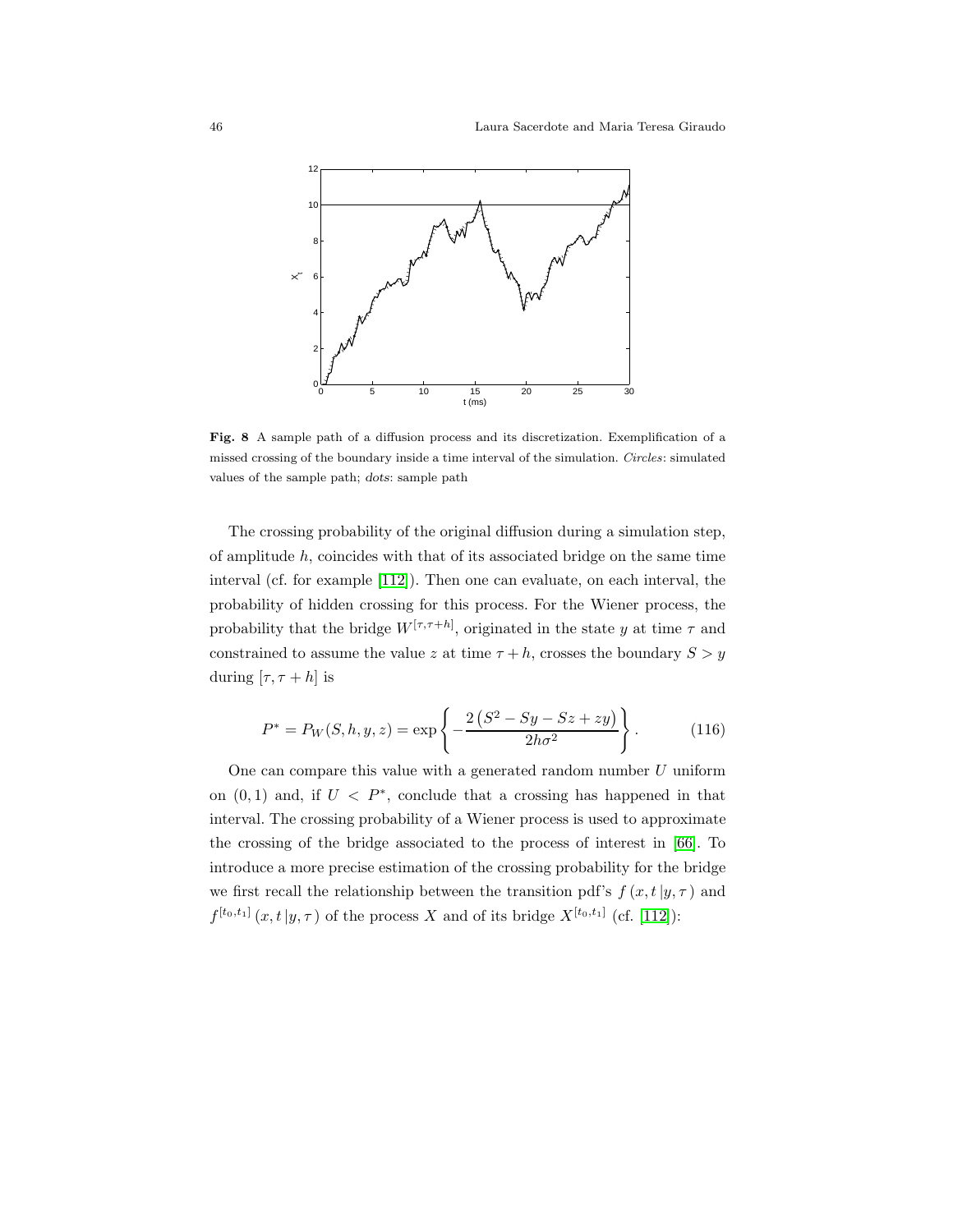$$
f^{[t_0, t_1]}(x, t | y, \tau) = f(x, t | y, \tau) \frac{f(z, t_1 | x, t)}{f(z, t_1 | y, \tau)} \qquad t_0 < \tau < t < t_1. \tag{117}
$$

Denoting with  $T^{[t_0,t_1]}$  the FPT of the bridge  $X^{[t_0,t_1]}$  through the boundary S and with  $g^{[t_0,t_1]}(S, t | x_0, t_0)$  its pdf it holds (cf. [\[39\]](#page-55-13)):

$$
g^{[t_0, t_1]}(S, t | x_0, t_0) = g(S, t | x_0, t_0) \frac{f(z, t_1 | S, t)}{f(z, t_1 | x_0, t_0)} \quad t_0 < \tau < t < t_1. \tag{118}
$$

Integral equations analoguous to [\(81\)](#page-32-0) and [\(86\)](#page-33-0) hold also for the FPT pdf of the bridge process. In [\[53\]](#page-55-14) an approximate value of  $g^{[t_0,t_1]}(S,t|x_0)$ is obtained, by disregarding the integral on the l.h.s of such equations. The approximation using eq. [\(86\)](#page-33-0)

$$
g^{[t_0, t_1]}(S, t | x_0, t_0) \cong -2\psi(S, t | x_0, t_0) \frac{f(z, t_1 | S, t)}{f(z, t_1 | x_0, t_0)}
$$
(119)

produces very good estimates in the case of the OU and of the Feller underlying diffusion processes. In [\[53\]](#page-55-14) the integral of this approximation over the discretization interval is used to estimate the probability of a hidden crossing inside each interval. In [\[55\]](#page-56-12) a Monte Carlo algorithm is proposed to estimate the crossing probability of the bridge process. A numerical scheme is applied to the SDE for the bridge process to generate  $N$  samples. If  $L$ samples cross the boundary, the ratio  $L/N$  is used to estimate the crossing probability. The SDE for the bridge has drift and diffusion coefficients:

<span id="page-46-0"></span>
$$
\mu^{[t_0, t_1]}(x, t) = \mu(x) + \frac{\sigma^2(x)}{f(z, t_1 | x, t)} \frac{\partial}{\partial x} f(z, t_1 | x, t); \ \sigma^{[t_0, t_1]}(x) = \sigma(x) \tag{120}
$$

respectively (cf. [\[55\]](#page-56-12)). Here  $\mu(x)$  and  $\sigma^2(x)$  are the drift and the diffusion coefficient of the original diffusion  $X$ .

For a standardized OU process the coefficients [\(120\)](#page-46-0) are (cf. [\[55\]](#page-56-12)):

$$
\mu_{OU}^{[t_0, t_1]}(x, t) = -x + \frac{2\left[ze^{(t_1 - t)} - x\right]}{\left[e^{2(t_1 - t)} - 1\right]}; \sigma_{OU}^{[t_0, t_1]}(x) = 1,\tag{121}
$$

and for the Feller process are (cf. [\[55\]](#page-56-12)):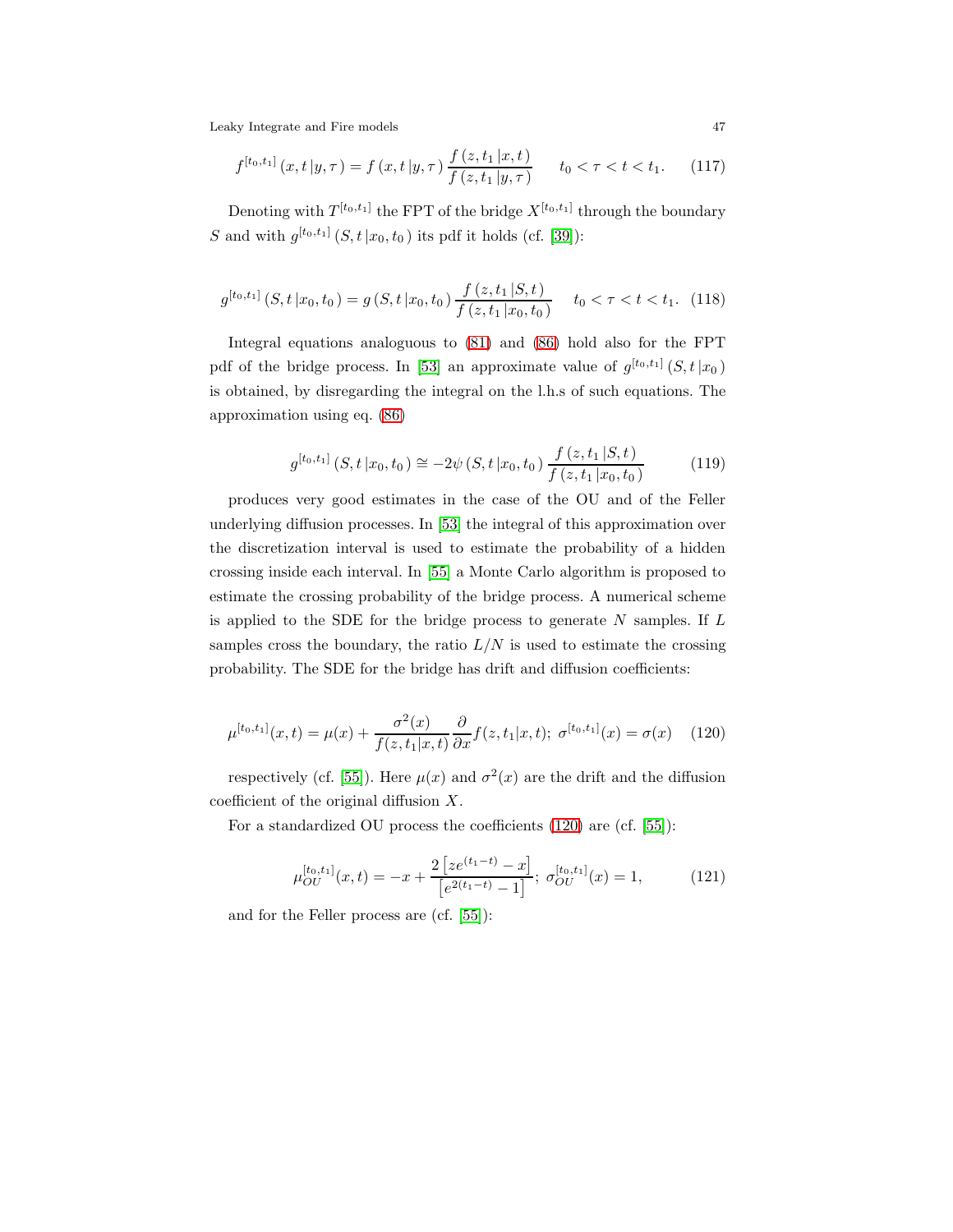48 Laura Sacerdote and Maria Teresa Giraudo

$$
\mu_F^{[t_0, t_1]}(x, t) = q + x \left[ p - 2 \frac{p e^{p(t_1 - t)}}{e^{p(t_1 - t)} - 1} \right] \n+ \frac{2p \sqrt{x z e^{p(t_1 - t)}}}{e^{p(t_1 - t)} - 1} \frac{I_{\frac{q}{r}} \left[ \frac{2p \sqrt{x z e^{p(t_1 - t)}}}{r(e^{p(t_1 - t)} - 1)} \right]}{I_{\frac{q}{r} - 1} \left[ \frac{2p \sqrt{x z e^{p(t_1 - t)}}}{r(e^{p(t_1 - t)} - 1)} \right]}
$$
\n
$$
\sigma_F^{[t_0, t_1]}(x) = \sqrt{2rx}.
$$
\n(122)

Here we employed the notation [\(51\)](#page-18-2) and  $I(\eta)$  denotes the modified Bessel function of parameter  $\eta$ .

A nested algorithm is proposed in [\[55\]](#page-56-12) for the numerical solution of the SDE for the bridge. This choice avoids to evaluate the drift in  $t = t_1$  where it becomes singular.

An alternative method to evaluate the hidden crossing probabilities, based on large deviation arguments, is proposed in [\[8\]](#page-53-12). This method is less precise than the previousluy mentioned ones but it does not request the knowledge of the transition pdf of the the process  $X$ .

These algorithms can be applied also to jump diffusion processes but whenever a jump falls in between the two nodes  $t_n$  and  $t_{n+1}$  of the partition, the right end of the time interval  $[t_n, t_{n+1}]$  should be substituted with the epoch  $\tilde{t}_n, t_n < \tilde{t}_n \leq t_{n+1}$ , of the jump event. To account for the possible hidden crossings inside the discretization intervals, the correction algorithm proposed in [\[53\]](#page-55-14) should be employed.

A novel numerical method for the simulation of FPT has been recently proposed in [\[133\]](#page-60-15). The algorithm makes use of the representation of the stochastic process through an expansion using the Haar functions. It takes advantage of the dichotomic nature of this development to refine the description of the process in intervals where posssible hidden crossings may arise.

In a recent paper [\[60\]](#page-56-13) it is remarked that the membrane potential, until the spike, evolves in the presence of the boundary. The SDE for the process constrained by the boundary, i.e. for the process that has not yet attained the boundary till a fixed time, is determined. The SDE for its bridge, conditioned to cross the boundary for the first time at its right end, is also determined. Use of the simulation techniques allows to simulate these stochastic differential equations.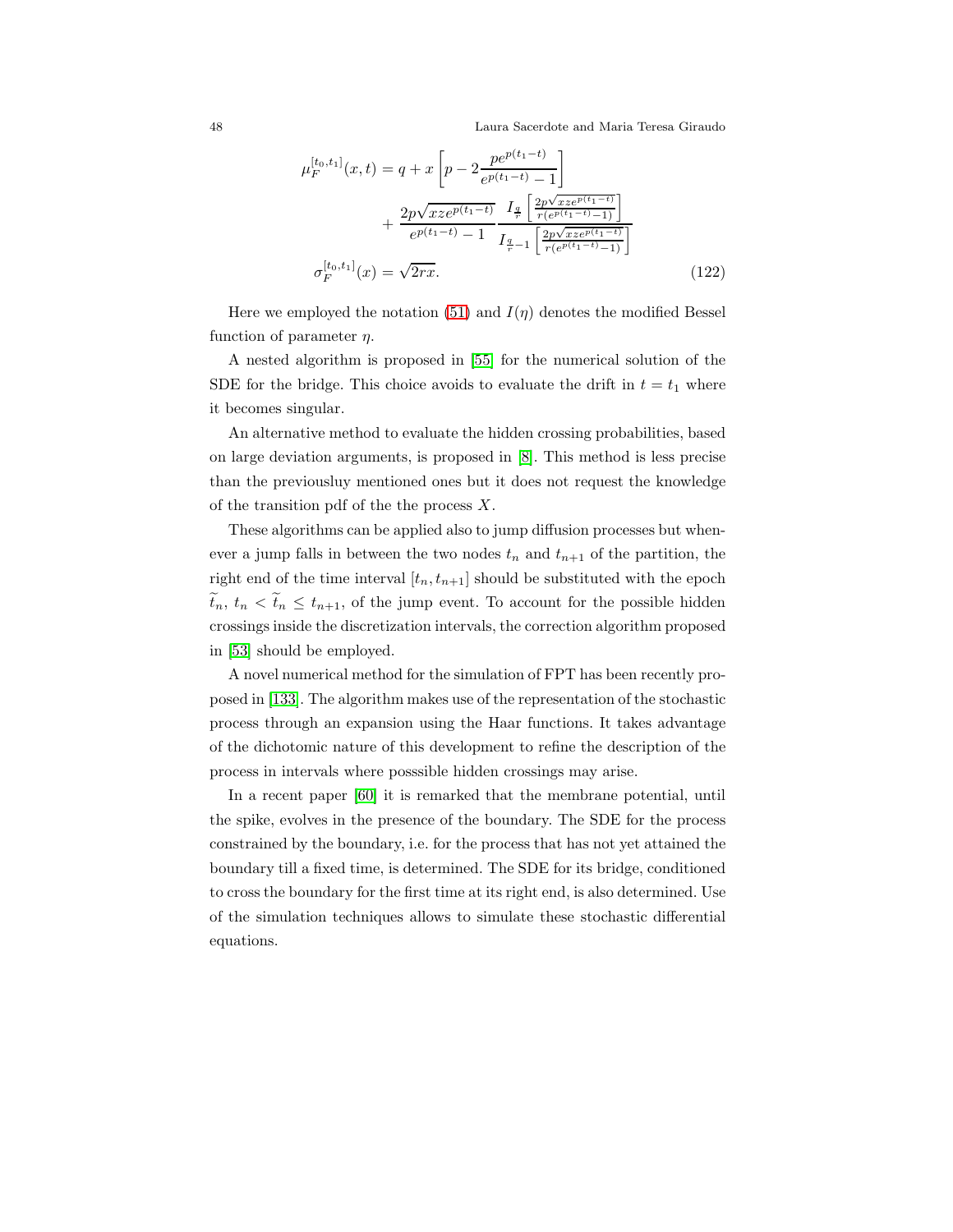#### <span id="page-48-0"></span>5 Estimation problems for LIF models

A few papers exist on the parameter estimation problem. The literature on this subject is rather recent, disregarding two oldest papers. The first one ([\[77\]](#page-57-2)) considers a sample of membrane potential values observed at discrete times while [\[68\]](#page-56-14) uses the moment method on a sample of ISI's. We focus here mainly on the available statistical methods for the OU and the Feller models. Their parameters can be divided into two groups: the intrinsic parameters,  $S, x_0, V_I$  and  $\theta$  for the OU process and  $S, x_0, \tau$  for the Feller process, and the input parameters,  $\mu$  and  $\sigma^2$  for the OU process and  $\mu_F$  and  $\sigma_2^2$  for the Feller one. The intrinsic parameters are often disregarded in estimation problems assuming their direct measure. In [\[63\]](#page-56-15) the estimation of the refractory period is also discussed.

We distinguish in the sequel two types of methods, depending upon the available data:

- 1. Intracellular membrane recordings;
- 2. ISI time series.

## 5.1 Samples from membrane potential measures

In [\[85\]](#page-57-15) a regression method and a maximum likelihood technique are applied to estimate  $\beta = \frac{1}{\theta}$ ,  $\mu$  and  $\sigma$  from intracellular data, supposed to follow an OU process. We report here the maximum likelihood estimators for the case of OU and Feller processes. One assumes that during an ISI the membrane depolarization  $X_i = x_i$ ,  $i = 0, 1, ..., N$ , is sampled at the  $N+1$  points  $t_i = ih$ . The maximum likelihood estimates are:

<span id="page-48-1"></span>
$$
\widehat{\beta} = \frac{1}{h} \frac{\sum_{j=0}^{N-1} x_j^2 - \sum_{j=0}^{N-1} x_{j+1} x_j + (x_N - x_0)\overline{x}}{\sum_{j=0}^{N-1} x_j^2 + \overline{x}^2 N},
$$
(123)

<span id="page-48-2"></span>
$$
\widehat{\mu} = \frac{x_N - x_0}{T} + \widehat{\beta}\overline{x},\tag{124}
$$

and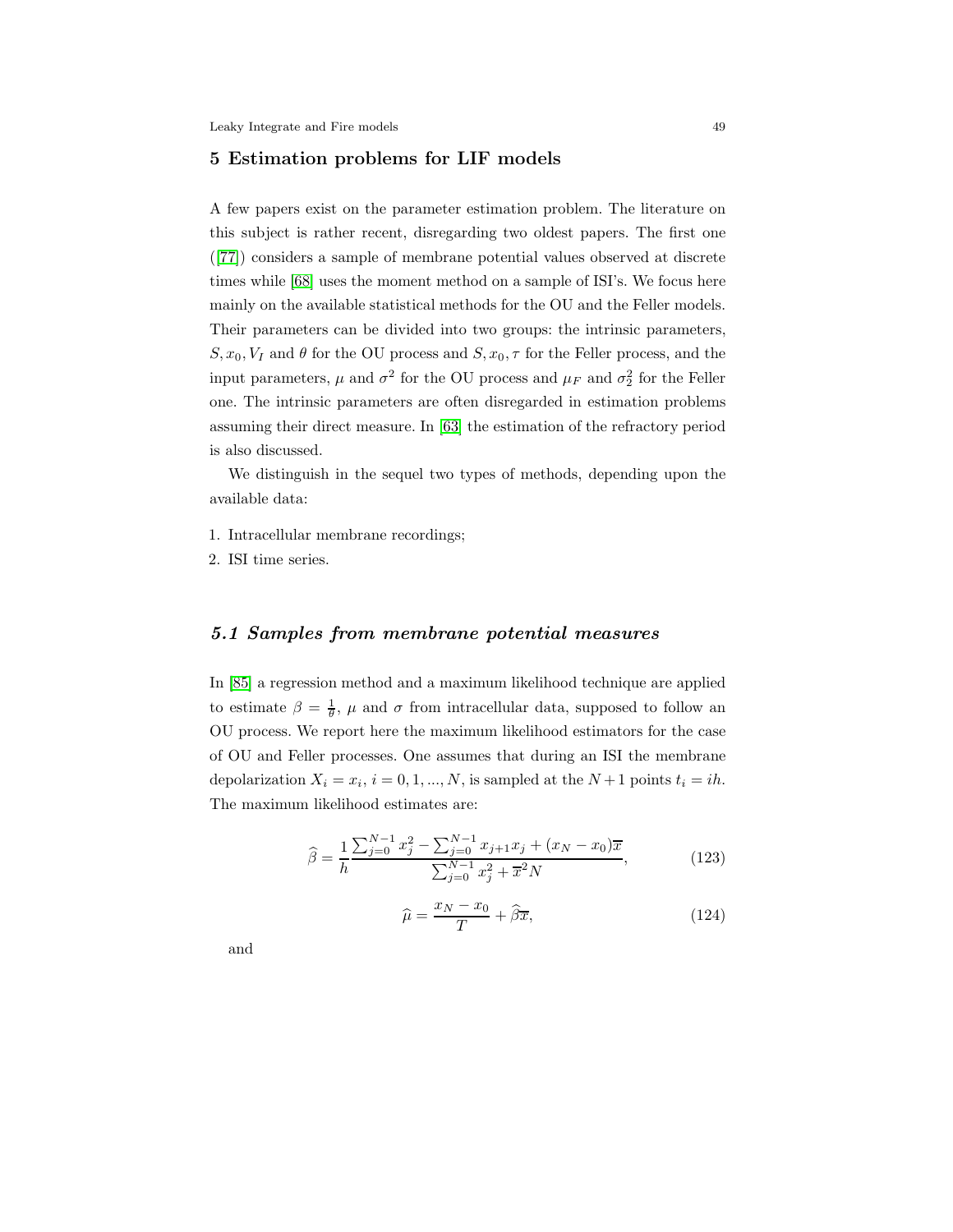50 Laura Sacerdote and Maria Teresa Giraudo

<span id="page-49-0"></span>
$$
\widehat{\sigma} = \frac{1}{T} \sum_{j=0}^{N-1} \left( x_{j+1} - x_j + x_j h \widehat{\beta} - h \widehat{\mu} \right)^2 \tag{125}
$$

where  $\bar{x} = \frac{1}{N} \sum_{j=0}^{N} x_j$ ,  $T = Nh$ . The likelihood estimators  $\hat{\mu}_F$  and  $\hat{\alpha}$  for the parameters  $\alpha = \frac{1}{\tau}$  and  $\mu_F$  of the Feller process (cf. [\[12\]](#page-53-13)) coincide with [\(123\)](#page-48-1) and [\(124\)](#page-48-2), while the estimator for  $\sigma_2^2$ , putting  $h_{\Delta} = \left(1 - e^{-\frac{\Delta}{\tau}}\right)$ , is:

$$
\hat{\sigma}_2^2 = \frac{2\sum_{j=1}^N X_{i-1}^{-1} \left( X_i - \hat{\mu}_F \tau h_{\Delta} - X_{i-1} e^{-\frac{\Delta}{\tau}} \right)^2}{\sum_{j=1}^N X_{i-1}^{-1} \tau \left( \hat{\mu}_F \tau h_{\Delta}^2 + 2X_{i-1} h_{\Delta} e^{-\frac{\Delta}{\tau}} \right)}.
$$
(126)

Formulae [\(123\)](#page-48-1) - [\(125\)](#page-49-0) are obtained disregarding the existence of the firing boundary. This approximation determines a bias on the estimated values (cf. [\[9\]](#page-53-14), [\[10\]](#page-53-15)). The bias of the estimator of  $\mu$  is of the same order of magnitude as the standard deviation of the estimate.

Unbiased estimators for  $\mu$  are not yet available for the OU and the Feller models while the bias for the RRW and for the Wiener models are computed in a closed form in [\[9\]](#page-53-14). A comparative study on the estimators for the Feller process is performed in [\[10\]](#page-53-15). In [\[11\]](#page-53-16) maximum likelihood estimators are derived from discrete observations of a Markov process up to the first-hitting time of a threshold, both in discrete and in continuous time. The models considered are the RRW, an autoregressive model of order one  $(AR(1))$ , and the Wiener, OU and Feller diffusions. For the last two ones approximations are introduced to evaluate the conditional transition pdf and the FPT distribution. These approximations hold when the sampling intervals are small. Their use allow to evaluate the likelihood function.

In [\[96\]](#page-58-14) an algorithm is proposed to compute likelihoods, based on the numerical solution of the integral equation [\(86\)](#page-33-0). Furthermore an estimator based on the large deviation principle is suggested to deal with the case of very small likelihoods in the tails of the distribution.

In [\[98\]](#page-58-15) a maximum likelihood estimation method is employed for a particular LIF model with an additional variance parameter modeling possible slow fluctuations in the parameter  $\mu$ .

In [\[67\]](#page-56-6) a sample of discrete observations  $X_{i\Delta}$ ,  $i_0 \le i \le i_1$ ,  $i_0 := \lceil \frac{t_0}{\Delta} \rceil$ ,  $i_1 :=$  $\lceil \frac{t_1}{\Delta} \rceil$  of the process X of eq. [\(32\)](#page-13-2), over the time interval  $[t_0, t_1]$ , is considered. The following nonparametric kernel estimators are proposed: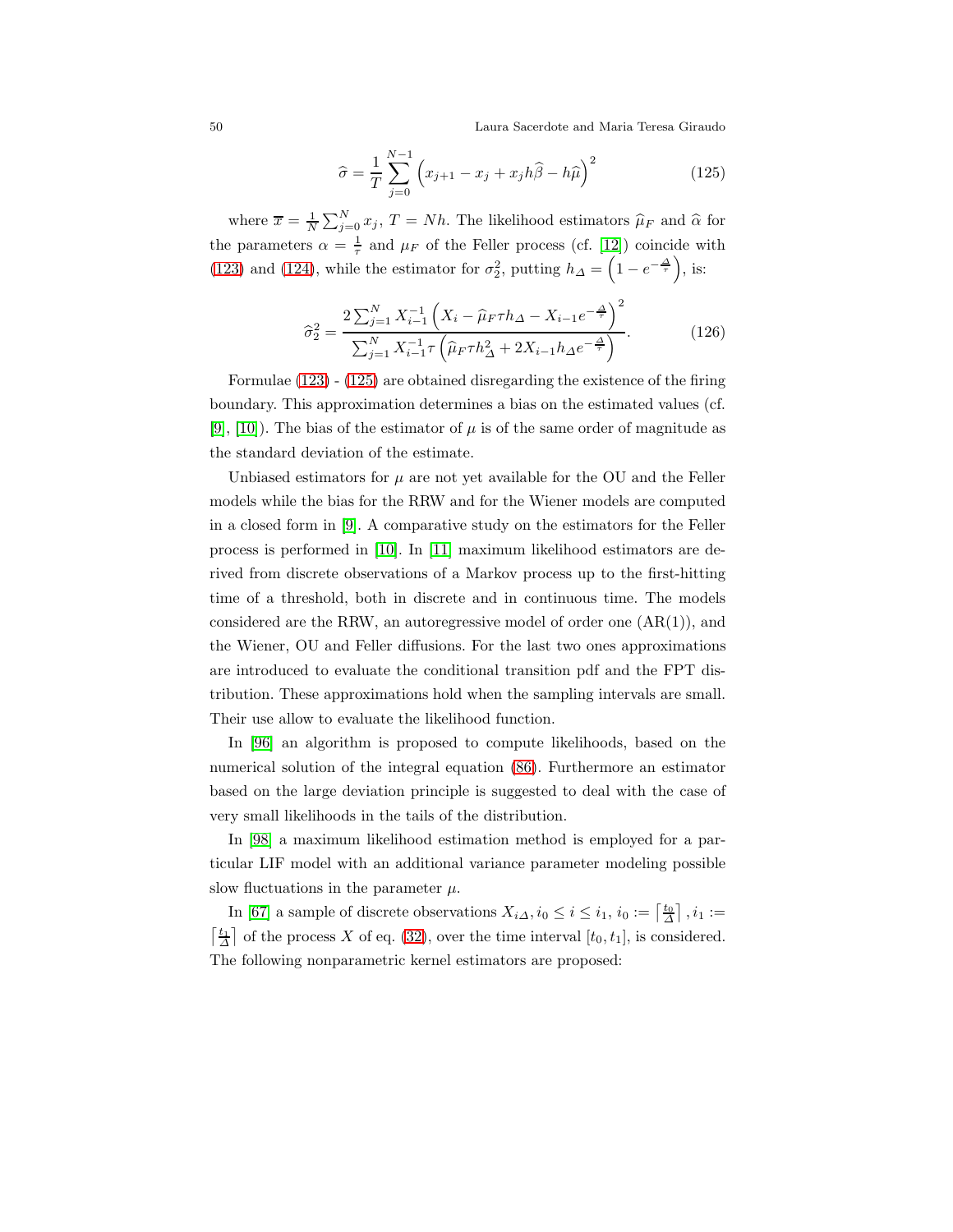$$
\widehat{\mu}(a) = \frac{\sum_{i=i_0}^{i_1 - M} K\left(\frac{X_{i\Delta} - a}{h}\right) \left(\frac{X_{(i+M)\Delta} - X_{i\Delta}}{\Delta M}\right)}{\sum_{i=i_0}^{i_1 - M} K\left(\frac{X_{i\Delta} - a}{h}\right)}
$$

$$
\widehat{\sigma^2}(a) = \frac{\sum_{i=i_0}^{i_1 - M} K\left(\frac{X_{i\Delta} - a}{h}\right) \left(\frac{X_{(i+M)\Delta} - X_{i\Delta}}{\sqrt{\Delta M}}\right)^2}{\sum_{i=i_0}^{i_1 - M} K\left(\frac{X_{i\Delta} - a}{h}\right)}
$$
(127)

with  $h > 0$  a suitable bandwith. Furthermore  $K(y)$  may be chosen as a rectangular or triangular kernel, for a suitable integer M. Examples of possible kernels are  $K(y) = \frac{1}{2}I_{\{-1,+1\}}(y)$  and  $K(y) = (1 - |y|)I_{\{-1,+1\}}(y)$ , with  $I_{\{\bullet\}}(y)$  indicator function of the set  $\{\bullet\}$ .

Extensions to other processes and for the selection of the model (OU, Feller or different ones) are used to exemplify the method. The examples considered correspond to rarely spiking neurons, a fact that minimizes the problem underlined in [\[9\]](#page-53-14), but prevents its use in other instances.

## 5.2 Samples of ISI's

The case of ISI data has been recently considered in [\[90\]](#page-57-16). In this paper an algorithm is proposed for computing maximum likelihood estimates with their confidence regions for  $\mu$  and  $\sigma^2$ . The algorithm numerically inverts the Laplace transform for the OU model. The method works also to estimate the parameter  $\theta$  but it requests larger samples.

Maximum likelihood estimates for the OU model are obtained in [\[138\]](#page-60-6) using numerical evaluations of [\(33\)](#page-13-1). In [\[32\]](#page-54-12) a variant of the moment method is proposed to estimate the input parameters of the OU process. In this paper an optimal stopping theorem is applied to determine the first two exponential moments of the FPT:

$$
E\left(e^{T/\theta}\right) = \frac{\mu\theta}{\mu\theta - S}, \qquad E\left(e^{2T/\theta}\right) = \frac{2\left(\mu\theta\right)^2 - \sigma^2\theta}{2\left(\mu\theta - S\right)^2 - \sigma^2\theta}.\tag{128}
$$

The moment method is then applied to obtain the estimators  $\hat{\mu}_n$  and  $\hat{\sigma}_n^2$ from a sample of ISI's  $\{T_1, ..., T_n\}$ :

$$
\widehat{\mu}_n = \frac{S}{\theta} \frac{Z_{1,n}}{Z_{1,n} - 1}, \qquad \widehat{\sigma}_n^2 = \frac{2S^2}{\theta} \frac{Z_{2,n} - Z_{1,n}^2}{(Z_{2,n} - 1) (Z_{1,n} - 1)^2}
$$
(129)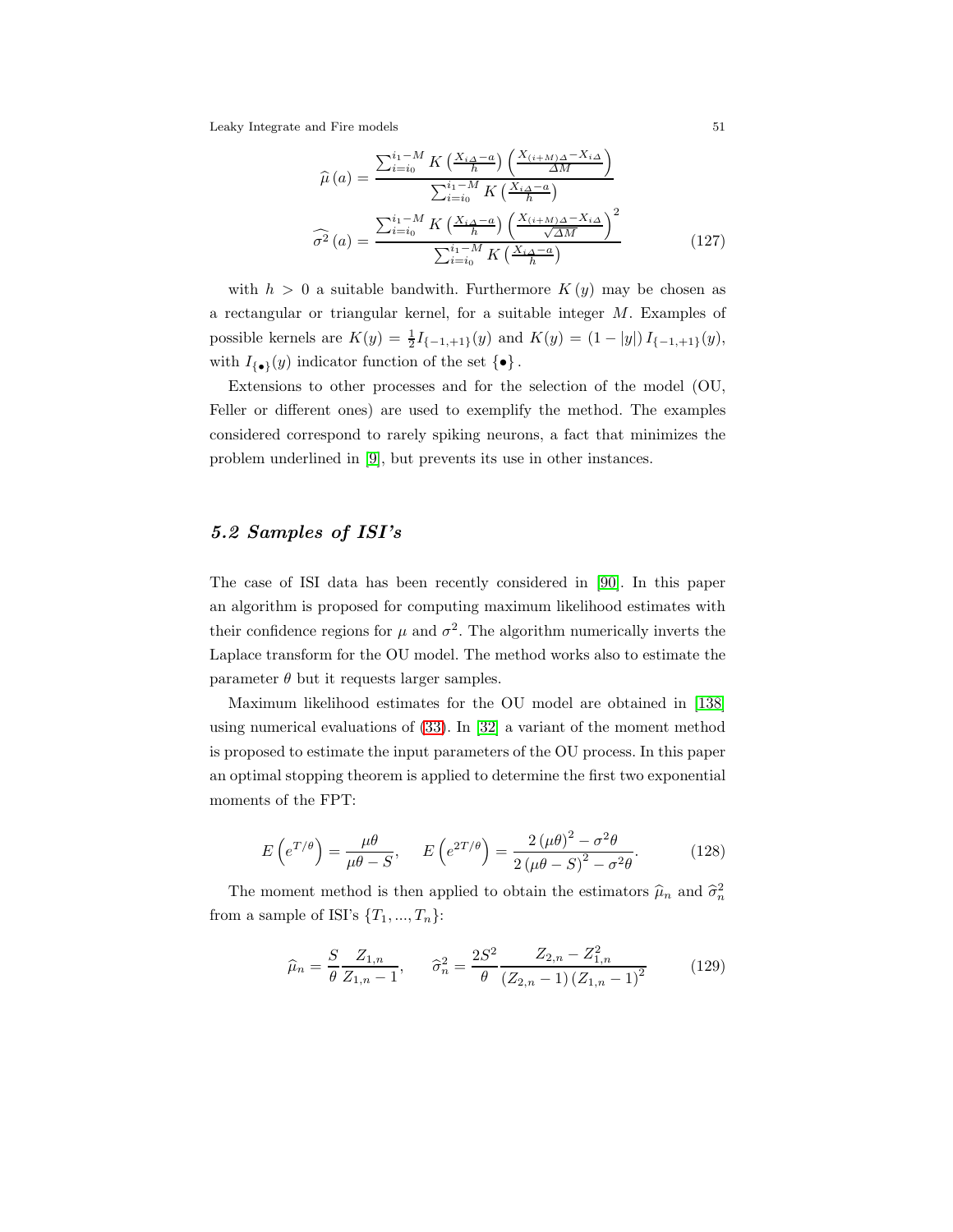52 Laura Sacerdote and Maria Teresa Giraudo

where

$$
Z_{1,n} = \frac{1}{n} \sum_{i=1}^{n} e^{T_i/\theta}, \qquad Z_{2,n} = \frac{1}{n} \sum_{i=1}^{n} e^{2T_i/\theta}.
$$
 (130)

This method can be applied only in the suprathreshold region since the following conditions must be fulfilled:  $E(e^{T/\theta}) < \infty$ ,  $E(e^{2T/\theta}) < \infty$ . The first condition is verified if  $\mu\theta > S$  and the second holds if  $\mu\theta > S$  and  $\frac{\sigma^2 \theta}{2} < (\mu \theta - S)^2$ .

In [\[33\]](#page-54-13) analoguous results are proved for the Feller model, for which

$$
E\left(e^{T/\tau}\right) = \frac{\mu_F \tau - y_0}{\mu_F \tau - S}, \qquad E\left(e^{2T/\tau}\right) = \frac{\left(\mu_F \tau - y_0\right)^2 - \sigma_2^2 \tau \left(\mu_F \tau/2 - y_0\right)}{\left(\mu_F \tau - S\right)^2 - \sigma_2^2 \tau \left(\mu_F \tau/2 - S\right)}.\tag{131}
$$
\n
$$
\text{These expectations converge when } \mu_F \tau > S \text{ and } \frac{\tau \sigma_2^2}{2} \left(\sqrt{1 + \frac{2\mu_F}{\sigma_2^2}} - 1\right) < \left(\mu_F \tau - S\right). \text{ The estimators are:}
$$

$$
\widehat{\mu}_{F,n} = \frac{S Z_{1,n} - y_0}{\tau Z_{1,n} - 1}
$$
\n
$$
\widehat{\sigma}_{2,n}^2 = \frac{2(S - y_0)^2}{\tau} \frac{(Z_{2,n} - Z_{1,n}^2)}{[2(Z_{1,n} - 1)(SZ_{2,n} - y_0) - (SZ_{1,n} - y_0)(Z_{2,n} - 1)]}.
$$
\n(132)

Consistency and asymptotic normality of these estimators have been proved in [\[58\]](#page-56-16). The sample sizes required to get the asymptotic conditions are not huge (some hundreds), hence this property can be performed in neuronal experiments.

In [\[34\]](#page-54-14) an alternative method to estimate  $\mu$  and  $\sigma^2$ , based on the analoguous of [\(114\)](#page-43-1) for the OU process,

$$
\Phi\left(\frac{\mu\theta(1-e^{-\frac{t}{\theta}})-S}{\sqrt{\frac{\sigma^2\theta}{2}\left(1-e^{-\frac{2t}{\theta}}\right)}}\right)=\int_0^t g(u)\Phi\left(\sqrt{2}\frac{\mu\theta-S}{\sigma\sqrt{\theta}}\sqrt{\frac{1-e^{-\frac{t-u}{\theta}}}{1+e^{-\frac{t-u}{\theta}}}}\right)du,\tag{133}
$$

is proposed. Numerical results suggest that this approach is preferable to the previous ones.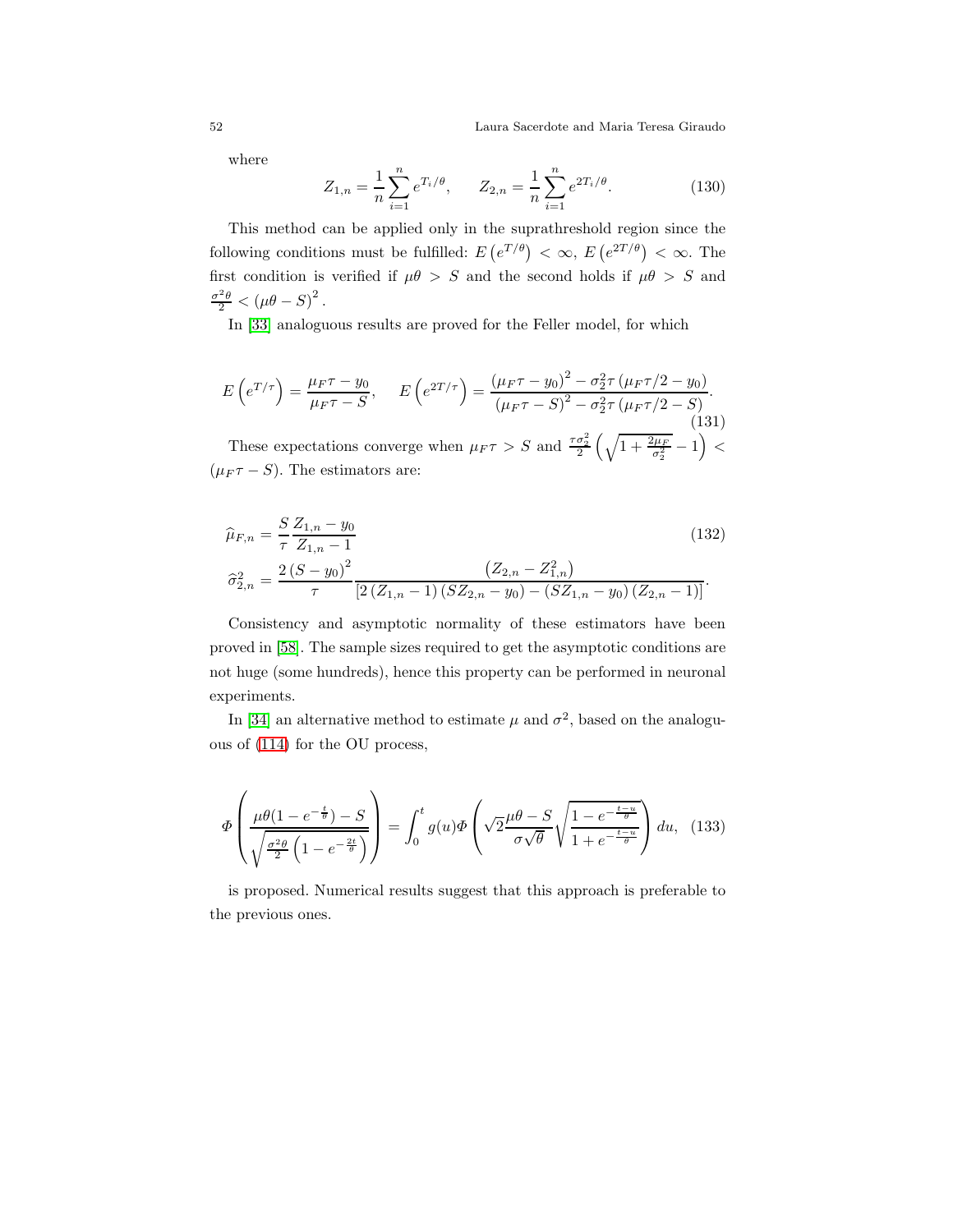The case of observations of the trajectory on very short time intervals is considered in [\[95\]](#page-58-16). They propose a method to estimate the parameters of an OU process in this particular instance.

A recent review ([\[86\]](#page-57-17)) has appeared summarizing the state of the art of the estimation problem for diffusion processes in neuromodeling instances. A comparison of the different estimation methods for the OU process is performed in [\[35\]](#page-54-15).

Parallel spike trains are deeply discussed in [\[61\]](#page-56-17). This book presents the methods of correlation analysis together with a review on different approaches for the analysis of single spike trains. The different chapters discuss many important problems related with the statistical analysis of spike trains.

Finally the inverse FPT method is applied in [\[125\]](#page-60-14) to classify simultaneously recorded spike trains. The value of the parameters for the OU process are assumed constant for all the recorded spike trains. The boundary is determined by the inverse FPT method and a comparison of the different boundaries is employed to classify the data.

The case of not stationary data is not contemplated by the estimation procedure. The problem of models whose noise term has a specific temporal structure has not been solved up to now. In [\[122\]](#page-59-15) the inverse FPT method is used on samples of FPT's from an OU process to recover the boundary shape and to test nonstationary behaviors. The proposed method makes use of a moving window approach. The inverse FPT is applied on samples from each window. The comparison of the determined boundary shapes allows to detect changes in the observed dynamics.

## <span id="page-52-0"></span>References

- 1. Abrahams J., A survey of recent progress on level-crossing problems for random processes. In: Communications and Networks. A Survey of Recent Advances. (Blake I.F. and Poor H.V., eds.), 6-25. Springer-Verlag, New York (1986)
- <span id="page-52-2"></span><span id="page-52-1"></span>2. Abramowitz M. and Stegun I.A., eds. Handbook of Mathematical Functions with Formulas, Graphs, and Mathematical Tables, New York, Dover Publications (1972).
- 3. Albano G., Giorno V., Nobile A.G. and Ricciardi L.M. A Wiener-type neuronal model in the presence of exponential refractoriness, BioSystems 88): 202-215 (2007).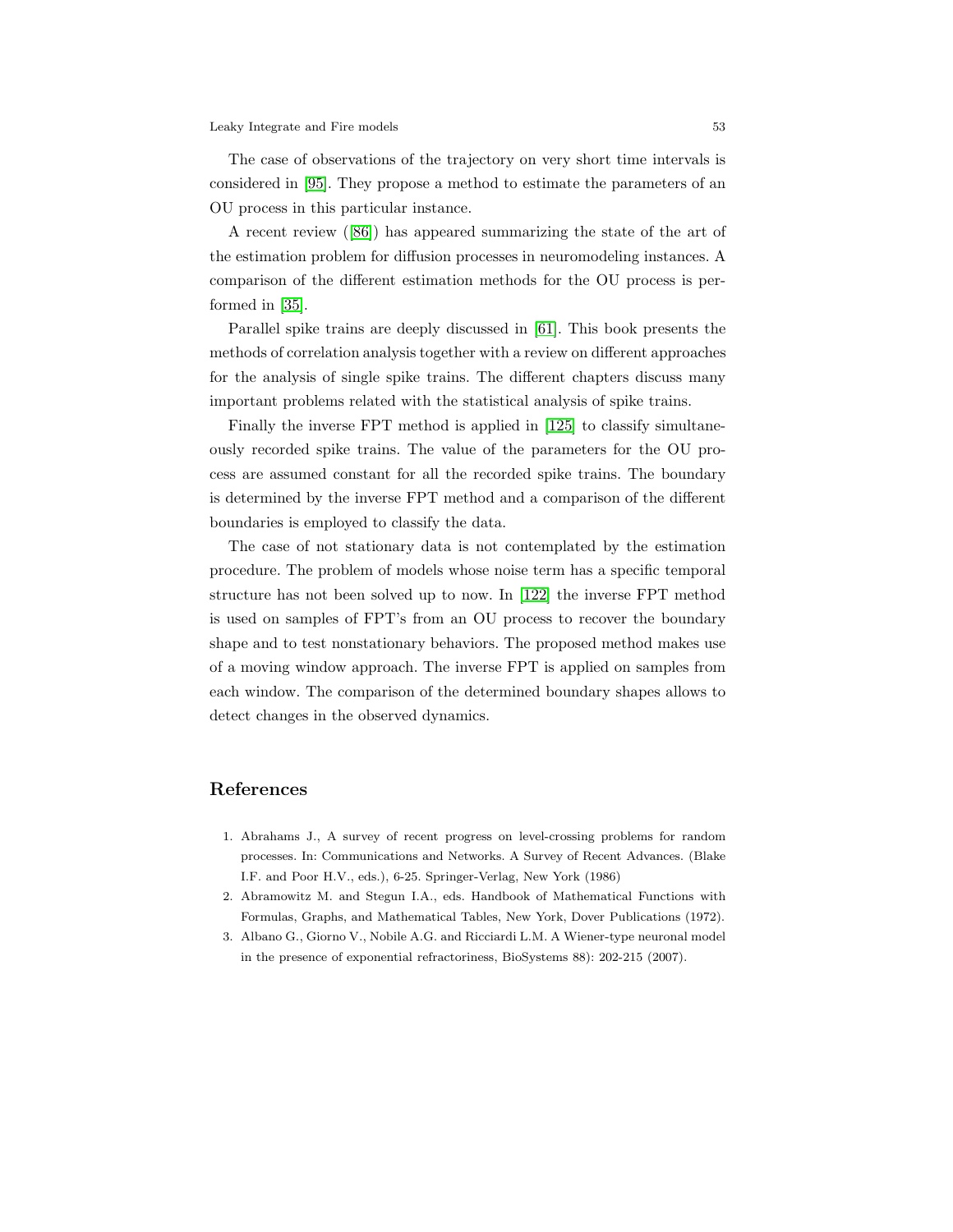- <span id="page-53-3"></span>4. Albano G., Giorno V., Nobile A.G. and Ricciardi L.M. Modeling refractoriness for stochastically driven single neurons, Sci. Math. Jpn. 67(2): 173-189 (2008).
- <span id="page-53-10"></span>5. Alili L., Patie P. and Pedersen J.L. Representation of the First Hitting Time Density of an Ornstein-Uhlenbeck process, Stochastic Models 21: 967-980 (2005).
- <span id="page-53-11"></span>6. Alili L., Patie P. Boundary Crossing Identities fpr Diffusions having the Time-Inversion Property, J. Theor. Probab. 23: 65–84 (2010).
- <span id="page-53-12"></span>7. Anderssen R.S., DeHoog F.R. and Weiss R. On the numerical solution of Brownian motion processes. J. Appl. Prob. 10, 409-418 (1973).
- <span id="page-53-14"></span>8. Baldi P. and Caramellino L. Asymptotics of hitting probabilities for general onedimensional diffusions. Annals of Applied Probability, 12, 1071-1095 (2002).
- 9. Bibbona E., Lánský P., Sacerdote L. and Sirovich R. Errors in estimation of input signal for integrate and fire neuronal models. Physical Review E, 78: Art. No. 011918 (2008).
- <span id="page-53-15"></span>10. Bibbona E., Lánský P. and Sirovich R. Estimating input parameters from intracellular recordings in the Feller neuronal model. Physical Review E, 81: Art. No. 031916. (2010).
- <span id="page-53-16"></span><span id="page-53-13"></span>11. Bibbona E. and Ditlevsen S. Estimation in discretely observed Markov processes killed at a threshold. Submitted (2010).
- <span id="page-53-6"></span>12. Bibby B. and Sorensen M. On estimation for discretely observed diffusions: A review. Theory Stochastic Process. 2, 49-56 (1996).
- <span id="page-53-4"></span>13. Brette R. and Gerstner W. Adaptive Exponential Integrate-and-Fire Model as an Effective Description of Neuronal Activity, J. Neurophysiol. 94, 3637-3642 (2005).
- 14. Buonocore A., Nobile A. G. and Ricciardi L. M. A new integral equation for the evaluation of the first-passage-time probability densities. Adv. Appl. Prob. 19, 784- 800 (1987).
- <span id="page-53-7"></span>15. Buonocore A., Giorno V., Nobile A. G. and Ricciardi L. M. On the two-boundary first-crossing-time problem for diffusion processes. J . Appl. Prob. 27, 102-114 (1990).
- <span id="page-53-8"></span>16. Buonocore A., Caputo, L., Pirozzi, E. and Ricciardi L. M. On a Stochastic Leaky Integrate-and-Fire NeuronalModel. Neural Computation 22, 2558–2585 (2010).
- <span id="page-53-0"></span>17. Buonocore A., Giorno V., Nobile A.G. and Ricciardi L.M. A neuronal modeling paradigm in the presence of refractoriness, BioSystems 67, 35-43 (2002).
- <span id="page-53-1"></span>18. Burkitt A.N., A review of the integrate and fire neuron model: I. Homogeneous synaptic input. Biol. Cybern. 95, 1-19 (2006).
- <span id="page-53-2"></span>19. Burkitt A.N., A review of the integrate and fire neuron model: II. Inhomogeneous synaptic input and network properties. Biol. Cybern. 95, 97-112 (2006).
- <span id="page-53-9"></span>20. Capocelli R.M. and Ricciardi L.M. Diffusion approximation and first passage time problem for a model neuron. Kybernetik 8(6):214-23 (1971).
- <span id="page-53-5"></span>21. Capocelli R.M. and Ricciardi L.M. On the transformation of diffusion processes into the Feller process, Math. Biosciences 29, 219-234 (1976).
- 22. Cerbone G., Ricciardi L.M. and Sacerdote L. Mean Variance and Skewness of first passage time for the Ornstein-Uhlenbeck process. Cyb. and Systems 12, 395-429 (1981).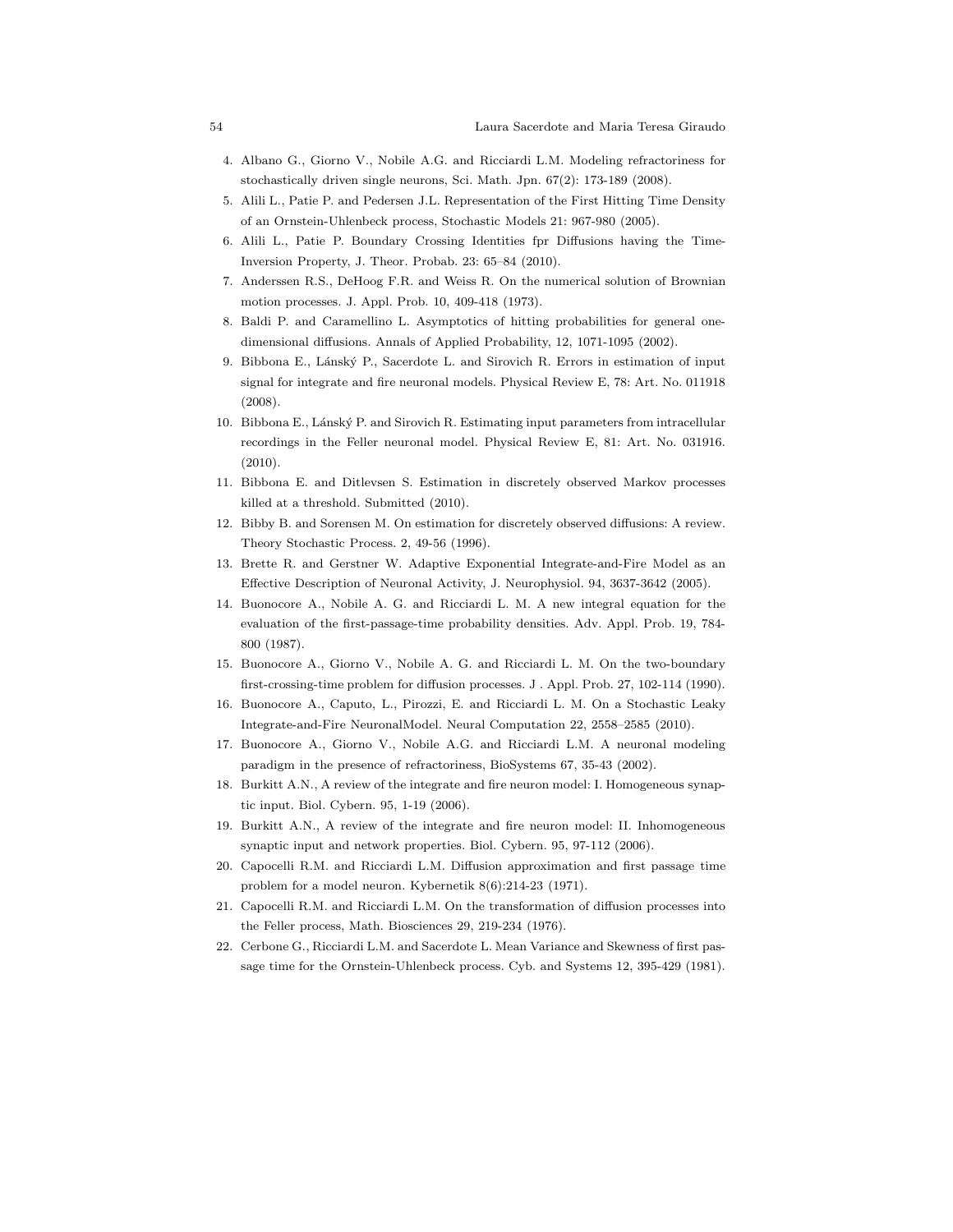- <span id="page-54-6"></span>23. Chacron M. J., Longtin A., St-Hilaire M. and Maler L. Suprathreshold stochastic firing dynamics with memory in P-type electroreceptors. Phys. Rev. Lett. 85, 1576- 1579 (2000).
- <span id="page-54-7"></span>24. Chacron M.J,. Pakdaman K,.Longtin A. Interspike interval correlations, memory, adaptation, and refractoriness in a leaky integrate-and-fire model with threshold fatigue Neural Computation Volume 15 , Issue 2 253 - 278 (2003).
- <span id="page-54-9"></span><span id="page-54-8"></span>25. Chacron M.J., Lindner B. and Longtin A. Threshold Fatigue and Information Transmission. Journal of Computational Neuroscience 23: 301-311 (2007).
- 26. Clopath C., Jolivet R., Rauch A., Luscher H.R. and Gerstner W. Predicting neuronal activity with simple models of the threshold type: Adaptive exponential integrateand-fire model with two compartments, Neurocomput. 70: 1168-1673 (2007).
- <span id="page-54-10"></span><span id="page-54-0"></span>27. Cox D.R. and Miller H.D. The Theory of Stochastic Processes, Chapman & Hall (1977).
- <span id="page-54-1"></span>28. Daniels H. E. The minimum of stationary Markov process superimposed on a Ushaped trend. J . Appl. Prob. 6, 399-408 (1969).
- <span id="page-54-4"></span>29. Daniels H. E. Sequential tests constructed from images. Ann. Stat., 10 , 394-400 (1982).
- 30. Di Crescenzo A. and Ricciardi L.M. On a discrimination problem for a class of stochastic processes with ordered first-passage-times. Applied Stochastic Models in Business and Industry 17: 205-219 (2001).
- <span id="page-54-5"></span>31. Di Crescenzo A., Di Nardo E. and Ricciardi L.M. On certain bounds for first-crossingtime probabilities of a jump-diffusion process. Sci. Math. Jpn. 64, no. 2, 449–460 (2006).
- <span id="page-54-13"></span><span id="page-54-12"></span>32. Ditlevsen S. and Lánský P. Estimation of the input parameters in the Ornstein-Uhlenbeck neuronal model. Physical Review E 71: Art. No. 011907 (2005).
- <span id="page-54-14"></span>33. Ditlevsen S. and Lánský P. Estimation of the input parameters in the Feller neuronal model Physical Review E 73: Art. No. 061910 (2006).
- 34. Ditlevsen S. and Ditlevsen O. Parameter estimation from observations of first-passage times of the Ornstein-Uhlenbeck process and the Feller process. Probabilistic Engineering Mechanics, 23: 170-179 (2008)
- <span id="page-54-15"></span>35. Ditlevsen S. and Lánský P.: Comparison of statistical methods for estimation of the input parameters in the Ornstein-Uhlenbeck neuronal model from first-passage times data. In American Institute of Physics Proceedings Series, CP1028, Collective Dynamics: Topics on Competition and Cooperation in the Biosciences, Eds.: L.M. Ricciardi, A. Buonocore, and E. Pirozzi (2008).
- <span id="page-54-11"></span>36. Durbin J. Boundary crossing probabilities for the Brownian motion and Poisson processes and techniques for computing the power of the Kolmogorov Smirnov test J. Appl. Prob. 8, 431-453 (1971).
- <span id="page-54-3"></span><span id="page-54-2"></span>37. Durbin J. The first-passage density of a continuous Gaussian process to a general boundary J. Appl. Prob. 22,1, 99-122 (1985).
- 38. Durbin J. and Williams D. The First-Passage Density of the Brownian Motion Process to a Curved Boundary J. Appl. Prob. 29,2, 291-304 (1992).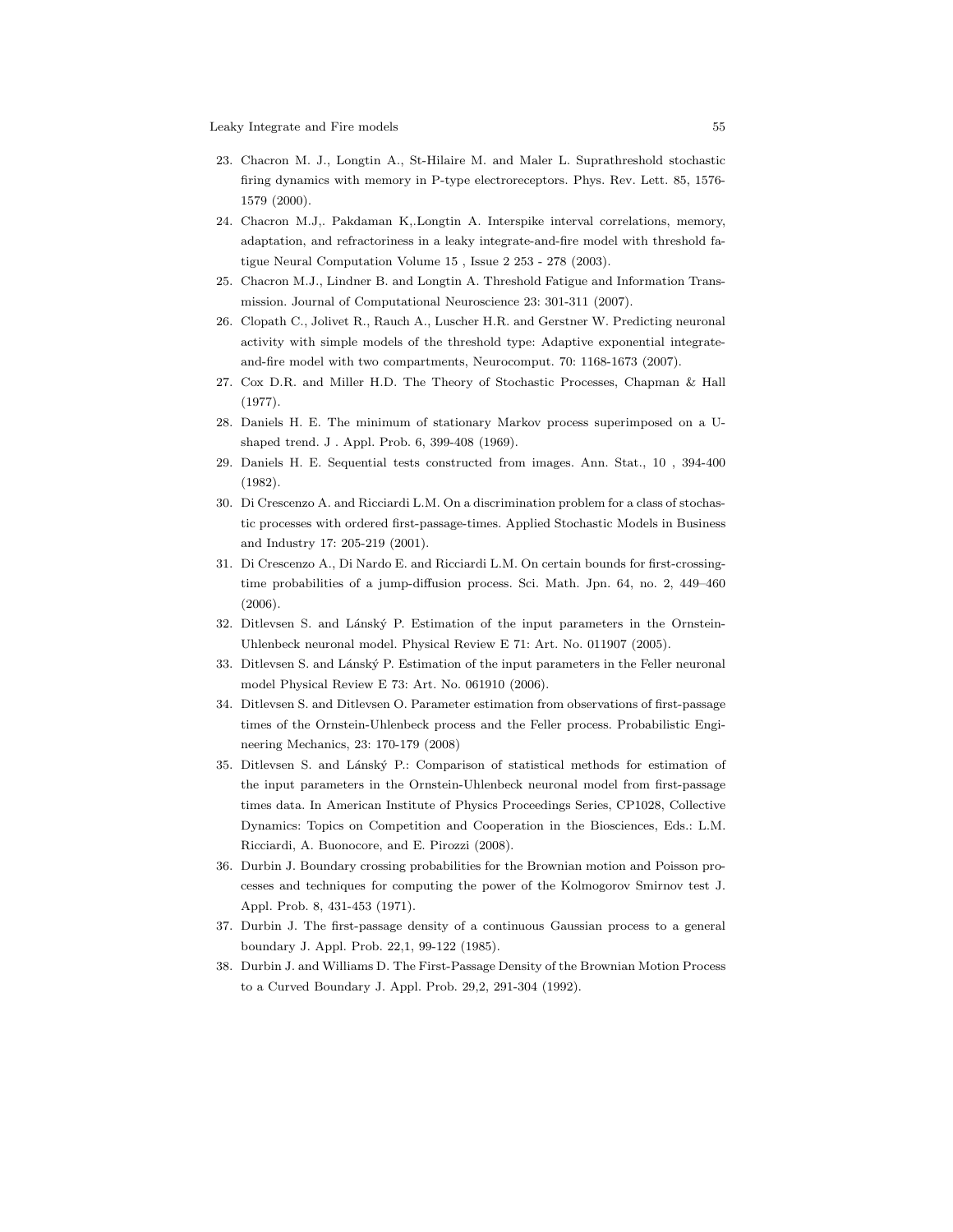- <span id="page-55-10"></span>39. Favella L., Reineri M.T., Ricciardi L.M. and Sacerdote L. First-passage-time problems and some related computational methods. Cyb. and Systems 13, 95-128 (1982)
- 40. Fortet R. Les fonctions aléatoires du type Markoff associées à certaines équations linéaires au dérivées partielles du type parabolique J. Math. Pure Appl. (9) 22:177-243 (1943).
- <span id="page-55-1"></span><span id="page-55-0"></span>41. Gerstein G.L., Mandelbrot B. Random walk models for the spike activity of a single neuron, Biophys. J. 4,41-68 (1964).
- <span id="page-55-4"></span>42. Gerstner W. and Kistler W. M. Spiking Neuron Models Single Neurons, Populations, Plasticity, Cambridge University Press (2002).
- <span id="page-55-3"></span>43. Giorno V., Nobile A.G., Ricciardi L.M. and Sacerdote, L. Some remarks on the Raleigh process. J. Appl. Prob. 23, 398-408 (1986).
- 44. Giorno V., Lánský P., Nobile A.G. and Ricciardi L.M. Diffusion approximation and first-passage-time problem for a model neuron: III. A birth-and-death process approach. Biol. Cybern. 58, 387-404 (1988).
- <span id="page-55-8"></span>45. Giorno V., Nobile A.G. and Ricciardi L.M. A symmetry based constructive approach to probability densities for one dimensional diffusion processes J. Appl. Prob. 27, 707-721 (1989).
- 46. Giorno V., Nobile A.G., Ricciardi L.M. and Sato S. On the evaluation of first-passagetime probability densities via non-singular integral equations. Adv. Appl. Prob. 21, 20-36 (1989).
- <span id="page-55-2"></span>47. Giorno V., Nobile A.G. and Ricciardi L.M. On the asymptotic behavior of firstpassage-time densities for one dimensional diffusion processes and varying boundary. Adv. Appl. Prob. 22, 883-914 (1990).
- <span id="page-55-7"></span>48. Giorno V., Nobile A.G. and Ricciardi L.M. Instantaneous return process and neuronal firings, in Cybernetics and Systems Research 1992 (Trappl R. ,Ed.) World Scientific, 829-836 (1992).
- <span id="page-55-6"></span>49. Giorno V., Nobile A.G. and Ricciardi L.M., C. On the Moments of Firing Numbers in Diffusion Neuronal Models with Refractoriness. In: Mira, J., Alvarez, J.R. (Eds.), IWINAC 2005. Lecture Notes in Computer Sciences 3561, Springer-Verlag, 186-194 (2005).
- <span id="page-55-11"></span>50. Giraudo M.T. and Sacerdote L. Some remarks on First-Passage-Time for Jump-Diffusion Processes. Cybernetics and Systems '96 (R. Trappl Ed.), University of Wien Press, Wien, p. 518-523 (1996).
- <span id="page-55-12"></span><span id="page-55-5"></span>51. Giraudo M.T. and Sacerdote L. Jump-diffusion processes as models for neuronal activity, BioSystems 40: 75-82 (1997).
- <span id="page-55-14"></span>52. Giraudo M.T. and Sacerdote L., Simulation methods in neuronal modeling. BioSystems 48:77–83 (1998).
- 53. Giraudo M.T. and Sacerdote L. An improved technique for the simulation of first passage times for diffusion processes Communication in Statistics: simulation and computation. 28, 4 (1999).
- <span id="page-55-9"></span>54. Giraudo M.T., A similarity solution for the Ornstein-Uhlenbeck diffusion process constrained by a reflecting and an absorbing boundary. Ricerche di Matematica. 49(1):47–63 (2000).

<span id="page-55-13"></span>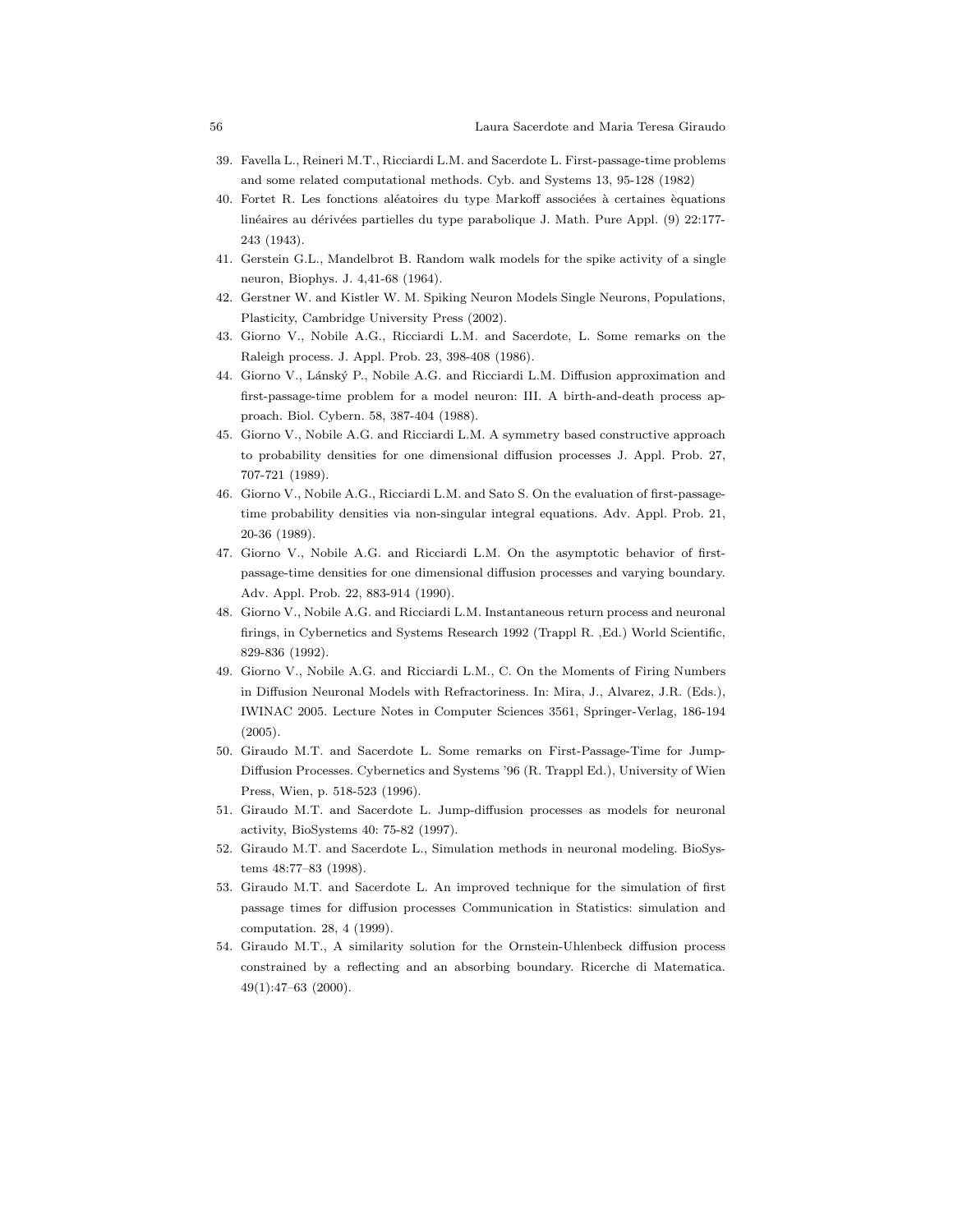- <span id="page-56-12"></span>55. Giraudo M.T., Sacerdote L. and Zucca C. Evaluation of first passage times of diffusion processes through boundaries by means of a totally simulative algorithm. Meth. Comp. Appl. Prob. 3, 215-231 (2001).
- <span id="page-56-8"></span><span id="page-56-7"></span>56. Giraudo M.T., Sacerdote L. and Sirovich R. Effects of random jumps on a very simple neuronal diffusion model, BioSystems 67: 75-83 (2002).
- <span id="page-56-16"></span>57. Giraudo M.T., Sacerdote L. and Sirovich, R. Effects of random jumps on a very simple neuronal diffusion model, BioSystems 67: 75-83 (2002).
- 58. Giraudo M.T., Mininni R. and Sacerdote L. On the asymptotic behavior of the parameter estimators for some diffusion processes: application to neuronal models, Ricerche di Matematica 58 (1): 103-127 (2009).
- <span id="page-56-9"></span>59. Giraudo M.T. An approximate formula for the first-crossing-time density of a Wiener process perturbed by random jumps, Statistics and Probability Letters 79: 1559-1567 (2009).
- <span id="page-56-13"></span>60. Giraudo M.T., Greenwood, P.E. and Sacerdote L. How sample paths of Leaky Integrate and Fire models are influenced by the presence of a firing threshold. In press on Neural Computation (2011).
- <span id="page-56-17"></span><span id="page-56-10"></span>61. Grün S. and Rotter P. Analysis of parallel spike trains. Springer, New York (2010).
- <span id="page-56-15"></span>62. Gutierrez, R., Ricciardi, L.M., Román, P. and Torres, F., First-passage-time densities for time-non-homogeneous diffusion processes. J. Appl. Prob. 34, 623-631 (1997).
- <span id="page-56-1"></span>63. Hampel D, L´ansk´y P: On the estimation of refractory period. Journal of Neuroscience Methods, 171: 288-295 (2008).
- 64. Helias M., Deger M., Diesmann M. and Rotter S.: Equilibrium and response properties of the integrate-and-fire neuron in discrete time. Frontiers in Computational Neuroscience, 3, Article 29 (2010).
- <span id="page-56-11"></span><span id="page-56-0"></span>65. Hodgkin A. and Huxley A. A quantitative description of membrane current and its application to conduction and excitation in nerve. J. Physiol. 117:500-544 (1952).
- <span id="page-56-6"></span>66. Honerkamp J. Stochastic Dynamical Systems: Concepts, Numerical methods, Data Analysis, VCH (1994).
- <span id="page-56-14"></span>67. Hopfner R. On a set of data for the membrane potential in a neuron Math. Biosci., 207(2):275–301 (2007).
- 68. Inoue J, Sato S and Ricciardi LM. On the parameter estimation for diffusion models of single neuron's activities. I. Application to spontaneous activities of mesencephalic reticular formation cells in sleep and waking states. Biol Cybern 1995;73(3):209-221 (1995).
- <span id="page-56-3"></span>69. Jolivet R., Lewis T.J., and Gerstner W., Generalized Integrate-and-Fire Models of Neuronal Activity. Approximate Spike Trains of a Detailed Model to a High Degree of Accuracy, J. Neurophysiol., 92(2):959–976 (2004).
- <span id="page-56-5"></span><span id="page-56-2"></span>70. Jolivet R., Roth A., Schurmann F., Gerstner W. and Senn W. Special issue on quantitative neuron modeling. Biol. Cybern. 99, 237-239 (2006).
- <span id="page-56-4"></span>71. Kallianpur G. On the diffusion approximation to a discontinuous model for a single neuron. Contributions to statistics, 247-258, North-Holland, Amsterdam, (1983).
- 72. Karlin S. and Taylor H. M. A Second Course in Stochastic Processes. Academic Press (1981).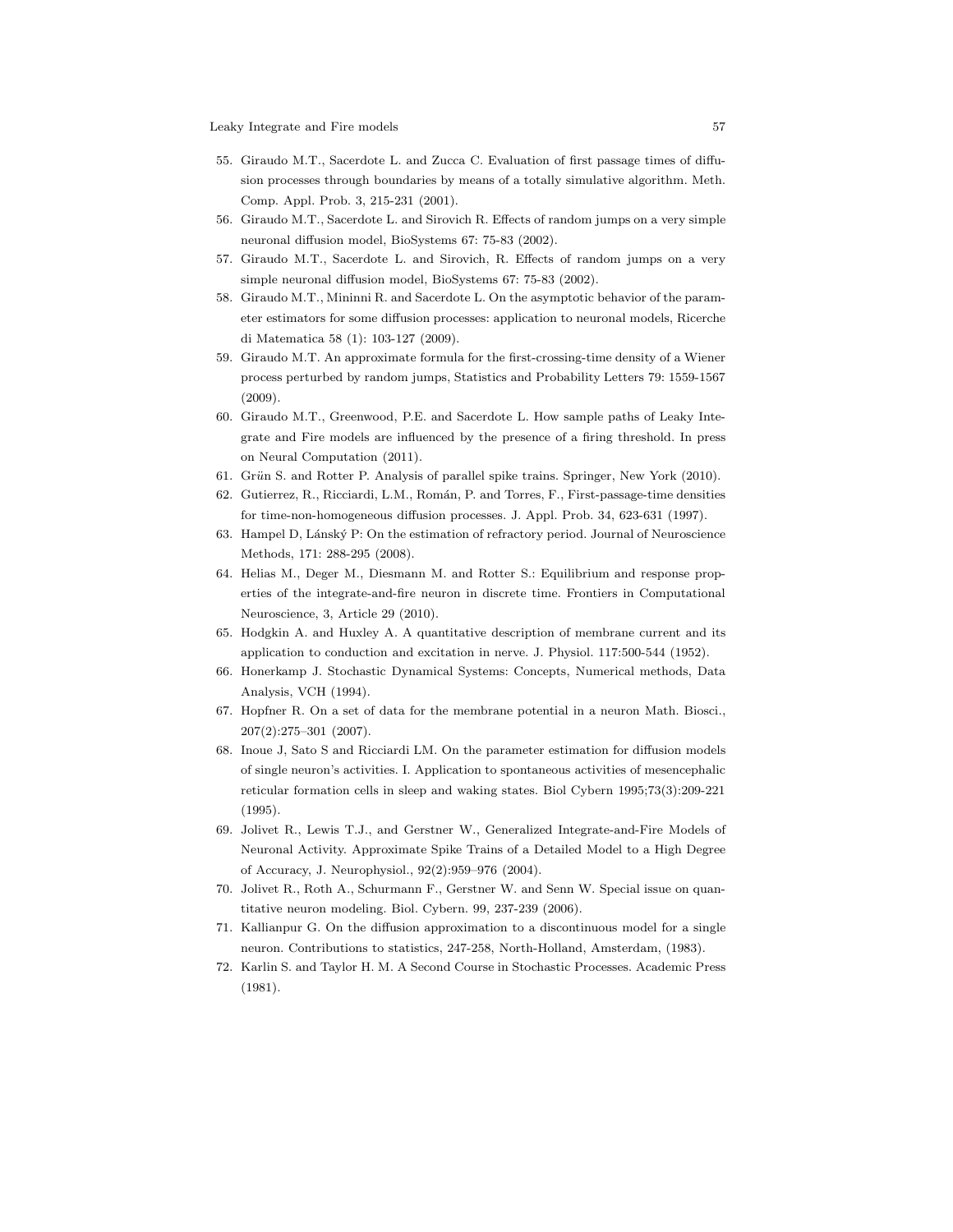- 73. Kistler W. M., Gerstner W. and vanHemmen J. L. Reduction of the Hodgkin-Huxley Equations to a Single-Variable Threshold Model, Neural Comput., 9(5):1015–1045, (1997).
- <span id="page-57-14"></span><span id="page-57-9"></span>74. Kloeden P. and Platen P. The numerical solution of Stochastic differential equations. Springer (1992).
- 75. Kobayashi R., Tsubo Y. and Shinomoto S. Predicting spike times of any cortical neuron. Frontiers in Systems Neuroscience. Conference Abstract: Computational and systems neuroscience. doi: 10.3389/conf.neuro.06.2009.03.196 (2009).
- <span id="page-57-10"></span>76. Kobayashi R., Tsubo Y. and Shinomoto S. Made-to-order spiking neuron model equipped with a multi-timescale adaptive threshold. Frontiers in Computational Neuroscience, 3, Article 9 (2009).
- <span id="page-57-6"></span><span id="page-57-2"></span>77. Lánský P. Inference for the diffusion models of neuronal activity. Mathematical Biosciences 67:247-260 (1983).
- <span id="page-57-8"></span>78. Lánský P. and Lánská V. Diffusion approximations of the neuronal model with synaptic reversal potentials Biol Cybern. 56 , 19-26 (1987).
- <span id="page-57-7"></span>79. Lánský P. and Musila M. Generalized Stein's model for anatomically complex neurons Biosystems 25, 179-191 (1991).
- <span id="page-57-5"></span>80. Lánská V., Lánský P. and Smith C.E. Synaptic transmission in a diffusion model for neural activity. J Theor Biol 166:393-406 (1994).
- <span id="page-57-3"></span>81. Lánský P., Sacerdote L. and Tomassetti F. (1996) On the comparison of Feller and Ornstein-Uhlenbeck models for neural activity. Biol. Cybern. 73, 457-465 (1995).
- 82. Lánský P. and Sato S. The stochastic diffusion models of nerve membrane depolarization and interspike interval generation. Journal of Peripheral Nervous Systems 4: 27-42 (1999).
- <span id="page-57-12"></span><span id="page-57-4"></span>83. Lánský P. and Rodriguez R. Coding range of a two-compartmental model of a neuron. Biol. Cybern. 81, 161 (1999).
- <span id="page-57-15"></span>84. Lánský P. and Sacerdote L. The Ornstein-Uhlenbeck neuronal model with signaldependent noise. Physics Letters A 285, 132-140 (2001).
- <span id="page-57-17"></span>85. Lánský P., Sanda P., He J.F.: The parameters of the stochastic leaky integrate-andfire neuronal model. Journal of Computational Neuroscience 21: 211-223 (2006).
- 86. Lánský P. and Ditlevsen S. A review of the methods for signal estimation in stochastic diffusion leaky integrate-and-fire neuronal models. Biological Cybernetics 99, 253-262 (2008).
- <span id="page-57-13"></span><span id="page-57-1"></span>87. Lapique, L. Reserches quantitatives sur l'excitation électrique des nerfs traitée comme une polarization. J. Physiol. Pathol. Gen. 9, pp. 620-635 (1907).
- <span id="page-57-11"></span>88. Lerche, H.R. Boundary Crossing of Brownian Motion, Lecture Notes in Statistics, Vol. 40, Springer-Verlag, Heidelberg-New York (1986).
- 89. Lindner B., Chacron M.J. and Longtin A. Integrate and fire neurons with threshold noise: A tractable model of how interspike interval correlations affect neuronal signal transmission Physical Review E 72, 021911 (2005).
- <span id="page-57-16"></span>90. Mullowney P. and Iyengar Maximum Likelihood Estimation of an Integrate and Fire Neuronal Model. Neural Computation. 2008;20:1776-1795 (2007). Neurocomputing 32-33: 219-224 (2000).

<span id="page-57-0"></span>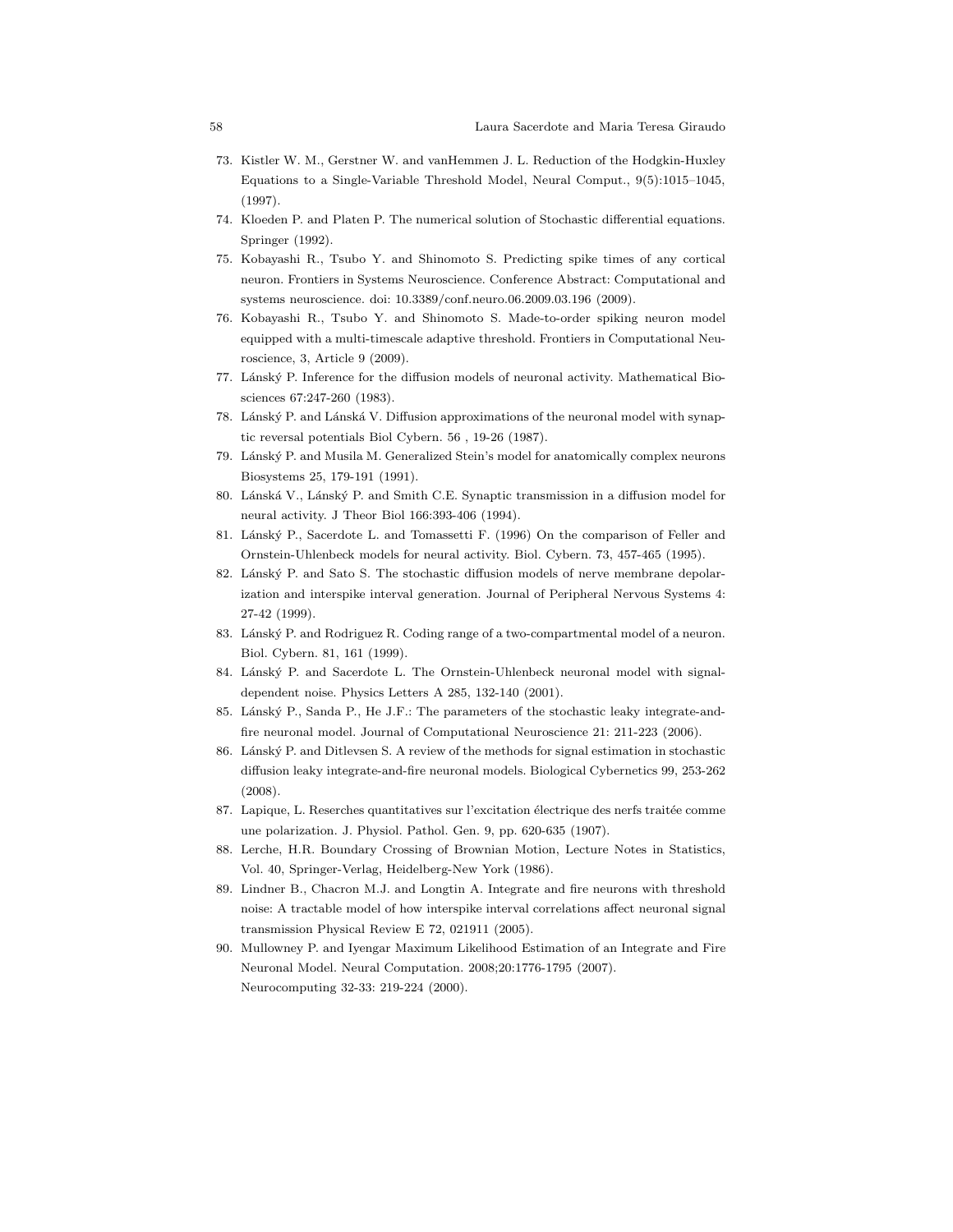- <span id="page-58-10"></span>91. Nobile A.G., Ricciardi L.M. and Sacerdote L. Exponential trends of first passage time densities for a class of diffusion processes with steady-state distribution. J. Appl. Prob. 22, 611-618 (1985).
- <span id="page-58-11"></span><span id="page-58-6"></span>92. Nobile A.G., Ricciardi L.M. and Sacerdote L. Exponential trends of Ornstein-Uhlenbeck first-passage-time densities. J. Appl. Prob. 22, 360-369 (1985).
- 93. Nobile A.G., Pirozzi E. and Ricciardi L.M. On the Estimation of First-Passage Time Densities for a Class of Gauss-Markov Processes EUROCAST 2007,M. Diaz ed. LNCS 4739, pp. 146-153 (2007).
- <span id="page-58-16"></span><span id="page-58-8"></span>94. Pakdaman K. and Mestivier D. (2001) External noise synchronizes forced oscillators Phys. Rev. E 64, 030901
- <span id="page-58-14"></span>95. Pawlas Z., Klebanov L.B., Prokop M. and Lánský P. Parameters of Spike Trains Observed in a Short Time Window. Neural Computation, 20: 1325-1343 (2008).
- 96. Paninski L., Haith A. and Szirtes G. Integral equation methods for computing likelihoods and their derivatives in the stochastic integrate and fire model. J Comput Neurosci (2008) 24:69-79 (2008).
- <span id="page-58-15"></span><span id="page-58-13"></span>97. Peskir, G. Limit at zero of the Brownian first-passage density. Probab. Theory Related Fields 124, 100-111 (2002).
- 98. Picchini U., Lánský P., De Gaetano A. and Ditlevsen S. Parameters of the diffusion leaky integrate-and fire neuronal model for a slowly fluctuating signal, Neural Comput. 20: 2696-2714 (2008).
- <span id="page-58-7"></span><span id="page-58-0"></span>99. Plesser H.E. and Diesmann M. Simplicity and efficiency of integrate-and-fire neuron models. Neural Computation, 21, 353-359 (2009).
- <span id="page-58-3"></span>100. Ricciardi L.M. On the transformation of Diffusion Processes into the Wiener process. Journal of Mathematical Analysis and Applications 54, 1: 185-199 (1976).
- <span id="page-58-5"></span>101. Ricciardi L.M. Diffusion Processes and Related Topics in Biology, Lecture Notes in Biomathematics, Vol. 14. Springer Verlag, Berlin (1977).
- <span id="page-58-12"></span>102. Ricciardi L.M. and Sacerdote L. The Ornstein-Uhlenbeck Process as a Model for Neuronal Activity, Biol. Cybern. 35, 1-9 (1979).
- 103. Ricciardi L.M., Sacerdote L. and Sato S. Diffusion approximation and first passage time problem for a model neuron II Outline of a computational method. Math. Biosciences, 64, 29-44 (1983).
- <span id="page-58-4"></span>104. Ricciardi L.M., Sacerdote L. and Sato S. On an Integral Equation for First-Passage-Time Probability Densities Journal of Applied Probability, Vol. 21, No. 2. pp. 302-314 (1984).
- <span id="page-58-2"></span>105. Ricciardi L.M. and Sato S. Diffusion processes and first-passage-time problems Lectures Notes in Biomathematics and Informatics Ricciardi L.M. ed. Manchester Univ. Press (1989).
- <span id="page-58-9"></span>106. Ricciardi L.M., Di Crescenzo A., Giorno, V. and Nobile A.G. On the instantaneous return process for neuronal diffusion models. In: Marinaro, M., Scarpetta, G. (Eds.), Structure: from Physics to General Systems. World Scientific, pp. 78-94 (1992).
- <span id="page-58-1"></span>107. Ricciardi L.M., Di Crescenzo A., Giorno V. and Nobile A. An outline of theoretical and algorithmic approaches to first passage time problems with applications to biological modeling. Mathematica Japonica 50 (2):247-321 (1999).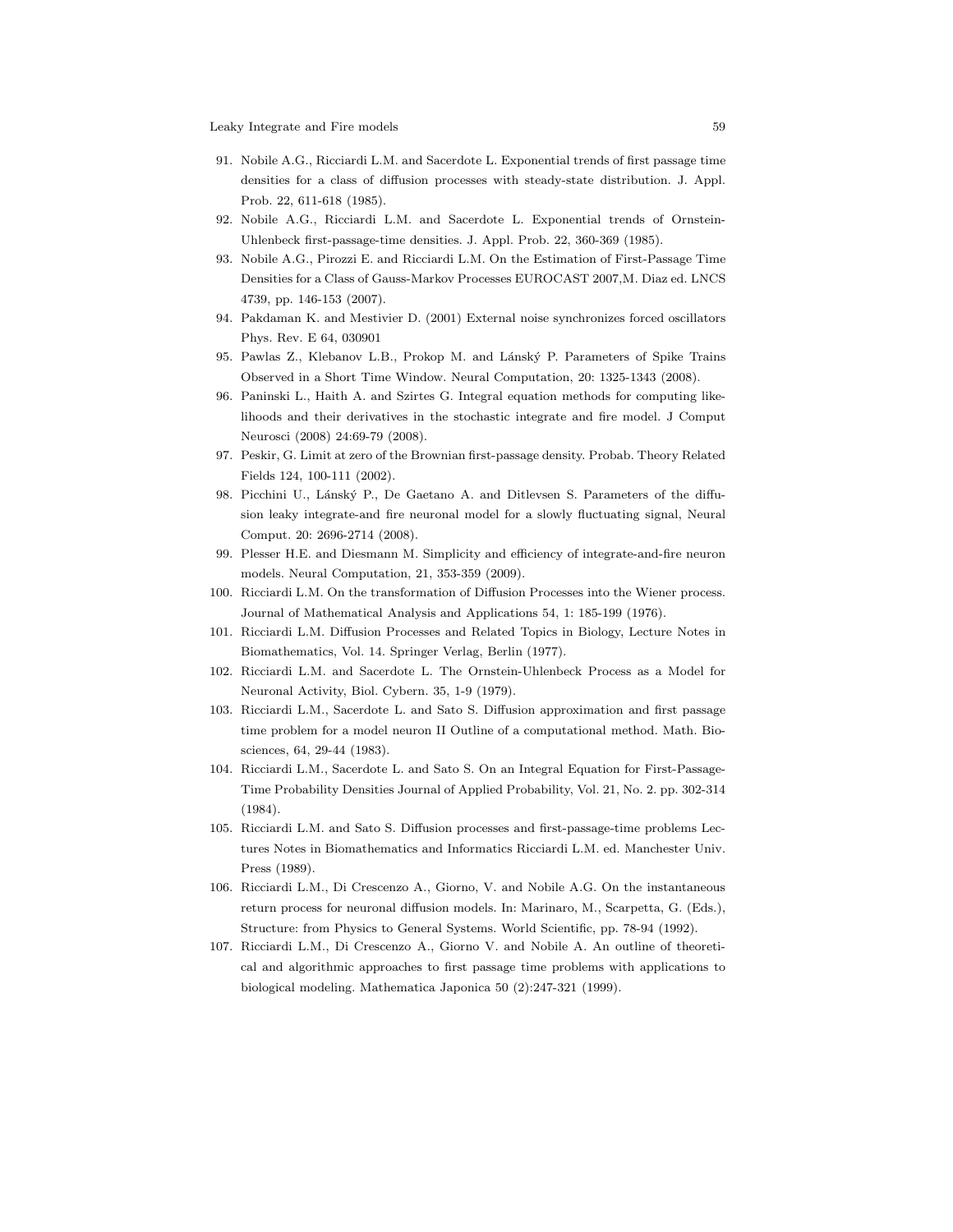- 108. Ricciardi L.M., Esposito G., Giorno V. and Valerio C. Modeling neuronal firing in the presence of refractoriness. In: Mira, J., Alvarez, J.R. (Eds.), IWANN 2003. Lecture Notes in Computer Sciences 2686, Springer-Verlag, 1-8 (2003).
- <span id="page-59-4"></span>109. Rodriguez R. and Lánský P. Two-compartment stochastic model of a neuron with periodic input. Lecture Notes in Computer Science 1606 "Foundations and Tools for Neural Modeling (IWANN'99)", Springer Verlag (1999).
- <span id="page-59-6"></span><span id="page-59-5"></span>110. Rodriguez R. and Lánský P. A simple stochastic model of spatially complex neurons. Biosystems 58, 49 (2000).
- 111. Rodriguez R. and Lánský P. Effect of spatial extension on noise-enhanced phase locking in a leaky integrate-and-fire model of a neuron. Physical Review E 62, 8427 (2001).
- <span id="page-59-13"></span><span id="page-59-11"></span>112. Roger L.C.G. and Williams D. Diffusions, Markov Processes and Martingales. Wiley Series in Probability and Mathematical Statistics (1987).
- 113. Rom´an P., Serrano J.J. and Torres F., First-passage-time location function: Application to determine first-passage-time densities in diffusion processes. Computational Statistics and Data Analysis 52, 4132–4146 (2008).
- <span id="page-59-12"></span><span id="page-59-8"></span>114. Sacerdote L. Asymptotic behavior of Ornstein-Uhlenbeck first-passage-time density through boundaries. Applied Stochastic Models and Data Analysis. 6, 53-57 (1988).
- <span id="page-59-10"></span>115. Sacerdote L., On the solution of the Fokker-Planck equation for a Feller process. Adv. Appl. Prob. 22(1):101–110 (1990).
- 116. Sacerdote L. and Ricciardi L.M. On the transformation of diffusion equations and boundaries into the Kolmogorov equation for the Wiener process. Ricerche di Matematica 41, 1: 123-135 (1992).
- <span id="page-59-9"></span>117. Sacerdote L. and Tomassetti F. On Evaluations and Asymptotic Approximations of First-Passage-Time Probabilities. Adva Applied Probability, Vol. 28, No. 1. pp. 270-284 (1996).
- <span id="page-59-2"></span>118. Sacerdote L. and Smith C.E. (2000) New Parameter Relationships Determined Via Stochastic Ordering for Spike Activity in a Reversal Potential Model. BioSystem 58: 59-65.
- <span id="page-59-3"></span><span id="page-59-0"></span>119. Sacerdote L. and Smith C.E. (2000) A qualitative comparison of some diffusion models for neural activity via stochastic ordering. Biol. Cybernetics 83, 6 543-551.
- 120. Sacerdote L. and Sirovich R. Multimodality of the interspike interval distribution in a simple jump-diffusion model Scientiae Mathematicae Japonicae Online, Vol. 8, 359-374 (2003).
- <span id="page-59-14"></span>121. Sacerdote L. and Zucca C. Threshold shape corresponding to a Gamma firing distribution in an Ornstein-Uhlenbeck neuronal model. Scientiae Mathematicae Japonicae. 58-2, 295-30 (2003).
- <span id="page-59-15"></span>122. Sacerdote L. and Zucca C. On the relationship between interspikes interval distribution and boundary shape in the Ornstein-Uhlenbeck neuronal model. ECMTB Proceedings. V. Capasso ed., 161-168 (2003).
- <span id="page-59-1"></span>123. Sacerdote L. and Smith C.E. Almost sure comparisons for first passage times of diffusion processes through boundaries. Methodology and Computing in Applied Probability 6, Number 3, 323-341 (2004).

<span id="page-59-7"></span>